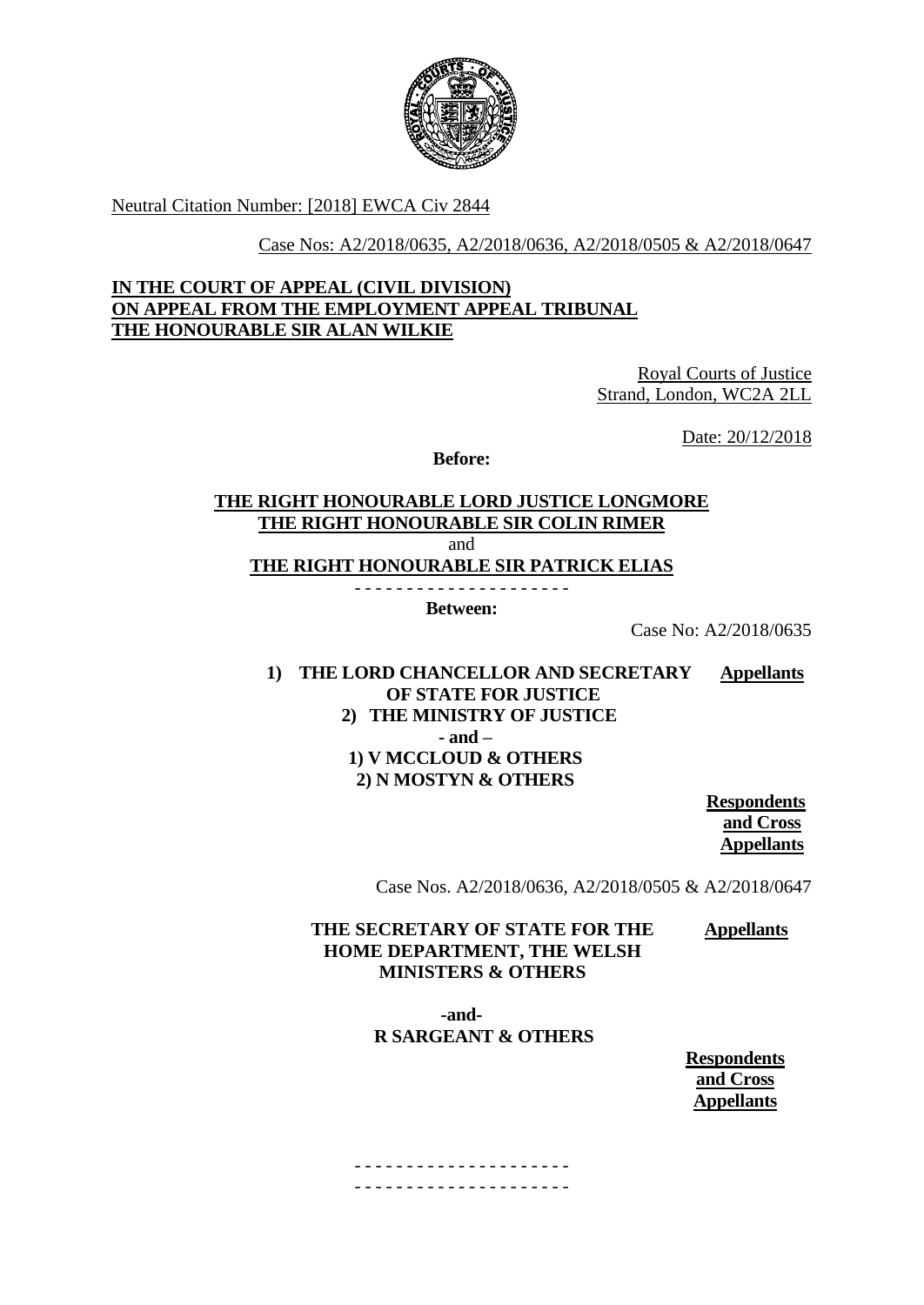**Mr John Cavanagh QC, Mr Raymond Hill** and **Ms Katherine Apps** (instructed by the **Government Legal Department**) for the **Appellants** in the first appeal **Mr Andrew Short QC** and **Ms Naomi Ling** (instructed by **Leigh Day**) for the **McCloud Group of Respondents** in the first appeal **Mr Michael Beloff QC** and **Mr Ben Jaffey QC** (instructed by **Bindmans LLP**) for the **Mostyn Group of Respondents** in the first appeal **Mr John Cavanagh QC, Ms Katherine Apps** and **Mr Raymond Hill** (instructed by the **Government Legal Department**) for the **Appellants (the Secretary of State and the Welsh Ministers)** in the second appeal **Mr Adrian Lynch QC** and **Mr Christopher Parkin** (instructed by **Bevan Brittan LLP**) for the **Appellants (the London Fire & Emergency Planning Authority and the three other Fire and Rescue Authorities**) in the second appeal **Mr Andrew Short QC** and **Ms Lydia Seymour** (instructed by **Walkers Solicitors**) for the **Claimants/Cross Appellants** in the second appeal

> Hearing dates:  $5<sup>th</sup>$ ,  $6<sup>th</sup>$ ,  $7<sup>th</sup>$ ,  $8<sup>th</sup>$  &  $9<sup>th</sup>$  November 2018 - - - - - - - - - - - - - - - - - - - - -

# **Approved Judgment**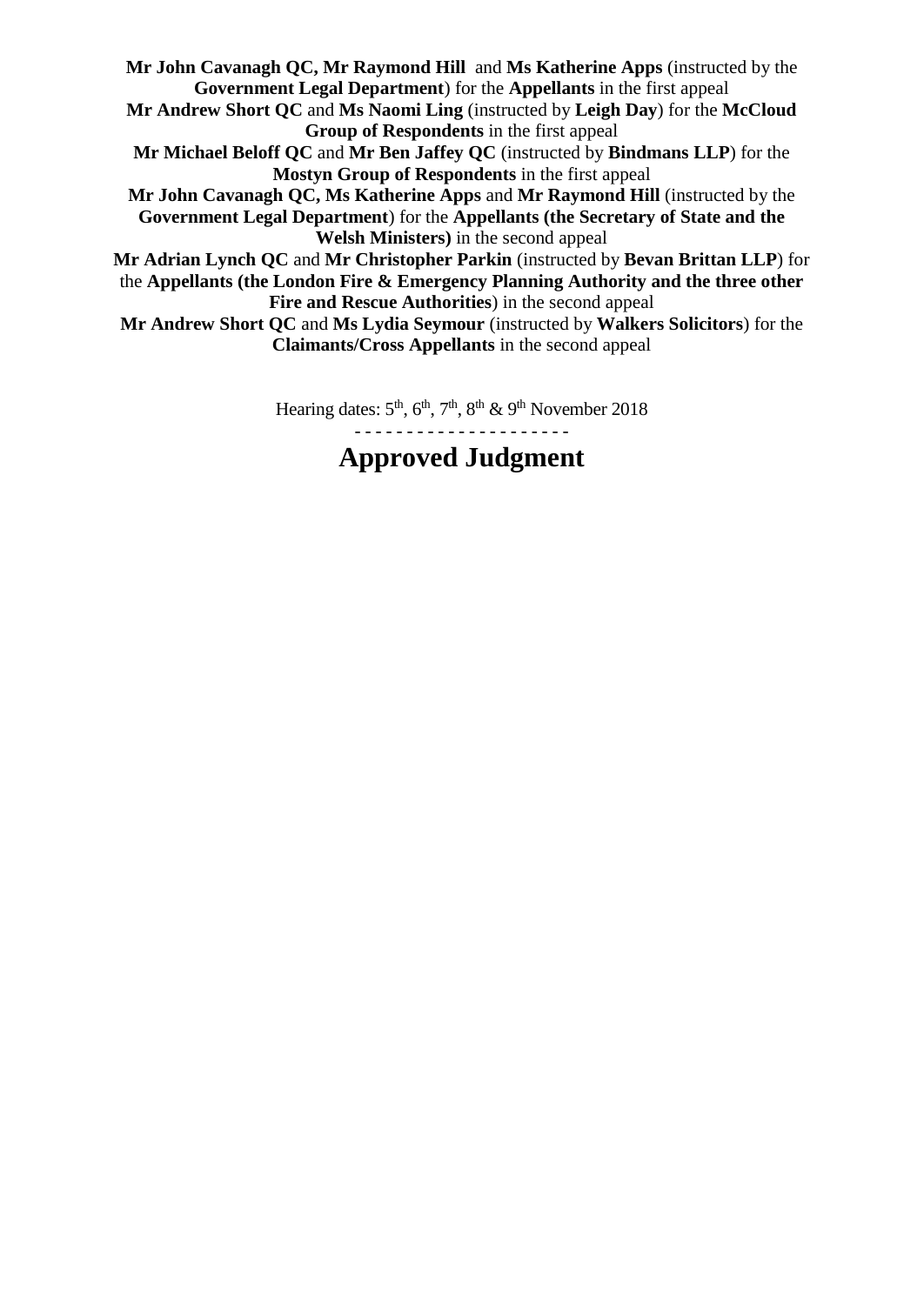## **This is a judgment of the court:**

#### **Introduction**

- 1. The first of these appeals is by the Lord Chancellor and the Ministry of Justice, from the decision of the Employment Appeal Tribunal of  $29<sup>th</sup>$  January 2018, affirming the decision of the Employment Tribunal of  $16<sup>th</sup>$  January 2017, in which the appellants were found to have treated the respondent younger judges less favourably than older judges on the grounds of age by reason of the transitional provisions contained in the Judicial Pension Regulations 2015 and that the appellants had failed to show that such treatment was a proportionate means of achieving a legitimate aim.
- 2. The second appeal, which was heard on the same occasion as the first appeal, concerns decisions in relation to the transitional provisions of the new Firefighters Pension Scheme and the equivalent Welsh scheme. They raise common or similar issues. Whilst the primary issue in both appeals is whether the respondents to the original claims have unlawfully discriminated on grounds of age, there are also claims that by implementing the transitional provisions, they have in addition breached the principles of equal pay and indirect race discrimination. The structure of this judgment is that it falls into four sections. We deal first with the background, which is common to both schemes; we then consider the age discrimination issue in the judges' case; then in the firefighters' case; and in the last section we analyse the equal pay and race discrimination issues in respect of both appeals.

#### **Background to both schemes**

- 3. In March 2011 the Independent Public Services Pension Commission published a review of Public Sector Pensions, the Hutton Report. It recommended wholesale public sector pension reform in order to place public sector pensions on a more sustainable footing. The Government largely accepted the recommendations of that Report and enacted pension reforms through the Public Service Pensions Act 2013.
- 4. Paragraph 7.34 of the Report stated:-

"The Commission's expectation is that existing members who are currently in their 50s should, by and large, experience fairly limited change to the benefits which they would otherwise have expected to accrue by the time they reached their current scheme NPA [normal pension age]. This would particularly be the case if the final salary link is protected for past service, as the Commission recommends. This limitation of impact will also extend to people below age 50, proportionate to the length of time before they reach their NPA. Therefore, special protections for members over a certain age should not be necessary. Age discrimination legislation also means that it is not possible in practice to provide protection from change for members who are already above a certain age."

5. Paragraph 1.132 of the Budget Report of the Government dated 23<sup>rd</sup> March 2011 read as follows:-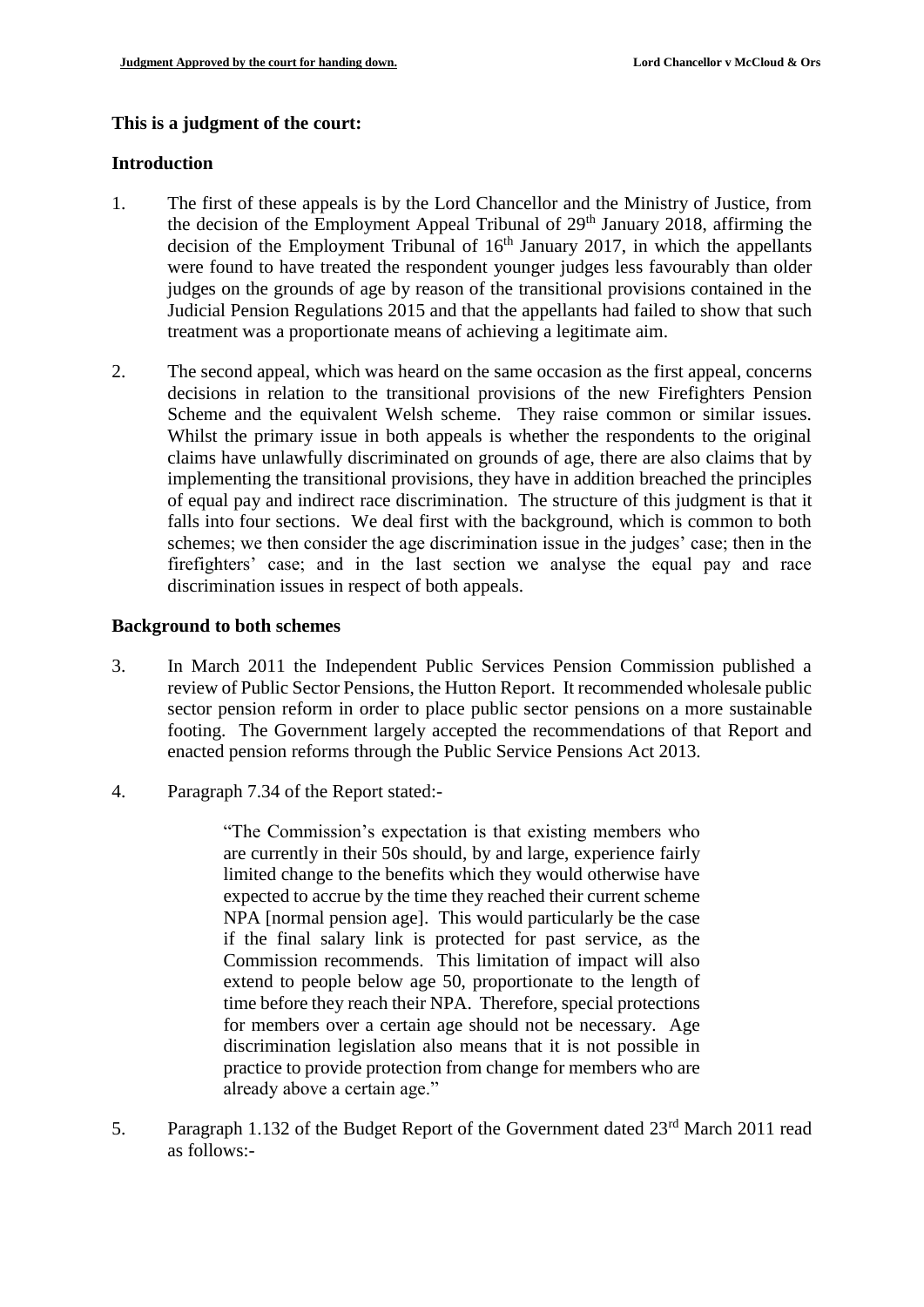"The Government accepts Lord Hutton's recommendations as a basis for consultation of public service workers, trade unions and others, recognising that the position of the uniformed services would require particularly careful consideration. The Government will set out proposals in the Autumn that are affordable, sustainable and fair to both the public sector workforce and the tax payer."

6. The Government published a Green Paper on  $2<sup>nd</sup>$  November 2011 concerning public sector service pensions. It contained a foreword by the Chief Secretary to the Treasury (the Rt Hon Danny Alexander) in which he said:-

> "I believe it is right that we protect those public service workers who, as of  $1<sup>st</sup>$  April 2012, have ten years or less to their pension age. It is my objective that these people see no change in when they can retire, or any decrease in the amount of pension they receive at their normal pension age …"

7. The Chief Secretary to the Treasury made a statement in Parliament on  $2<sup>nd</sup>$  November 2011 recorded in Hansard as follows:-

> "In addition, I have listened to the argument that those closest to retirement should not have to face any change at all. That is the approach that has been taken over the years in relation to increases to the state pension age and I think it is fair to apply that here too. I can also announce that Scheme negotiations will be given the flexibility, outside the costs ceiling, to deliver."

8. On the same day, the Chief Secretary to the Treasury wrote to the TUC General Secretary in the following terms:-

> "9. …I have accepted your argument that there should be transitional protection. It is my objective to ensure that those closest to retirement should not have any detriment either to when they can retire nor any decrease in the amount of pension they receive at their current Normal Pension Age. Over and above the costs ceiling, the Government's objective is to provide this protection to those who on  $1<sup>st</sup>$  April 2012 are within ten years of Normal Pension Age. Schemes and Unions should discuss the fairest way of achieving this objective, and for providing some additional protection for those who are just over ten years from their Normal Pension Age. I would be willing to consider tapering of transitional protection over a further three to four years. Full account must be taken of equalities impacts and legislation, while ensuring that costs to the tax payer each and every year should not exceed the OBR forecast for public service pension costs – i.e. those forecasts made before the further reform set out in this letter …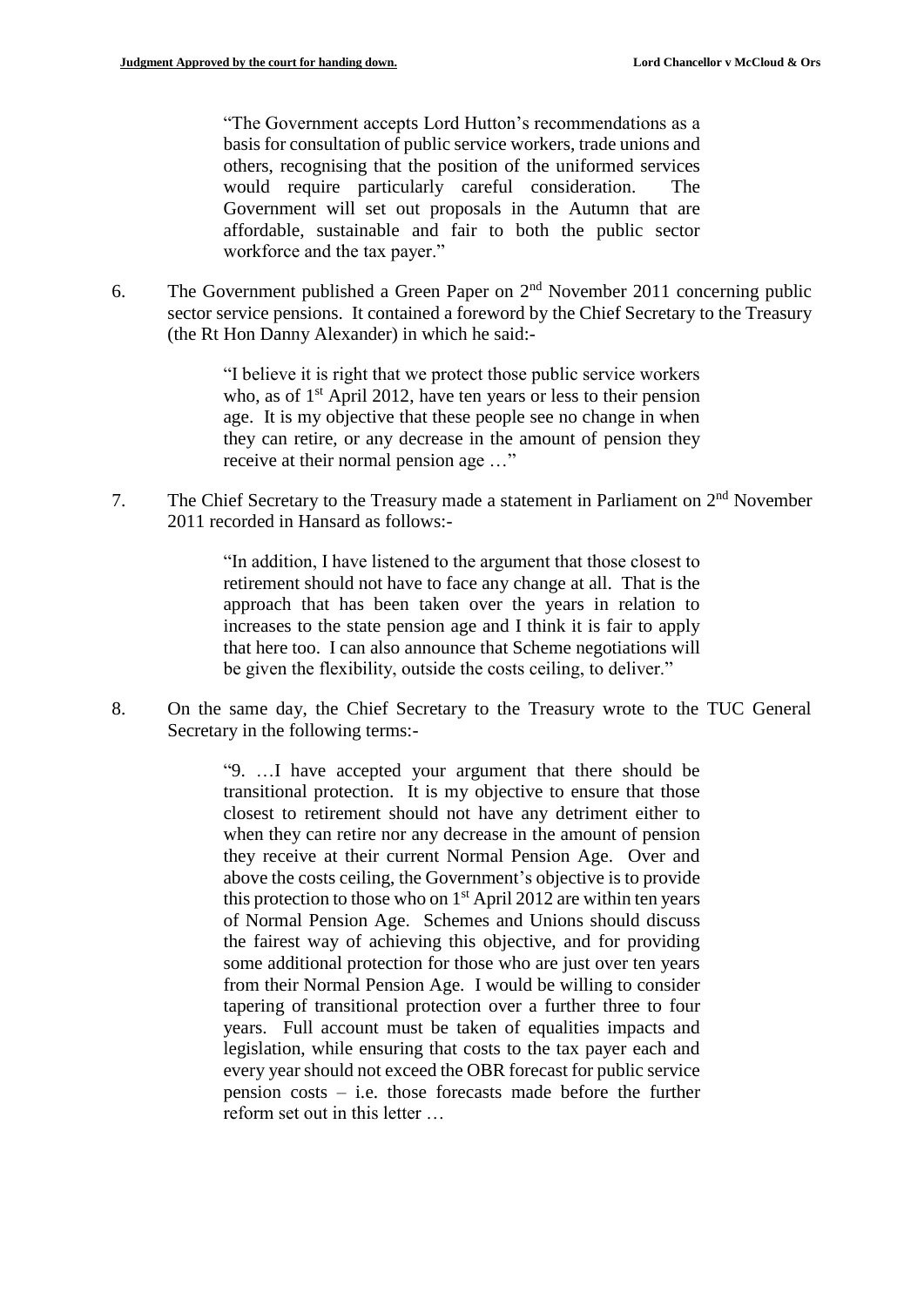11. … the Government's offer is conditional on reaching agreement. If agreement has not been reached, we may need to revisit our current proposals."

## **The Changes in the Provisions in Respect of Judicial Pensions**

- 9. Each of the claimants (save for one regional medical member whose circumstances are in all material respects the same) are full time judges appointed before  $1<sup>st</sup>$  April 2012 and are office holders appointed to public office within the meaning of section 50 of the Equality Act 2010. The first two appellants (as we shall refer to them in this part of the judgment) are the "relevant person" in relation to the claimants for the purposes of sections 50, 51 and 52 of the Equality Act 2010.
- 10. The salary of each of the claimants was set by the Lord Chancellor having regard to the recommendation of the review body on senior salaries. The compulsory retirement date of each claimant was their seventieth birthday.
- 11. Each claimant automatically became entitled to benefits under the Judicial Pension Scheme ("JPS") established under the Judicial Pensions and Retirement Act 1993. Each claimant, as of 31<sup>st</sup> March 2015, was an active member of the JPS whose current service entitled him or her to benefits under that scheme.
- 12. In broad terms, the key benefits provided by the JPS were:
	- a) An annual pension of an amount equal to one fortieth of the Judge's final "pensionable pay" multiplied by the aggregate length of service in a qualifying judicial office to a maximum of twenty years.
	- b) A lump sum of 2.25 times the annual rate of pension was payable on retirement.
	- c) The normal pension age (the date from which the pension could be taken as of right without actuarial reduction) was sixty five.
	- d) A surviving spouse's, or civil partner's, pension was paid at half the rate of the member's pension. There was also provision for pension in respect of a dependant child.
- 13. Until 1st April 2012 members were not required to contribute towards their own pension but were required to pay contributions towards survivors' pensions. From 2006, contributions in respect of survivors' pensions were 1.8% of the Judge's pension capped salary.
- 14. The Pensions Act 2011 empowered the Lord Chancellor, by regulation, to require members of the JPS to make contributions in respect of their own pensions. That power has been exercised a number of times so as to require an increasing level of contributions with effect from  $1<sup>st</sup>$  April 2012,  $1<sup>st</sup>$  April 2013 and  $1<sup>st</sup>$  April 2014 from which date members' contributions were 3.2% in addition to the 1.8% in respect of survivors' benefits.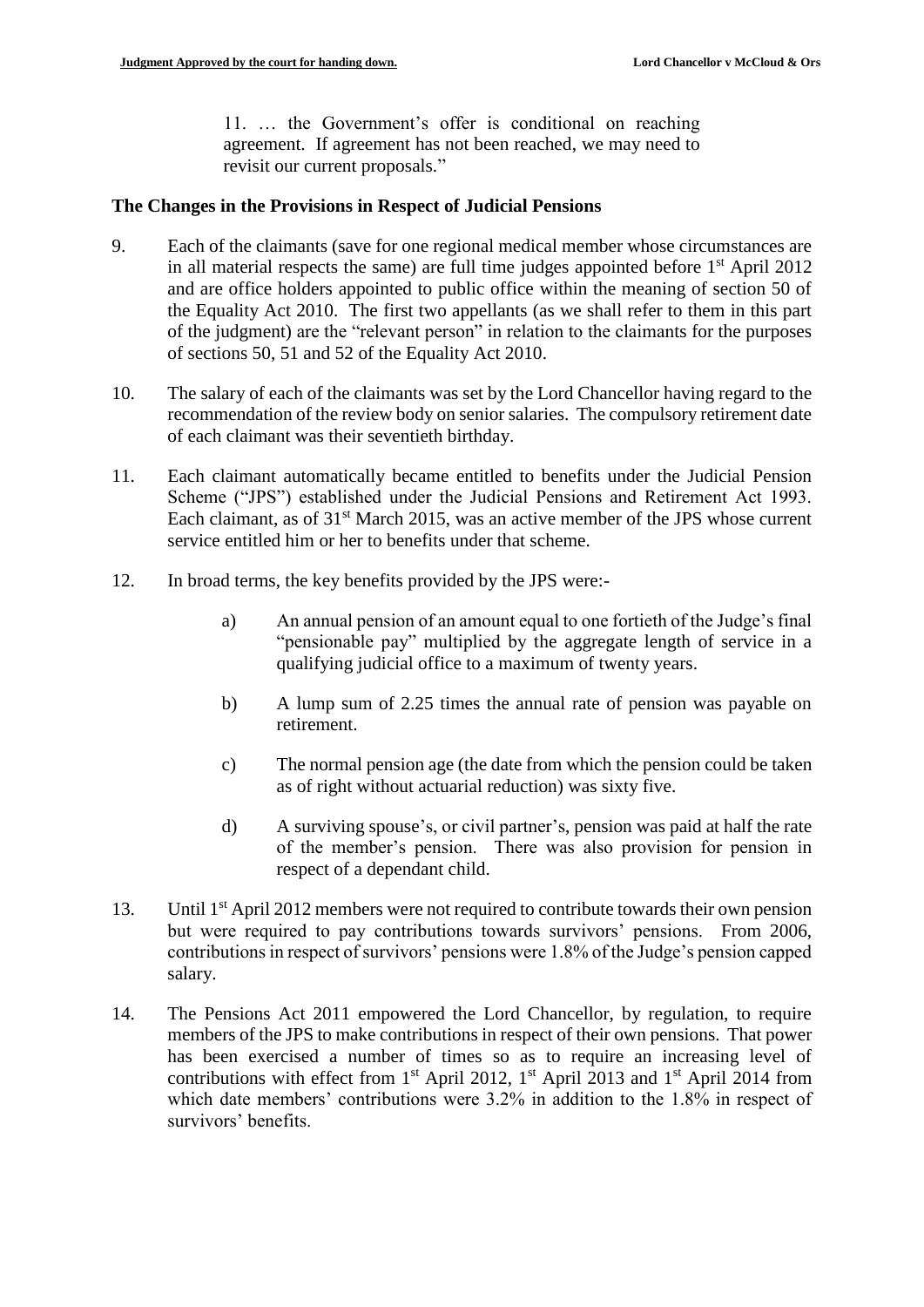- 15. The Judicial Pensions Regulations 2015, made pursuant to the Public Services Pensions Act 2013, came into force on 1<sup>st</sup> April 2015. They established the New Judicial Pension Scheme ("NJPS").
- 16. In broad terms, the key benefits provided by NJPS are as follows:
	- a) Pension is accrued at the rate of approximately 1/43rd of pensionable pay in each year on a career average basis (rather than a final salary basis). There is no limit to the period of service during which pension may be accrued or taken into account in calculating the annual pension.
	- b) No lump sum is payable in addition to the pension calculated in accordance with (a). Instead, a lump sum is available by commuting some of the annual pension entitlement.
	- c) Normal pension age is defined as the same as the State Pension Age (varying according to the member's date of birth) so as to be the higher of sixty five or the relevant State Pension Age attributable to the individual.
	- d) A surviving adult (spouse, civil partner or nominated partner) pension is paid at the annual rate of three eighths of the members' pension.
- 17. Initially the contribution rates under the NJPS were the same as in the JPS until the year 2018 to 2019. They have now (since  $6<sup>th</sup>$  April 2018) risen to between 4.6% and 8.05% of pensionable pay depending upon the annualised rate of pensionable earnings.

## **Tax Treatment of Judicial Pension Schemes**

- 18. On 16th April 2006 a new regime for the taxation of pension schemes was introduced by the Pensions Act 2004 and the Finance Act 2004. The JPS is not a registered pension scheme under the regime. It was treated as an "employer financed retirement benefits scheme". That meant that neither members' contributions nor the lump sum attracted favourable tax treatment available in respect of registered pension schemes. However, in practice, this was not a significant disadvantage because of special provisions which were introduced simultaneously. The fact that the JPS was not a registered pension scheme was of significant benefit to its members as benefits accrued within it were not subject to the annual or lifetime allowance charges now imposed on registered schemes by the Finance Act 2004.
- 19. In this context the Lord Chancellor of the day, Lord Falconer, gave a written assurance to the Lord Chief Justice on 18 March 2004:-

"I want you to be assured that the Government's objective, of enabling Judges to remain in an equivalent financial position in respect of their judicial pension benefits, is settled and clear. I am therefore writing to reassure you and your colleagues that positive steps are being taken to mitigate the effects of the changes on the value of the Judicial Pension. … I want to make it very clear that I consider it extremely important to maintain the attractiveness of the Judicial Pension for the Judiciary, as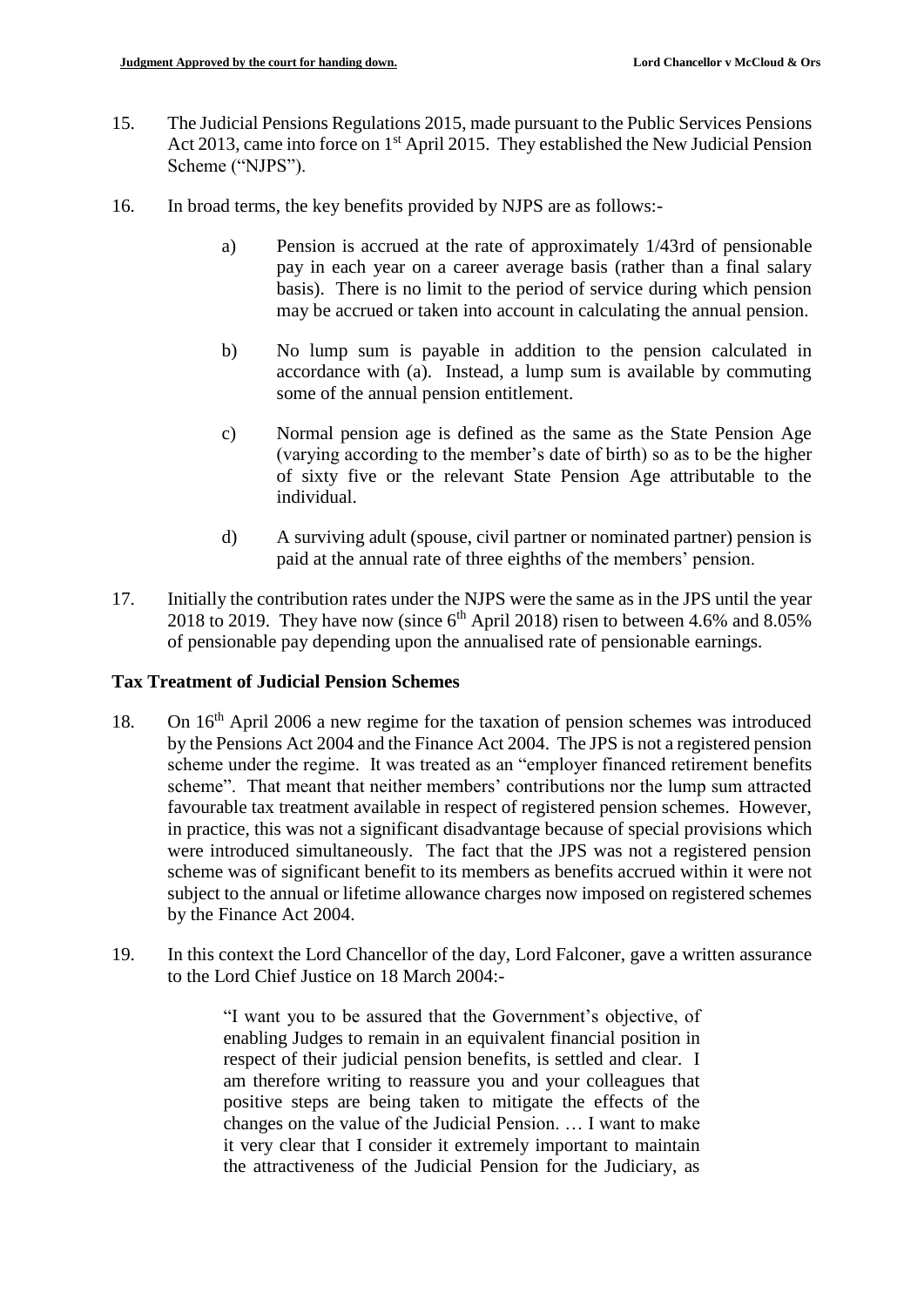well as recognising the current entitlements and expectations of serving Judges."

In letters sent by David Staff, Head of Judicial Pay and Pensions at the then Department for Constitutional Affairs, in December 2005 and March 2006 to the Lord Chief Justice and copied to all serving members of the judiciary, it was stated that:-

"The Judicial Pension Schemes will fall outside the ambit of the new pension tax regime for registered pension schemes under the Finance Act …

This removes the prospect of the value of Judicial Pension benefits being reduced through the imposition of this new charge on Pension Benefits from Registered Pension Schemes."

The Lord Chancellor announced those arrangements to Parliament on 15<sup>th</sup> December 2005 and concluded by saying:-

"I am satisfied that these proposals are in accordance with the terms of the Finance Act 2004. They serve to maintain but not improve the overall remuneration package for the serving Judiciary and to protect the principle of judicial independence in so doing."

- 20. By contrast, the NJPS is a registered scheme and so is subject to the restrictions on accrual of benefits imposed by the Finance Act 2004 by means of the annual allowance and lifetime allowance rules. This is significantly disadvantageous to members of the NJPS as there is the risk of a substantial increase in tax applied to lump sum and/or pension payments.
- 21. Judges entitled to membership of the NJPS are entitled to opt out of that scheme and, in the alternative, to join a "Partnership Pension Account" ("PPA") which is a registered stakeholder pension scheme. A judge taking that option terminates the final salary link for benefits accrued under the JPS.
- 22. The claimants contend, and it is not in dispute, that membership of the NJPS or PPA is considerably less valuable than membership of the JPS, both in terms of the reduction in the benefits paid under each scheme and with regard to the tax treatment respectively of the unregistered JPS and the registered NJPS.
- 23. By Schedule 2 of the Judicial Pension Regulations, Judges who, on 31<sup>st</sup> March 2015, were members of the JPS have been affected since  $1<sup>st</sup>$  April 2015 in the following different ways:
	- a) Those who were active members of the JPS before 1<sup>st</sup> April 2012 and were born on or before 1<sup>st</sup> April 1957 have full protection and remain entitled to continuing active membership of the JPS.
	- b) Those who were active members of the JPS before 1<sup>st</sup> April 2012 and were born between the 2<sup>nd</sup> April 1957 and 1<sup>st</sup> September 1960 are entitled to tapering protection. They have the option of remaining active members of the JPS until their tapered protection closing date, being a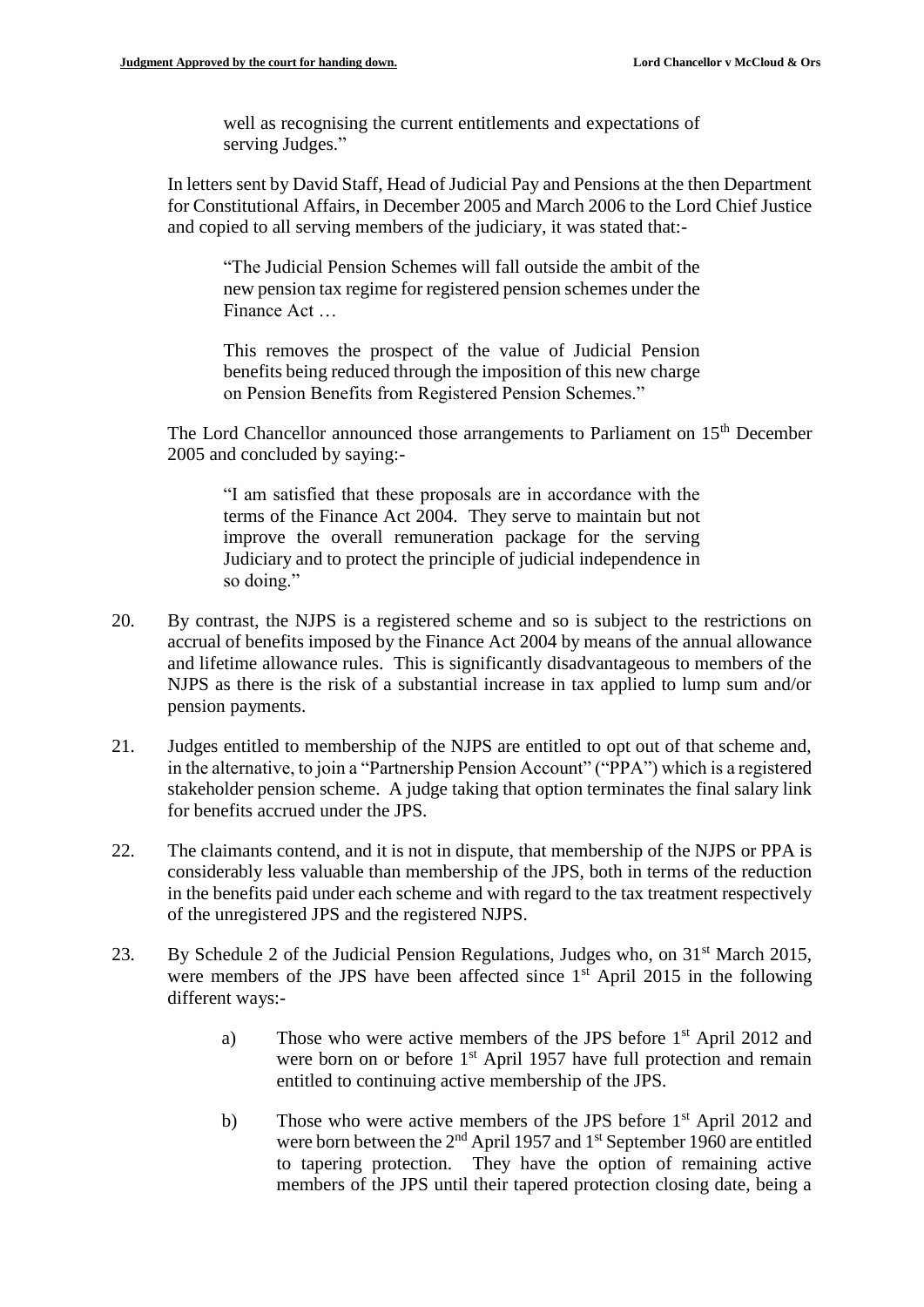date between  $31<sup>st</sup>$  May 2015 and  $31<sup>st</sup>$  January 2022, whereupon they fall to be excluded from active membership of the JPS and become entitled to membership of the NJPS (they also had the option to transfer to the NJPS on  $1<sup>st</sup>$  April 2015).

- c) Those who were active members of the JPS before  $1<sup>st</sup>$  April 2012 but were born after 1<sup>st</sup> September 1960 are not entitled to any protection and have been excluded from active membership of the JPS since 1<sup>st</sup> April 2015 on which date they were entitled to membership of the NJPS/PPA.
- 24. It follows that those who fall within (c) are treated less favourably than those who fall within (a) and (b) and those who fall within (b) are treated less favourably than those who fall within (a). The determining factor of whether a person falls within (a), (b) or (c) is their date of birth i.e. their age.

#### **The Relevant Pension Legislation**

- 25. The Public Service Pensions Act 2013 provides:-
	- "18. Restriction of existing pension Schemes
	- (1) No benefits are to be provided under an existing scheme to or in respect of a person in relation to the person's service after the closing date.
	- …

(4) The closing date is:-

…

```
(b) 31<sup>st</sup> March 2015 ..."
```
26. Schedule 2 to the Judicial Pension Regulations 2015 provides:-

"Exceptions to section 18(1) of the Act: full protection members of an existing scheme

8. (1) A person (P) is a full protection member of an existing scheme if sub-paragraph (2) … applies

(2) This sub-paragraph applies if  $-$ 

(a) P was an active member of an existing scheme on 31<sup>st</sup> March 2012:

(b) P was an active member of that scheme on the scheme closing date; and

(c) unless P dies, P would reach normal pension age under that Scheme on or before 1<sup>st</sup> April 2022 ...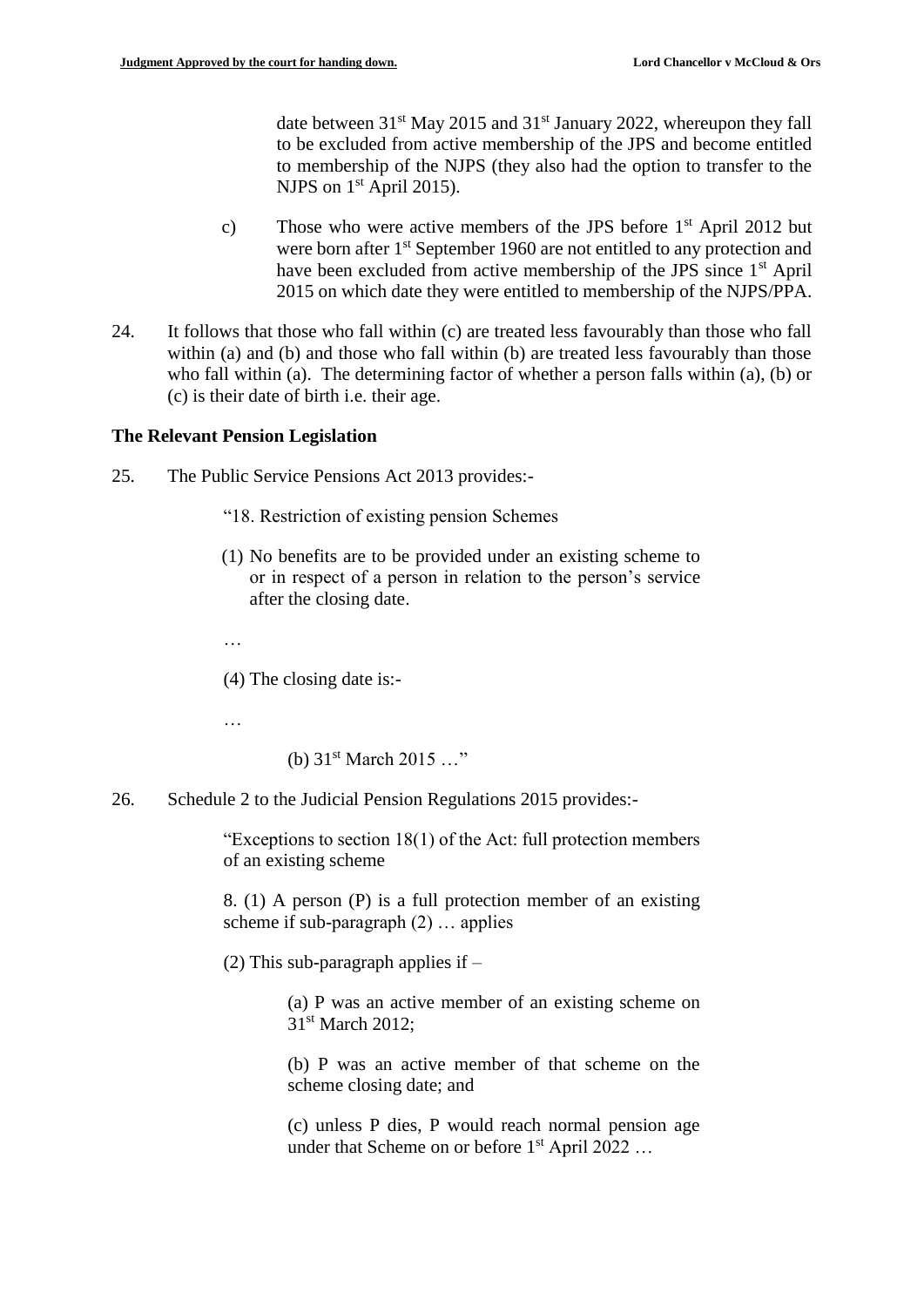## PART 3

Exceptions to section 18(1) of the Act: tapered protection members of an existing scheme

12. (1) A Person (P) is a tapered protection member of an existing scheme if sub-paragraph (2) … applies

(1) This sub-paragraph applies if

(a) P was an active member of an existing scheme on 31<sup>st</sup> March 2012:

(b) P was an active member of an existing scheme on the scheme closing date; and

(c) unless P dies, P would reach normal pension age during the period beginning with  $2<sup>nd</sup>$  April 2022 and ending with 1<sup>st</sup> September 2025."

#### **EU Directive and the Equality Act 2010 Provisions**

- 27. Article 1 of the Council Directive 2000/78 sets out a general framework for combating discrimination on grounds of, amongst other things, age, sex and race.
- 28. Article 2 provides:-

## "**Concept of discrimination**

- 1. For the purposes of this Directive, the "principle of equal treatment" shall mean that there shall be no direct or indirect discrimination whatsoever on any of the grounds referred to in Article 1."
- 29. Article 6 provides:-

#### "**Justification of differences of treatment on grounds of age**

- 1. Notwithstanding Article 2(2), Member States may provide that differences of treatment on grounds of age shall not constitute discrimination, if, within the context of national law, they are objectively and reasonably justified by a legitimate aim, including legitimate employment policy, labour market and vocational training objectives, and if the means of achieving that aim are appropriate and necessary."
- 30. Section 13 of the Equality Act 2010 provides:-

 $\lq(1)$  A person (A) discriminates against another (B) if, because of a protected characteristic, A treats B less favourably than A treats, or would treat, others.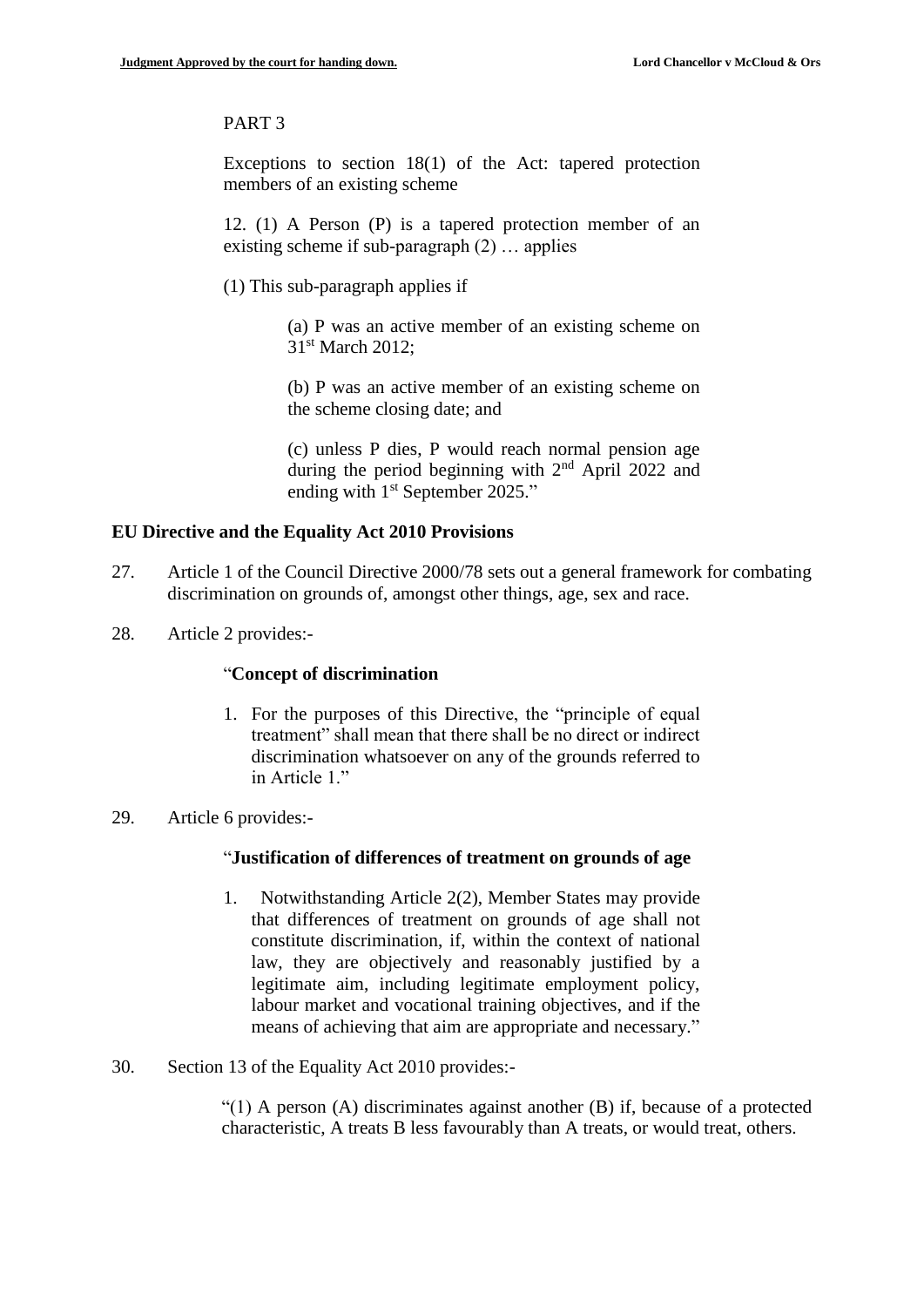(2) If the protected characteristic is age, A does not discriminate against B if it can show A's treatment of B to be a proportionate means of achieving a legitimate aim."

31. Section 19 of the Equality Act 2010 provides:-

## "**Indirect discrimination**

- (1) A person (A) discriminates against another (B) if A applies to B a provision, criterion or practice which is discriminatory in relation to a relevant protected characteristic of B's.
- (2) For the purpose of subsection (1), a provision, criterion or practice is discriminatory in relation to a relevant protected characteristic of B's if –
	- (a) A applies, or would apply, it to persons with whom B does not share the characteristic,
	- (b) it puts, or would put, persons with whom B shares the characteristic at a particular disadvantage when compared with persons with whom B does not share it,
	- (c) it puts, or would put, B at that disadvantage, and
	- (d) A cannot show it to be a proportionate means of achieving a legitimate aim.
- (3) The relevant protected characteristics are -

age; … race; … sex;  $\cdots$ 

32. Sections 61 and 67 of the Equality Act provide materially:-

## "**61 Non-discrimination rule**

- (1) An occupational pension scheme must be taken to include a non-discrimination rule.
- (2) A non-discrimination rule is a provision by virtue of which a responsible person (A) - (a) must not discriminate against another person (B) in carrying out any of A's functions in relation to the scheme; …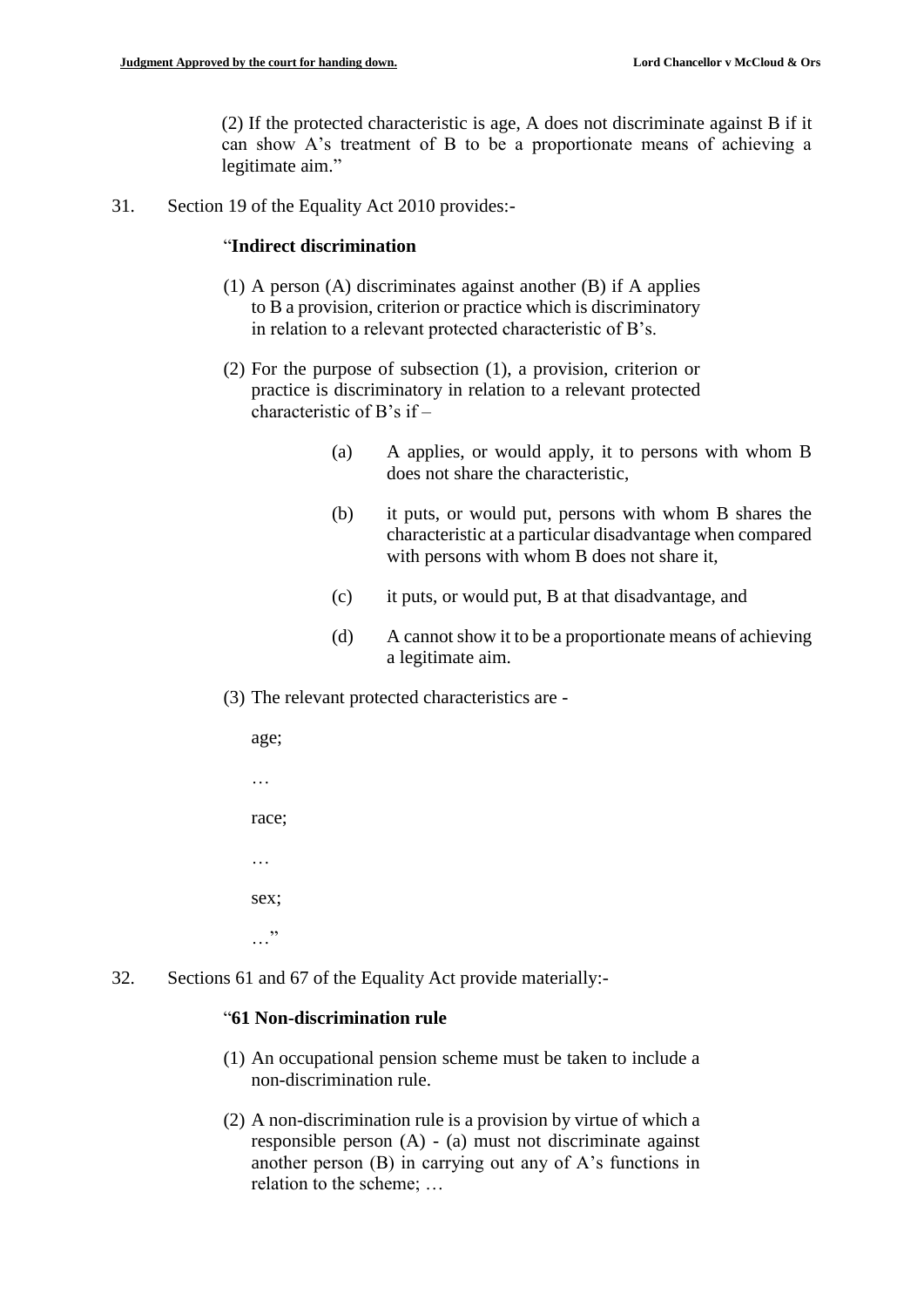...

(3) The provisions of an occupational pension scheme take effect subject to the non-discrimination rule.

(10) A non-discrimination rule does not have effect in relation to any occupational pension scheme in so far as an equality rule has effect in relation to it (or would have effect in relation to it but for Part 2 of Schedule 7"

#### **67. Sex equality rule**

- (1) If an occupational pension scheme does not include a sex equality rule, it is to be treated as including one.
- (2) A sex equality rule is a provision that has the following effect-
	- (a) if a relevant term is less favourable to A than it is to B, the term is modified so as not to be less favourable;
	- (b) if a term confers a relevant discretion capable of being exercised in a way that would be less favourable to A than to B, the term is modified so as to prevent the exercise of the discretion in that way.
- (3) A term is relevant if it is-
	- (a) a term on which persons become members of the scheme, or
	- (b) a term on which members of the scheme are treated.
- (4) A discretion is relevant if its exercise in relation to the scheme is capable of affecting-
	- (a) the way in which persons become members of the scheme, or
	- (b) the way in which members of the scheme are treated.
- (5) The reference in subsection (3)(b) to a term on which members of a scheme are treated includes a reference to the term as it has effect for the benefit of dependants of members.
- (6) The reference in subsection (4)(b) to the way in which members of a scheme are treated includes a reference to the way in which they are treated as the scheme has effect for the benefit of dependants of members.
- …
- (8) A relevant matter is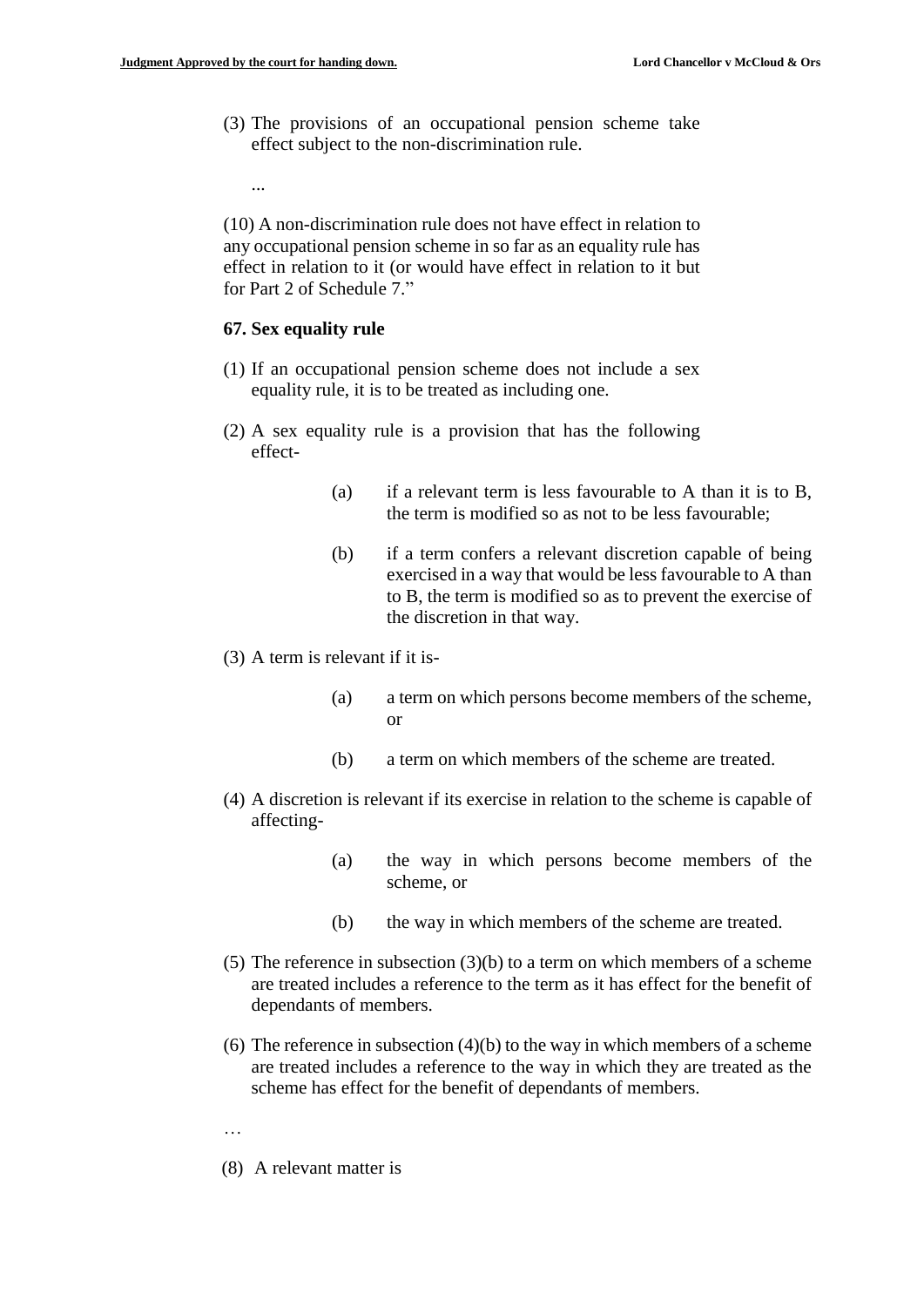- (a) a relevant term;
- (b) a term conferring a relevant discretion;
- (c) the exercise of a relevant discretion in relation to an occupational pension scheme.

…"

33. Section 69 of the Equality Act provides:-

#### "**Defence of material factor**

…

- (4) A sex equality rule has no effect in relation to a difference between A and B in the effect of a relevant matter if the trustees or managers of the scheme in question show that the difference is because of a material factor which is not the difference of sex.
- (5) "Relevant matter" has the meaning giving in section 67.
- (6) For the purpose of this section, a factor is not material unless it is a material difference between A's case and B's."

#### **The Claimants' Claims**

- 34. The claims brought by V McCloud and others all relate to categories of Judge other than High Court Judges. The claims brought by N Mostyn and others are brought in relation to High Court and Court of Appeal Judges.
- 35. The claims in the McCloud case are that the claimants were treated less favourably than those falling within the protected and/or taper groups on the grounds of age and that the less favourable treatment was not justified pursuant to section 13(2) of the Equality Act 2010. Thereby they were directly discriminated against on ground of age and in breach of the non-discrimination rule included in the JPS and the NJPS by section 61 of the Equality Act 2010.
- 36. The female claimants also make a claim for equal pay under the sex equality rule incorporated into the pension schemes by section 67 of the Equality Act on the basis that the transitional provisions disproportionately adversely affect women and the relevant term is not objectively justified. To the extent that the equal pay claims brought by the female judges succeed, then each male claimant makes a "piggy-back" claim to the like effect relying on the success of the female claimants.
- 37. Certain claimants also brought claims of indirect sex and race discrimination on the basis that the transitional provisions put women and BME claimants at a disadvantage for the purposes of section 19 of the Equality Act 2010 and those provisions are not objectively justified for the purposes of section 19(2)(d) of the 2010 Act.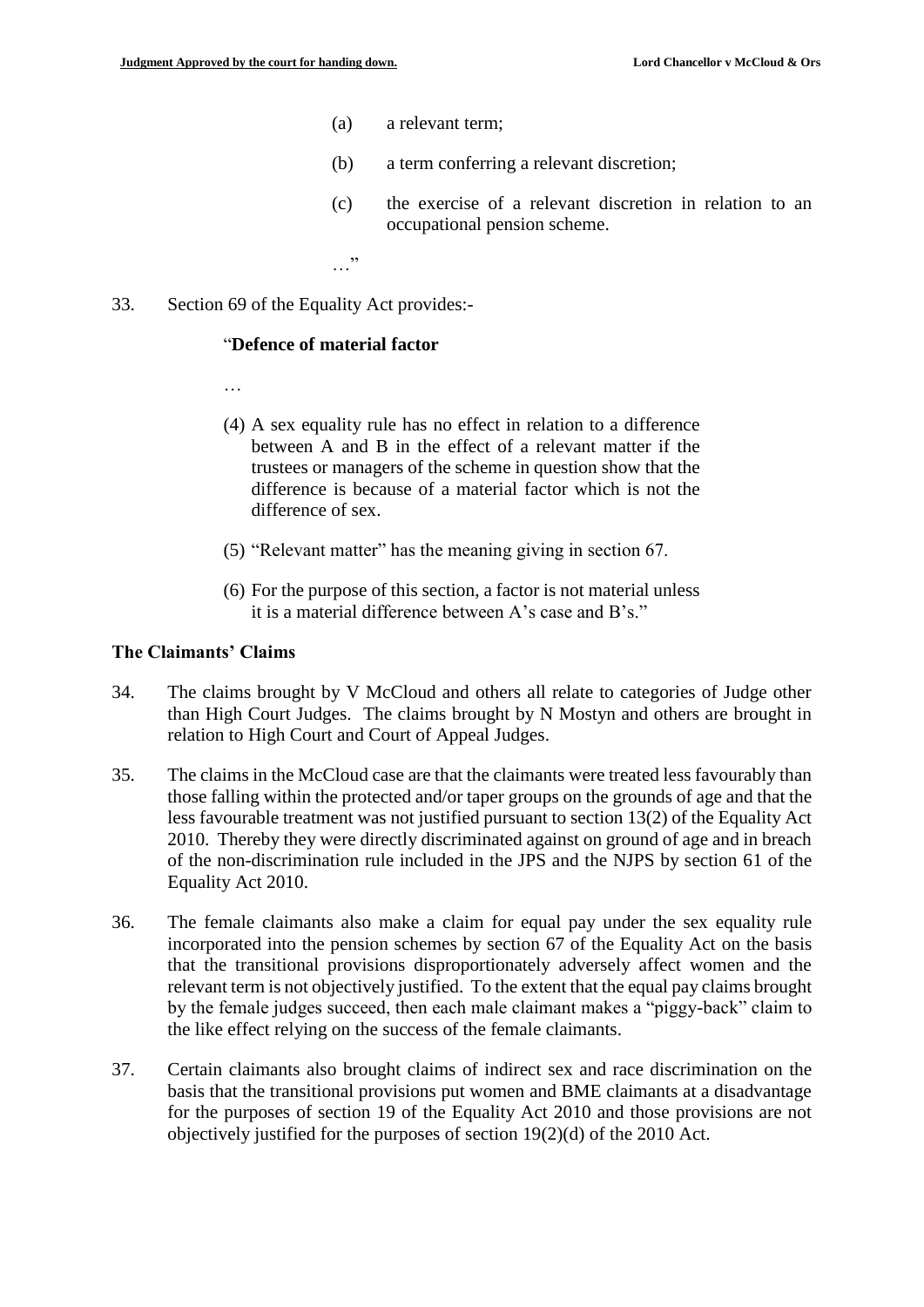- 38. Insofar as it is relevant to this appeal, the Mostyn claimants' claims are couched in identical terms to those of the claimants in the McCloud litigation.
- 39. The appellants accept that the claimants have, by virtue of the terms of the NJPS and the contemporaneous tax treatment of the claimants, been directly discriminated against by reason of age but say that the treatment suffered by the claimants is a proportionate means of achieving a legitimate aim.
- 40. The appellants also accept that they cannot justify disparate discriminatory treatment by reference solely to the saving of cost.

## **The appellants' aims**

- 41. The appellants have not been entirely clear in their assertion of their aims. The pleaded aim was "to protect those closest to retirement from the financial effects of pension reform". The claimants assert that this suffered from the defect that it said no more than that older members of the judiciary should be treated more beneficially than younger members and can, therefore, be said to be merely a re-statement of the discriminatory treatment. To the extent that it could be said to imply that the pension reforms would affect those closer to retirement most adversely, it was wrong on the facts since the effect of the transitional provisions was to give protection to the older members and not to the younger members.
- 42. There was a suggestion before the judge that a possible explanation was that older Judges would be more likely to have made fixed or concrete plans for retirement which would be difficult to change. But the judge dismissed that as no more than speculation without any hard evidence and at any rate of only minor consequence to older Judges: see paras 52-55.
- 43. It was also suggested that the evidence supported a wish by government in the proposed pension reforms that all public sector persons should be treated consistently. 10 year protection was given to older pensioners when the state pension was reformed; the large public sector unions had been given 10 year protection and the Judges should therefore be in the same position.
- 44. Before the Employment Appeal Tribunal and this Court it was also suggested that the explanation for treating older judges more advantageously than younger judges was a "moral and political aim" of being fair to those closest to retirement. Mr John Cavanagh QC for the appellants described this underlying reason as a "moral one but affected by political aims" and submitted that any reliance on the appellants' lack of evidence was therefore misplaced.
- 45. Mr Andrew Short QC for the judges asserted that this "moral and political aim" was never pleaded or argued before Judge Williams. Mr Cavanagh's riposte was that his new way of putting the matter was no more than the opposite side of the coin of the aim the appellants had already pleaded namely the aim of protecting those closest to retirement from the financial effects of the pension reform. On that basis we are content to consider this alternative way of putting the matter.

# **The Employment Tribunal decision**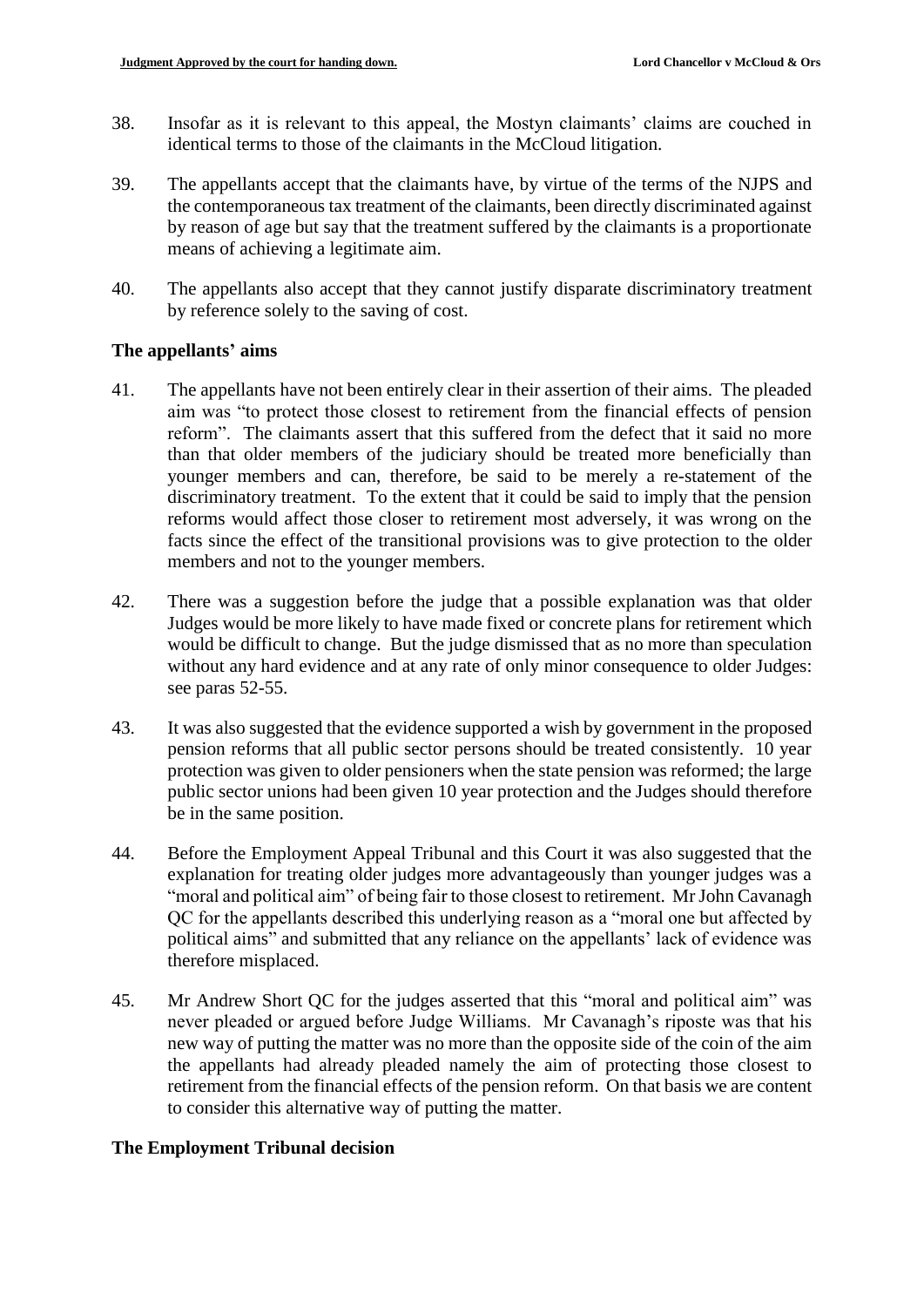46. Judge Williams began by setting out the largely undisputed facts and we quote some extracts only from his full and careful judgment. In relation to the tax changes he said:-

> "29. Prior to the introduction of the NJPS there was no public notification of any intended change to the tax status of the judicial pension scheme with the result that applicants continued to seek appointment on the understanding that their terms and conditions, including those relating to the taxation of pensions, would remain as they had been. As Ian Gray, Deputy Director, Pensions and Judicial Reward at the second respondent, wrote in October 2012:-

"Switching off this tax advantage has very significant implications for serving judiciary that they could not have anticipated nor reasonably made revised arrangements for and requires this change to be handled differently from the standard pension reform being applied across the public service."

30. The JPS remains unregistered for tax purposes and members are therefore not subject to the annual allowance and lifetime allowance limits. The NJPS is a registered scheme so that the annual allowance and lifetime allowance limits apply with the result that, on transfer into the NJPS, many claimants incur very significant additional tax liabilities compared with their position as members of the JPS. The change from tax-unregistered to taxregistered status of their pension scheme affected judges uniquely amongst public servants because theirs was the only scheme which was previously unregistered. Furthermore, as Mr Scanlon explained, these losses have been increased still further by changes to the pension tax regime announced in the summer budget of 2015, after the making of the regulations of 2015 in February of that year. This serves to magnify the disparity between the unprotected and the protected judges.

31. The loss sustained by the unprotected and taper-protected judges, including these claimants, was very significantly greater than the loss sustained by other public servants whose pension schemes were reformed. There are two reasons for this. Firstly, the value of a judge's pension as a proportion of his or her overall remuneration is significantly greater than in the case of other public service employees. Adverse changes to a judge's pension therefore have a proportionally greater impact.

32. The second reason is that judges alone suffered the combined effect of significant adverse changes to their pension scheme in addition to a radical change to the tax treatment of their pensions. The valuation of the losses occasioned to a judge by the taxation reforms inevitably varies from individual to individual. I am not required in this judgment to compute the claimants' losses, and the figures for individual judges with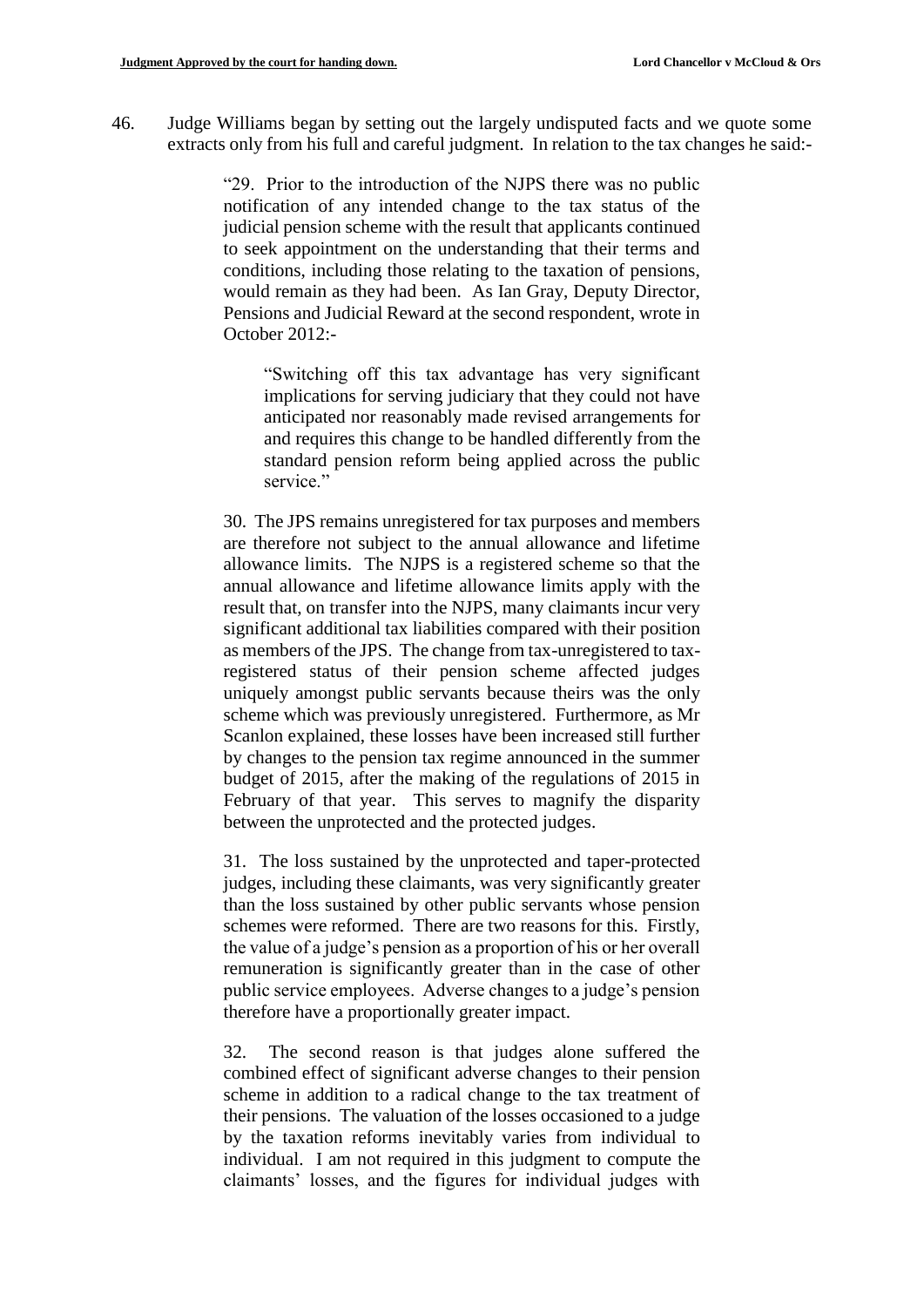which I have been provided are illustrative only and are not the subject of precise agreement. Nevertheless, it is clear that the high court judge claimants will incur losses running in many cases into several hundreds of thousands of pounds. It is agreed that the yearly capital investment required to provide a life annuity giving approximately the same benefits on retirement as those lost by the transfer to the NJPS is at least £30,000."

47. He referred to further features which distinguish Judges from other public servants:-

"36. Apart from the uniquely adverse effect on judges of the combination of changes set out above, there are further features which uniquely distinguish appointment as a judge from other public servants. Whilst it is accepted that all public servants accept office or employment on the basis of the terms and conditions offered at the time, and that those terms and conditions may be varied from time to time, in the case of the judiciary there had been explicit and strongly worded assurances from the then Lord Chancellor in 2004 to the effect that it was the government's settled view that there should be no change to serving judges' pensions. This assurance was in line with the scheme adopted on the coming into force of Part 1 of the Judicial Pensions and Retirement Act 1993 which established the JPS and was expressed in section 1 to apply "to any person who first holds qualifying judicial office on or after the appointed day". The changes made by the JPS compared with its predecessor scheme were thus prospective, affecting future appointees only."

- 48. He observed (para 40) that the clear and obvious effect of the transitional provision was that the transitional protection was aimed at those who were least affected by the changes, as accepted by the appellants' witness from the Treasury, Mr Kelly.
- 49. He then found the real reasons for incorporating transitional provisions into the JPS:-

"56. Based on this evidence I consider it proper to find that the government decided to incorporate the transitional provisions into the JPS for no reasons specific to the judiciary, but rather because similar provisions had been agreed with trade unions for other workforces and the government's preference was for a consistent scheme, and, to a lesser extent, because the state pension age consultation had led to the view that a period of ten years' notice was appropriate in that case. I found the further arguments based on those nearing retirement having less time to prepare for the effects of reform and having fixed retirement plans lacked cogency for the reasons set out above."

50. Judge Williams then turned to the law. He put to one side a constitutional argument advanced by Mr Michael Beloff QC for the High Court Judges that, while pensions could not themselves be considered to fall within the prohibition on diminution of salary derivable from the Bill of Rights of 1689 or the Act of Settlement of 1701, the constitutional position of his clients meant that any discrimination by way of pensions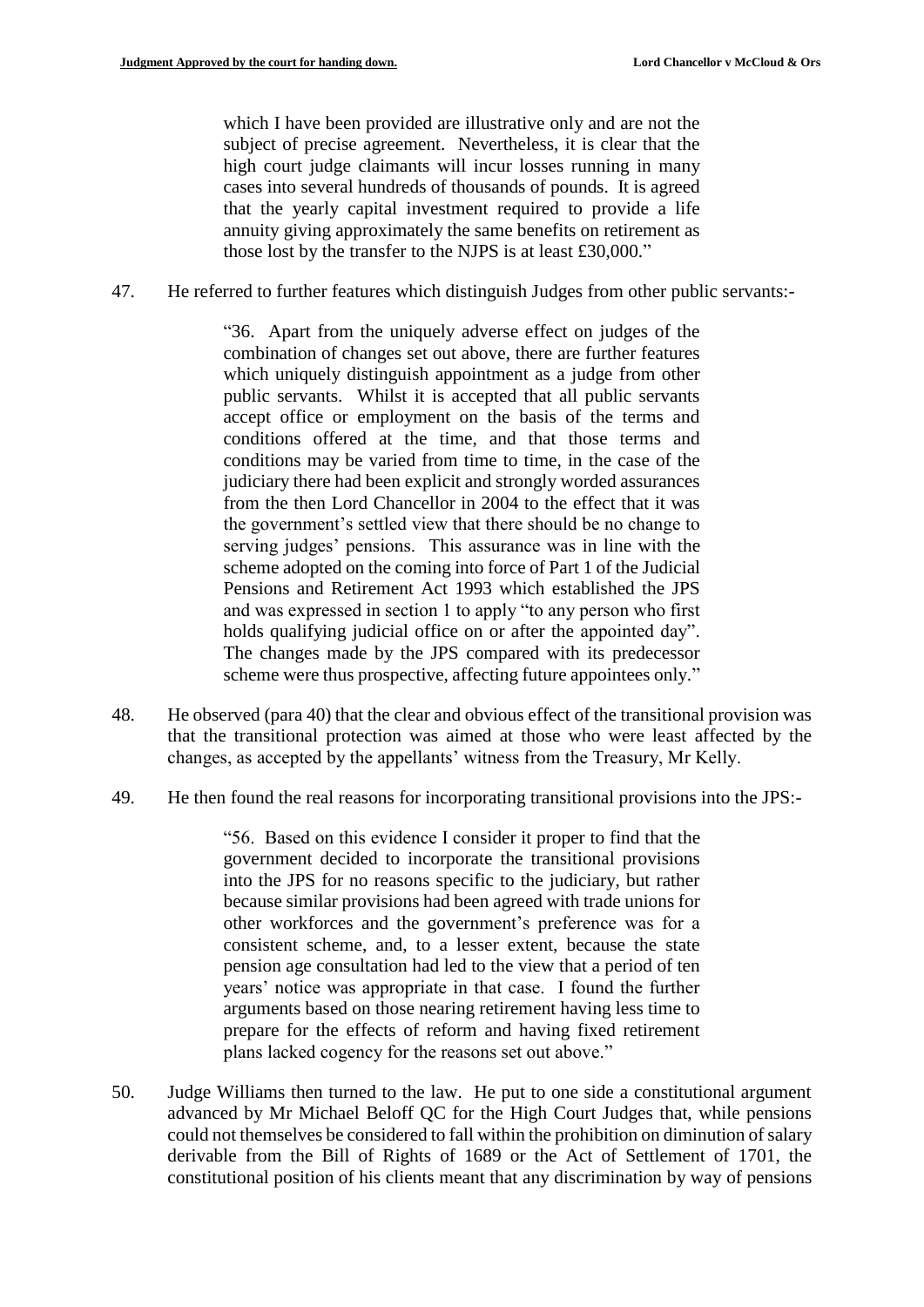and disadvantageous tax treatment should be treated as comparable to a reduction in pay and, for that reason, be rejected. Judge Williams then emphasised that broad matters of public policy were for the government of the day: -

"78. … In a wider sense, the aim of the respondents, and of the government as a whole, was to establish public service pension arrangements which were, in the words of the terms of reference for Lord Hutton's commission:-

"Sustainable and affordable in the long term, fair to both the public service workforce and the taxpayer and consistent with the fiscal challenges ahead, while protecting accrued rights".

79. Those are matters which belong in the realm of public policy and finance for which the government of the day is responsible to the electorate. It is for the government to define its policy objectives, to identify its priorities and to determine what resources it will allocate to them. This tribunal must take particular care not to trespass into areas which are not its proper purview. I am concerned solely with the respondents' attempt to justify the disparate impact of the transitional provisions contained in Schedule 2 to the 2015 Regulations."

51. He then set out a number of legal principles derived from both domestic and European law which to a greater or less extent were disputed before us, particularly the proposition at para 80(5):-

> "I see no basis for saying that the government's broad discretion in matters of social policy extends beyond that public arena into the arena of private relations between employer and employee."

- 52. He then turned to apply the principles of law he had enunciated to the facts of the case, taking both the pleaded aim and the developments of it articulated in argument.
- 53. He considered first the pleaded aim saying (para 86-7):-

"86. The formulation of the respondents' aim which was most frequently canvassed in evidence and in submissions before this tribunal was taken from the case pleaded in their response to these claims: "the legitimate aim of protecting those closest [to] retirement from the financial effects of pension reform". This adds little to what the Chief Secretary wrote and might suggest that it was thought that the pension reforms would affect most adversely those closest to retirement and/or that they would be in particular need of protection from their financial effects. But it is quite clear from ample contemporary documentation and the unanimous evidence in this case, not only that the opposite is true, but that it was well known to be true long before the enactment of the 2015 Regulations. The older judges are, the less adversely are they affected by the reforms.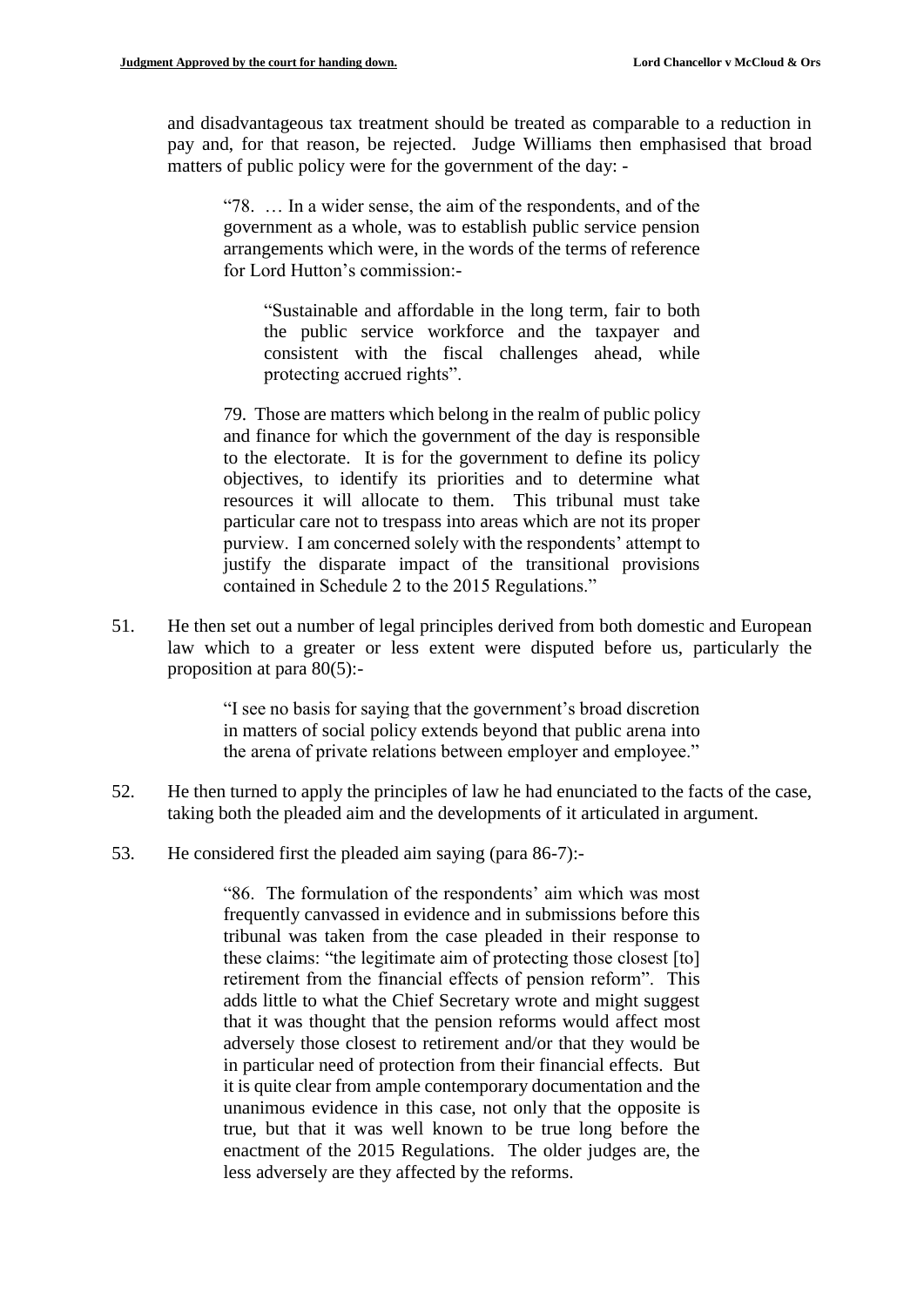87. If an aim is to be described as a legitimate social policy aim, then it must in my judgment be something for which there is a rational explanation. The government has a wide discretion in such matters and its aim does not have to be one with which the tribunal agrees; but its aim may not be, for example, capricious or arbitrary, and it must be capable of being understood. To set out consciously to treat more favourably a group who, as was well known at the time, were the least adversely affected by the reforms appears counter-intuitive and at the very least calls for such a rational explanation. In the absence of such explanation it would be difficult to resist Mr Beloff's categorisation of the result as bizarre."

- 54. He then considered the associated aims that older Judges would have less time to make necessary adjustments and that older Judges would have made fixed plans for retirement which they would find difficult to change, but dismissed these as rational explanations for favouring older Judges, partly because they were not much different to the pleaded aim and partly because there was no evidence to support them. He then considered whether consistency across the public service was a legitimate aim but said that, as government had itself recognised, the position of the Judges was such that consistency between schemes was scarcely attainable.
- 55. Judge Williams then summarised his conclusions at para 94 as follows:-

"In summary, my conclusions on the question of the legitimacy of the respondents' aims are as follows. Description of a group having 'ten years or less to their pension age', being 'closest to retirement' or having 'less time to adjust' all necessarily define that group by reference to the age of those in the group. In my judgment, an aim which amounts to an intention to treat one group more favourably and another less favourably, solely by reference to the age of those in the groups cannot, without further rational explanation of the reason for it, be legitimate. An aim thus expressed amounts to a declaration of intent to do precisely that which the statute prohibits. The respondents have failed to advance any such rational explanation of their reason. Mr Chamberlain's formulation in his closing submissions, 'whether … it was lawful for the respondents to introduce these limited and affordable transitional protections, whose aim was to identify a category of scheme members closest to retirement who would see no change at all', restates the question succinctly, but does not answer the question 'why?' The respondents have failed to adduce any evidence of disadvantage suffered by the fully protected and the taper-protected groups of judges which called for redress, or any social policy objective which was served by treating those groups more favourably and the claimant group less favourably. I accept that in implementing their pension reforms the respondents and the government as a whole were entitled in principle to pursue the aim of consistency, and that such consistency could, in a properly evidenced case, be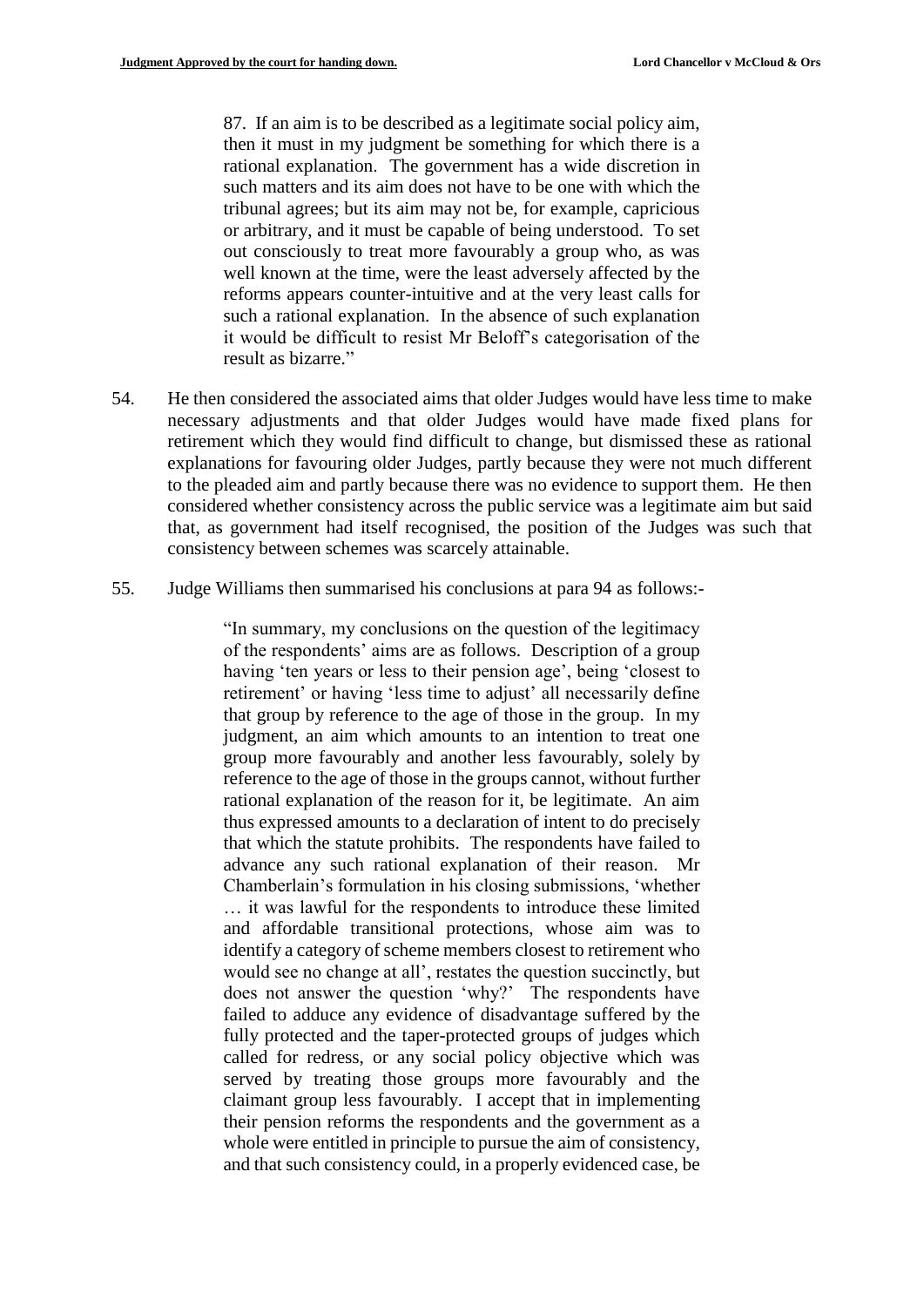conducive to a social policy objective. However, in my judgment, the respondents have failed to demonstrate beyond the level of 'mere generalisations' how consistency in the matter of transitional protection was capable of contributing to their social policy objective, especially since so much else in the JPS was inconsistent with other reformed pension schemes. I find accordingly that it has not been shown in this case that the aim of consistency is capable of justifying derogation from the principle of non-discrimination on the ground of age."

56. That would have been enough to dispose of the respondents' case, but Judge Williams went on to consider what the position would be if he had found the suggested aims to be legitimate. He reminded himself (para 107) that he was only concerned with the transitional provisions and not the NJPS itself and said that while, for example, consistency could in some circumstances be a legitimate aim, it fell far short of outweighing the significant derogation from the principle of equal treatment. He concluded:-

> "116. I have asked myself whether the setting of the limit by the respondents represents a rational attempt to achieve the aim in question. That same question arises whether the aim is said to be to protect those closest to retirement or to achieve consistency across the public sector. In this case the ten-year criterion was "read across" from the other larger public sector schemes with some – albeit that I have found it to be inadequate – support from the state pension age consultation. There was no specific reference to the judiciary at all.

> 117. The nearest the evidence in this case takes me to an answer to the question why ten years was chosen is that it was what was necessary in order to do a deal with the trades unions in the other larger public sector schemes. There was no research or analysis, and nor was there any process of reasoning which led the respondents to consider that – making due allowance for the arbitrariness referred to above – approximately ten years would achieve the desired aim, whereas something like four or five years, for example, would be far too short and something like fifteen to twenty years, for example, would be far too long. I am not, of course, suggesting that any process of precise calculation should, or could, result in such a figure, but I would have expected to see evidence of some thought process which led the thinker to the view that ten years was about right. There was no such evidence and I am satisfied on all that I have heard that there was no such thought process. Rather, the ten-year figure was imported from discussions with trades unions in relation to other schemes where it may have had some rational basis of which I have naturally not heard in these proceedings.

> 118. The transitional provisions initially protected something of the order of 85% of serving judges, many if not most of whom suffered only minor adverse effects from the reforms, whilst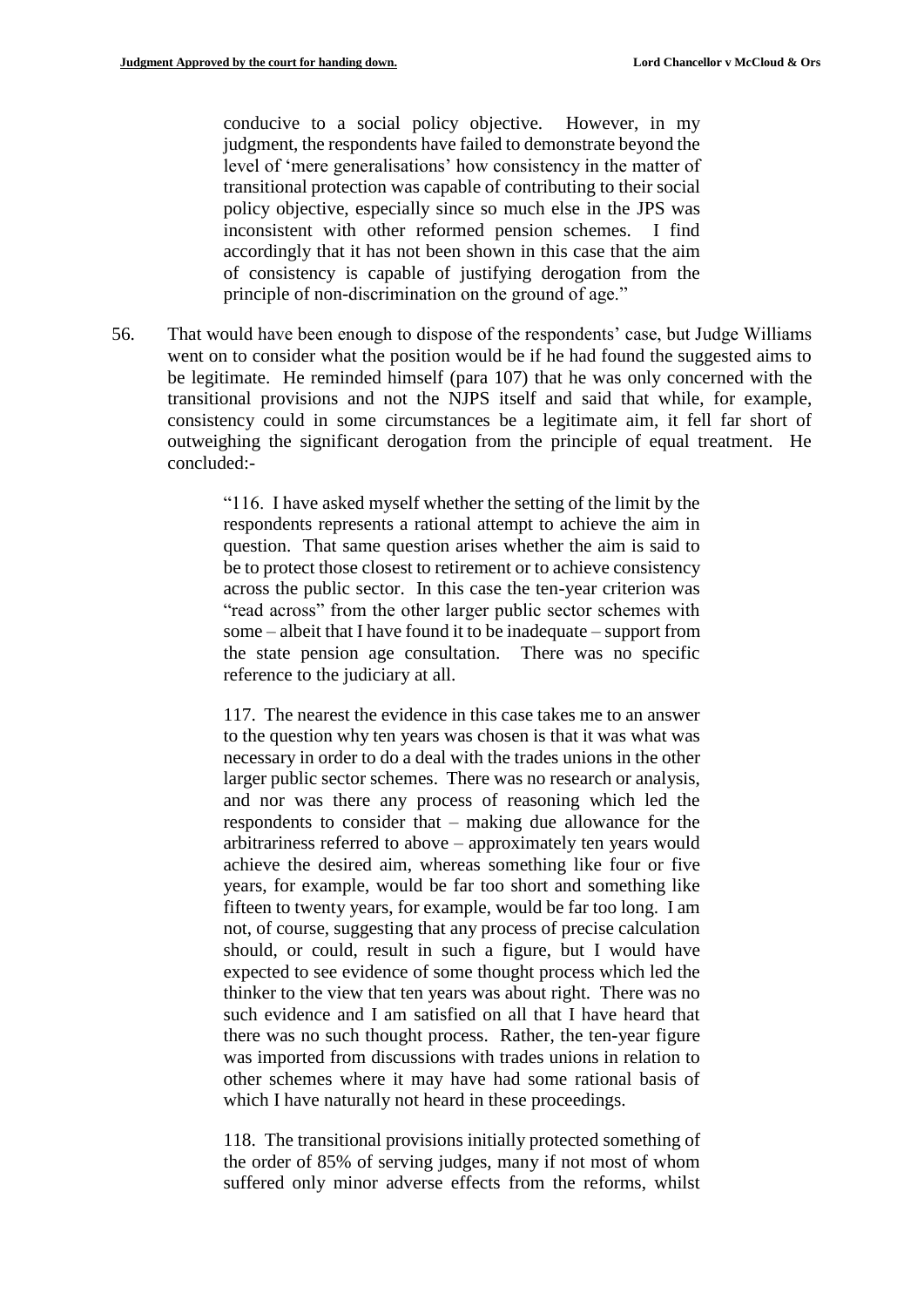leaving the unprotected judges, including the claimants, exposed to a severe adverse impact. In my judgment the balance described by Langstaff P in Seldon (No 2) has not been properly struck in this case. The respondents have failed to provide evidence that a shorter period, or lesser degree, of protection would not have enabled them to achieve their aim, whether of protecting those closest to retirement or of consistency; the respondents adduced no specific evidence – beyond the generalities already referred to – to explain why they chose to set the relevant age limits where they did. One returns repeatedly in this case to the importing of age limits from other schemes and the analogy of the state pension consultation. These transitional provisions were not a reasonably necessary means of achieving the government's aims because they go beyond what was necessary either to achieve consistency or to protect those closest to retirement."

57. Judge Williams held, therefore, that the appellants have treated and continued to treat the claimants less favourably than older judges because of their age and that the respondents have failed to show the treatment to be a proportionate means of achieving a legitimate aim.

#### **The appeal to the Employment Appeal Tribunal**

- 58. The main ground of the appellants' appeal to the Appeal Tribunal was that in his consideration of both aims and means Judge Williams had erred in law by failing to accord to the appellants' aims and means the wide margin of discretion mandated by both domestic and European law. They also attacked his decision for focusing on the absence of evidence to conclude that the policy of protecting Judges was irrational when the aims were informed by moral or political or social value judgments. Likewise, in respect of aims, it was said that the judge applied his own judgment or standards of scrutiny rather than giving the government a wide margin of discretion. It was also said that the judge's decision on means was infected by his wrong conclusion about aims and that he also erred in considering process rather than outcome and that his reasoning on alternative means was directed towards different aims.
- 59. In relation to the main argument of law, Sir Alan Wilkie detected a tension between decisions of the ECJ/CJEU on the one hand requiring that a wide margin of discretion be accorded to the government in the assessment of social aims and domestic decisions on the other which denied any such wide margin and encouraged judges to adopt their own standards of scrutiny in assessing both legitimacy of aims and proportionality of means. He said, however, (para 134) that the Supreme Court in Seldon v Clarkson Wright & Jakes [2012] UKSC 16; [2012] ICR 716 had reconciled these two approaches  $by:-$ 
	- 1) distinguishing measures pursuing social policy objectives such as employment policy, the labour market or vocational training of a public interest nature from measures particular to the employer's situation such as cost reduction or improving competitiveness; and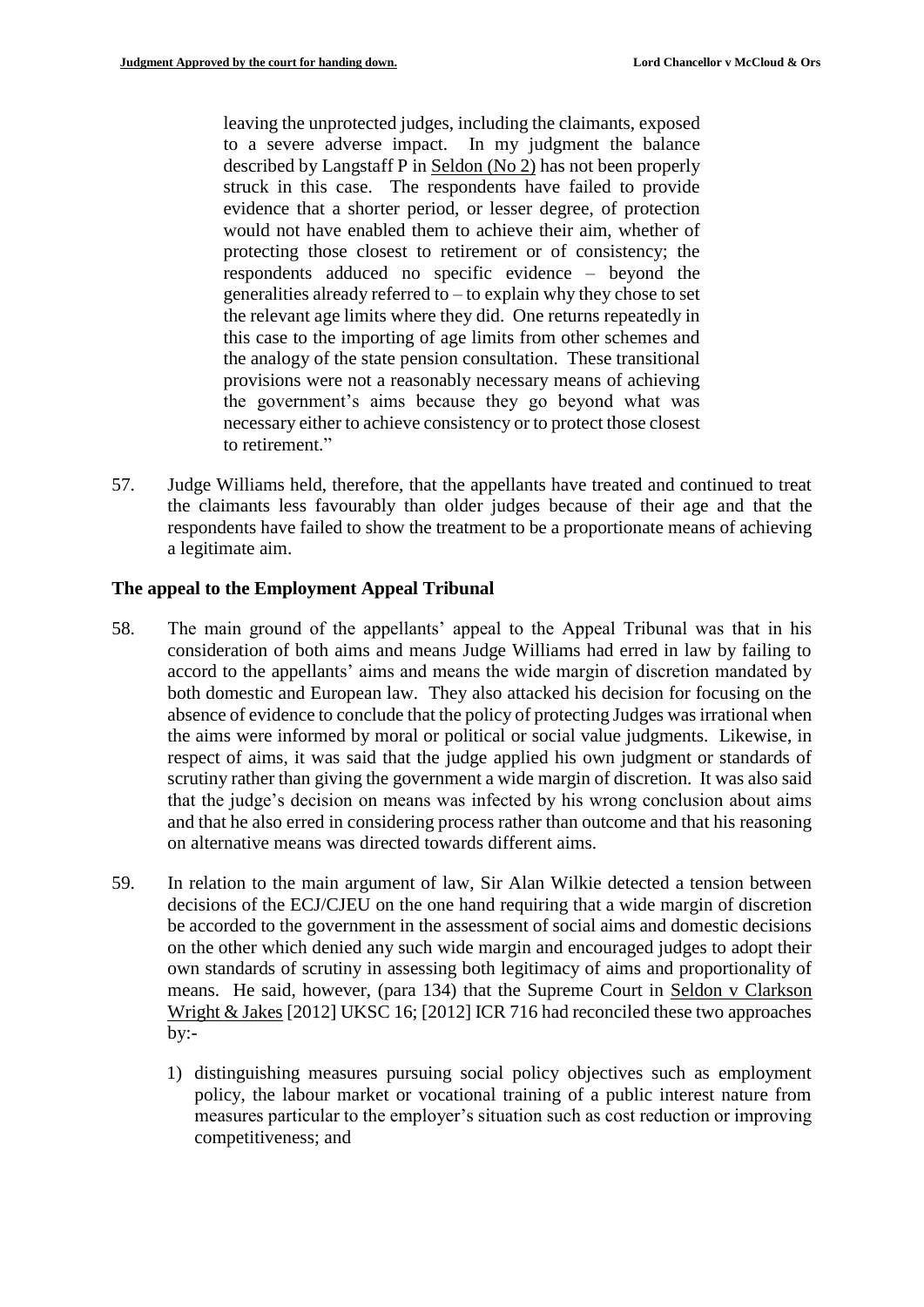- 2) emphasising that the mere fact that a particular aim was capable of being a legitimate aim was only the beginning of the story. Once an aim had been identified, it still had to be asked whether it was legitimate in the particular circumstances of the employment concerned. That required that both the aims and the means be carefully scrutinised to see whether they met the objective and whether there were less discriminatory measures which would do so.
- 60. In the light of this reading of the law, Sir Alan Wilkie assessed the actual conclusion of Judge Williams in relation to legitimate aims and concluded (para 142) that he could not be criticised for adopting an unduly strict level of scrutiny or demanding a higher level of evidence than was consistent with the proper approach identified by the CJEU and recognised by the Supreme Court in Seldon. He accordingly said that Judge Williams had not erred in law in this respect.
- 61. In spite of deciding that Judge Williams had not misdirected himself in law on the main legal argument put before him, Sir Alan nevertheless held that Judge Williams had misunderstood and/or misapplied the facts and misdirected himself in a different respect. This was in response to a submission of the appellants that Judge Williams had focused unduly on the need for evidence of disadvantage suffered by the protected group (namely older judges) where it had been common ground that the protected groups were less severely disadvantaged than the unprotected groups. The judge had accordingly ignored "the voluminous evidence … which revealed why it was that the government adopted these transitional provisions". It was then said that the aim of protecting older judges had been couched from the outset as a moral judgment allied to a process which was highly political and thus was not capable of being supported by hard evidence but was nevertheless a legitimate aim. Reliance was placed on R (on the application of Lumsdon) v Legal Services Board [2015] UKSC 41; [2016] A.C. 697 in which Lords Reed and Toulson (with whom the other members of the court agreed) said (para 56):-

"… much may depend on the nature of the justification and the extent to which it requires evidence to support it. For example, justifications based on moral or political considerations may not be capable of being established by evidence. The same may be true of justifications based on intuitive common sense. An economic or social justification, on the other hand, may well be expected to be supported by evidence."

62. Sir Alan accepted this argument of the appellants saying that Judge Williams had limited his consideration of aim to the statements of the Chief Secretary to the Treasury (which he (Judge Williams) characterised as tautologous) and had dealt with the evidence by focusing on the failure to produce evidence of disadvantage to the protected group of judges or of the social policy objective served by treating that group more favourably. He then said:-

> "160. In my judgment the Appellants are correct in their contention that this narrow consideration of the material failed to take into account what the EJ had found to be a complex of moral and political judgments informed by the plethora of documentation from different sources. In my judgment, the EJ failed to have regard to that evidence and the complex of reasons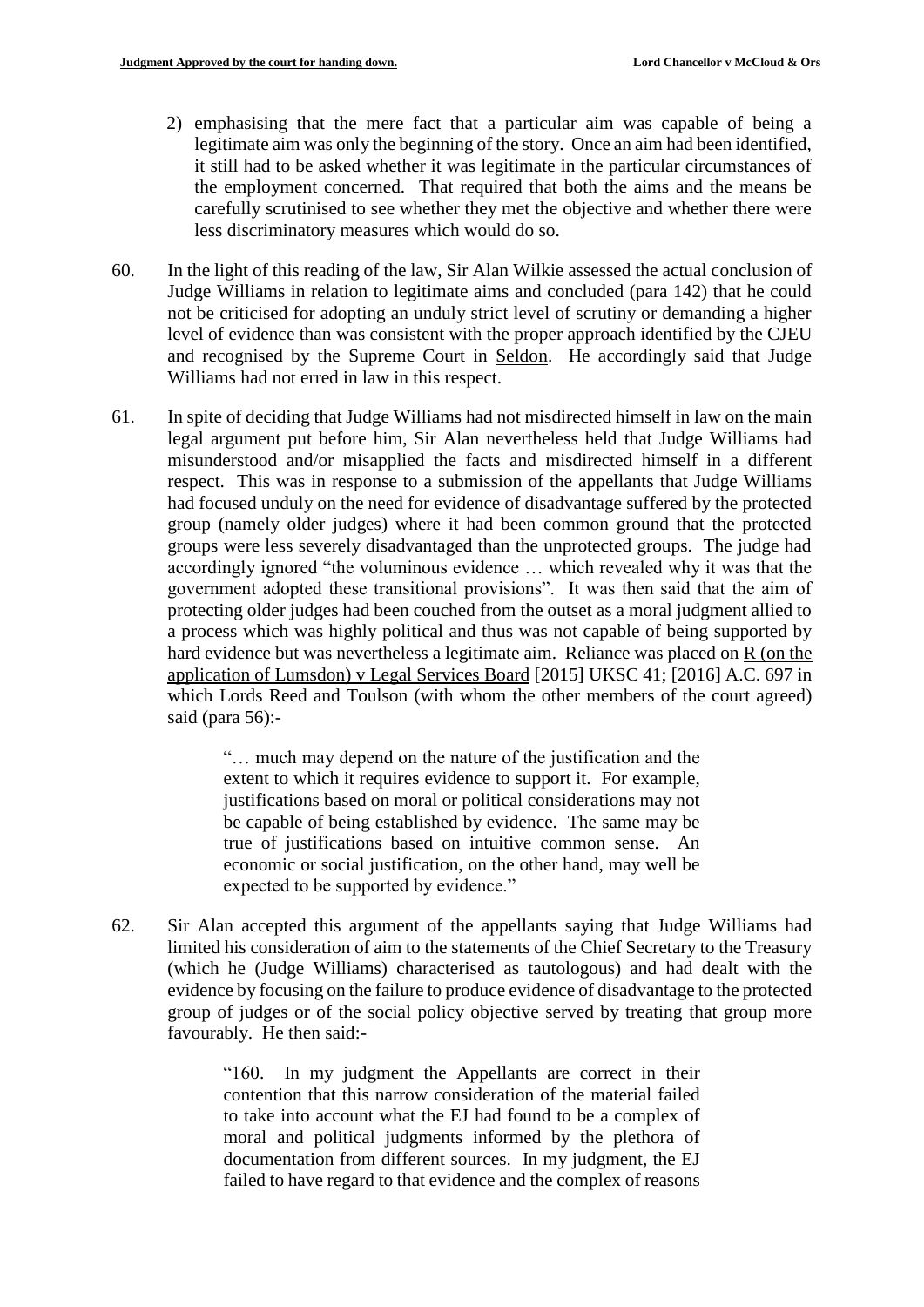which that evidence reveals. He failed to pay due regard to the cautionary words of the CJEU in Fuchs, and the Supreme Court in Lumsdon, on the particular difficulty of producing evidence where moral or political considerations are to the fore. In my judgment, the EJ, in concluding that no legitimate aims had been shown, misunderstood and/or misapplied the facts and thereby misdirected himself."

63. In the end, however, Sir Alan said this did not matter because no such criticism could be made of the judge's approach to proportionality of means. He said (paras 168-170):-

> "168. … The EJ had regard, as he was entitled, to the unique position of the Judiciary and to the uniquely adverse impact of the pension scheme and tax changes on the unprotected, as opposed to the protected, members of the Judiciary and to come to a view on the issue which was open to him.

> 169. The EJ concluded that, in principle, transitional provisions were appropriate to achieve the aim because that is what they were designed to do (paragraph 112). In so doing he was assuming, contrary to his earlier finding that the pursuit of the policy was a legitimate aim. …

> 170. In the light of his clear and sustainable finding on the question of balance, the EJ's conclusion on whether the means were reasonably necessary for the achievement of the aim followed as a matter of course."

- 64. Thus, it is the appellants who have to challenge Sir Alan's judgment in this court. They do this by saying:
	- i) that Sir Alan erred in approving the judge's self-direction on margin of discretion since this was a case where the very widest margin of discretion should be accorded to government;
	- ii) that Sir Alan was, in any event, correct to say that Judge Williams erred in his approach to the evidence (or lack of it); and
	- iii) that both Sir Alan's and the judge's decisions on proportionality of means were affected by wrong conclusions as to legitimacy of aim.

## **Margin of discretion/level of judicial scrutiny**

- 65. When the case was opened to us, this seemed to be the main point of law at issue and, as a point of law, was therefore a proper matter for this court to consider on an appeal from judgments which were otherwise based largely on questions of fact, evidence and judicial evaluation of what are now well recognised concepts of legitimacy of aim and proportionality of means.
- 66. Mr Cavanagh opened the respondents' appeal by accepting that in a case of direct discrimination by virtue of age, a legitimate aim had to be one of social policy rather than an aim adopted for what he called "operational reasons", but he submitted that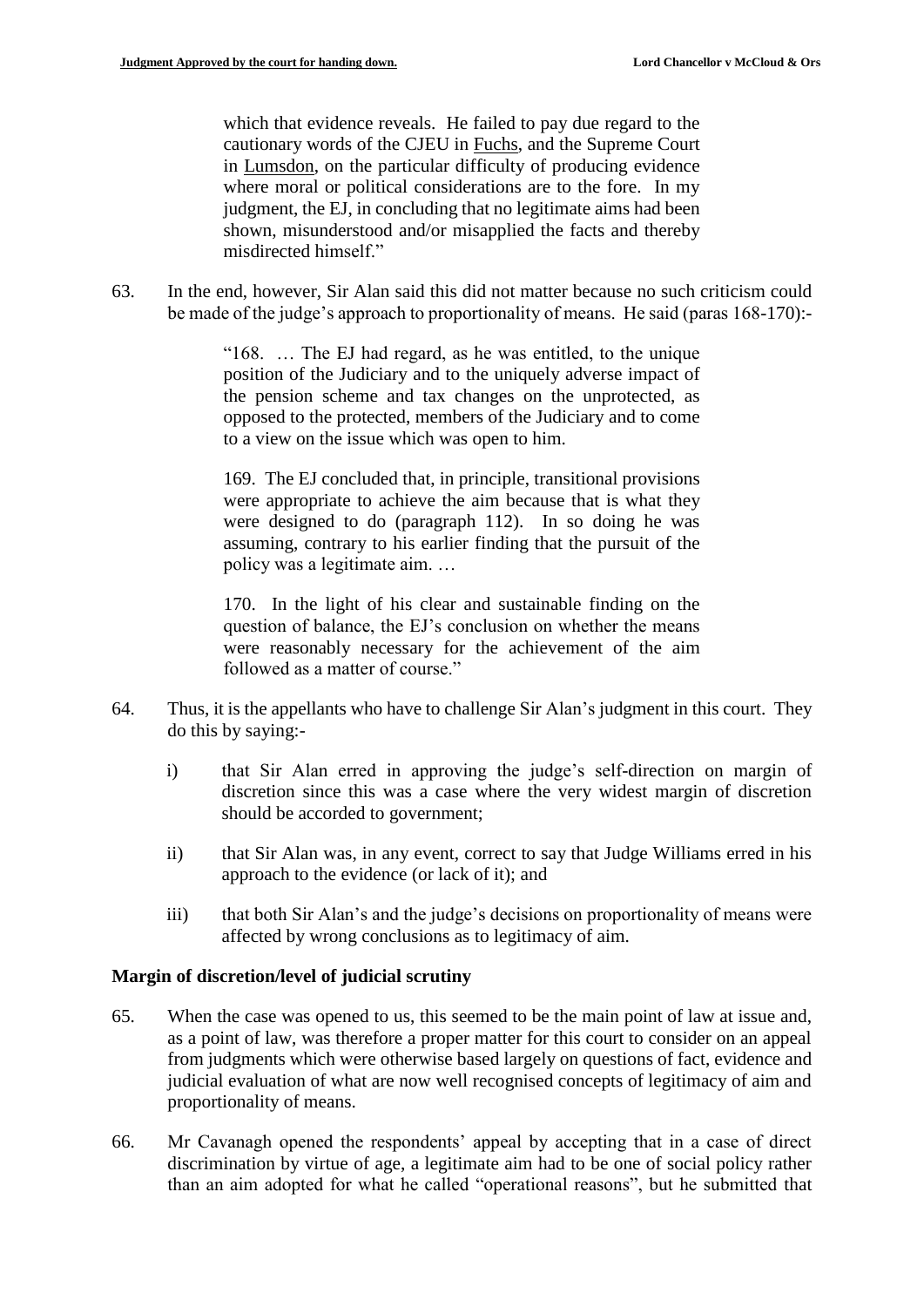once a social policy aim (such as protecting the older judges from the effect of the reforms) was established, the court should afford the widest margin of discretion to government when it determined whether the aim was legitimate or not and that a different level of judicial scrutiny was appropriate for social policy aims from that to be applied to operational decisions.

- 67. Mr Short for the Judges submitted in his skeleton argument, by contrast, that a two stage approach was necessary. First, the appellants had to show that their measures were consistent with the government's social policy aims and should be accorded a margin of discretion in so doing but, once that had happened, the court had to decide both legitimacy of aim and proportionality of means without any allowance for margin of discretion. He even went so far as to say that, to the extent that the EU directive or the CJEU case law said anything different, that did not matter because the terms of the Equality Act 2010 imposed a higher standard of scrutiny than European law required. The directive provided a floor but not a ceiling. Sir Alan was correct to discern a difference between two distinct lines of authority in the domestic and the European case law but wrong to say that Seldon had reconciled them by saying that margin of discretion had any part to play beyond helping to establish the existence of a social aim.
- 68. Mr Short may not have needed to go as far as this in defending Sir Alan's upholding Judge Williams on proportionate means since Sir Alan had held that Judge Williams had afforded a sufficient margin of discretion on that topic. But he did need to go that far in relation to the firefighters' appeal (with which we deal below) since Sir Alan had held in terms that a wide margin of discretion should be afforded in relation to legitimate aim, which required a lesser degree of judicial scrutiny, while in relation to proportionality of means a lesser margin of discretion and a greater judicial scrutiny should be applied (see paras 80-83 of the judgment in the firefighters' case).
- 69. It is accordingly necessary for this court to come to a conclusion on the width of any appropriate margin of discretion in relation to both aims and means and indeed to decide whether there are two distinct lines of authority which needed to be (and were) reconciled in Seldon.
- 70. We find it helpful to consider first the pre-Seldon domestic authorities.
- 71. It is convenient to begin with R v Secretary of State for Employment ex parte Seymour-Smith [2000] 1 WLR 435. The issue was whether the Unfair Dismissal (Variation of Qualifying Period) Order 1985, which increased the qualifying period from one year to two years for unfair dismissal claims, was inconsistent with the Equal Treatment Directive and/or section 119 of the EC Treaty because fewer women than men were able to comply with it. The aim of the Order was the legitimate one of encouraging employment; on the question whether the means were proportionate, the Court of Appeal held that the defendant had to show that the threshold of two years had been proved to result in greater availability of employment than would have been the case without it. After the House of Lords had referred a number of questions to the European Court of Justice, the House decided that the test applied by the Court of Appeal was too stringent and that the Order was a reasonable and proportionate response unrelated to any discrimination based on sex. Lord Nicholls of Birkenhead said, in a passage, aptly quoted by Judge Lewzey in the Sargeant case, at 450 F-H:-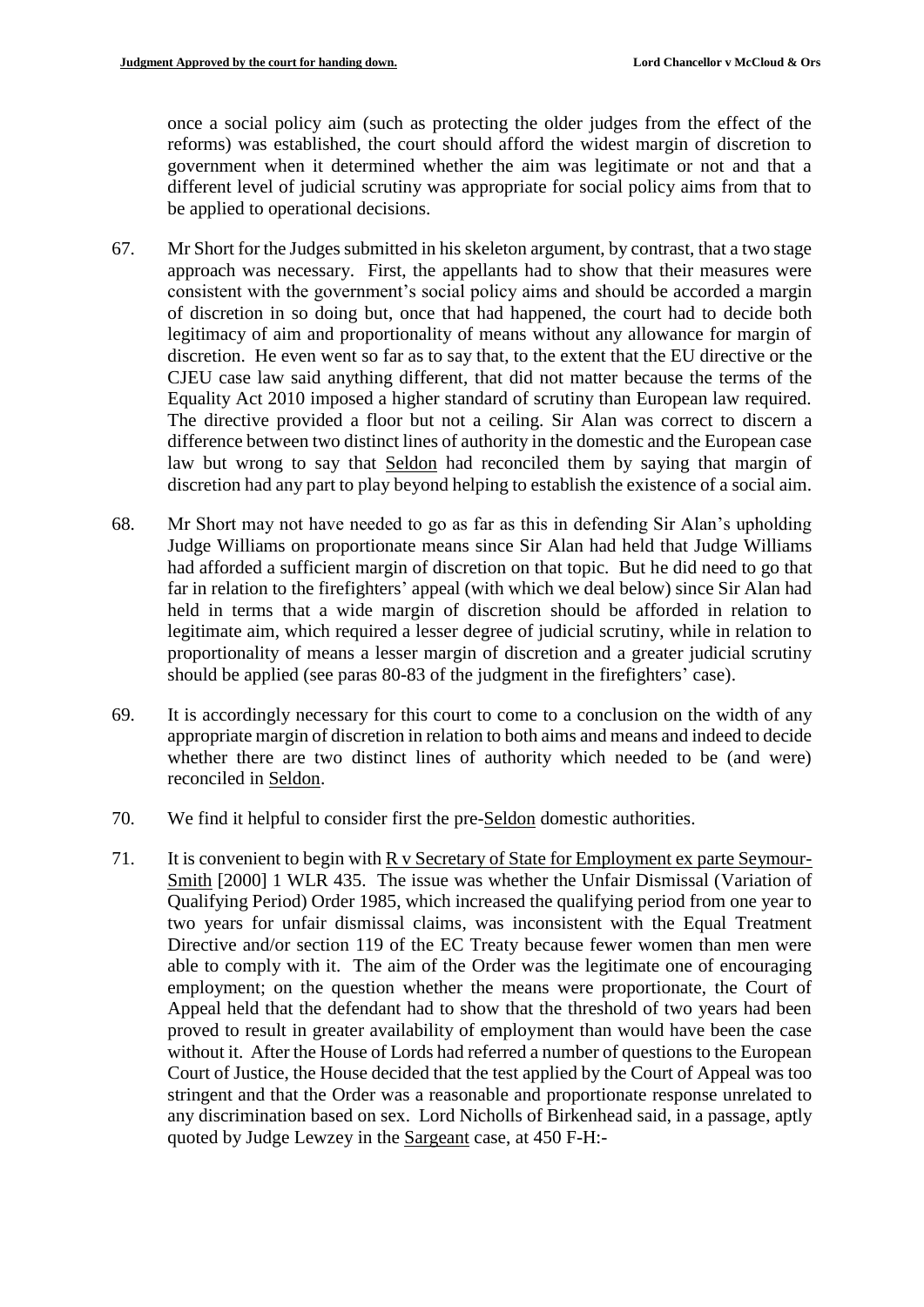"… The burden placed on the government in this type of case is not as heavy as previously thought. Governments must be able to govern. They adopt general policies, and implement measures to carry out their policies. Governments must be able to take into account a wide range of social, economic and political factors. The Court of Justice has recognised these practical considerations. If their aim is legitimate, governments have a discretion when choosing the methods to achieve their aim. National courts, acting with hindsight, are not to impose an impracticable burden on governments which are proceeding in good faith. Generalised assumptions, lacking any factual foundation, are not good enough. But governments are to be afforded a broad measure of discretion. The onus is on the member state to show (1) that the allegedly discriminatory rule reflects a legitimate aim of its social policy, (2) that this aim is unrelated to any discrimination based on sex, and (3) that the member state could reasonably consider that the means chosen were suitable for attaining that aim."

This shows that in an appropriate case the government is to be accorded a margin of discretion when it comes to assessing proportionate means. Seymour-Smith was a sex discrimination case, but in our view the same principle must be applied whatever the ground of discrimination relied upon.

72. In Hardy & Hansons Plc v Lax [2005] ICR 1565, much relied on by Mr Short, a private employer had not permitted a female employee, returning to work after giving birth, to work part-time. This prohibition of part-time work had to be objectively justified, a matter on which the tribunal had to make up its own mind rather than to decide whether the ban on part-time work came within a range of reasonable responses open to an employer to adopt. In paragraph 14 Pill LJ (with whom Thomas and Gage LJJ agreed) recorded the employer's submission that it ought to have been granted a margin of discretion in deciding whether to permit job sharing; he rejected that submission in para 32 saying:-

> "The employer has to show that the proposal, in this case for a full-time appointment, is justified objectively notwithstanding its discriminatory effect. The principle of proportionality requires the tribunal to take into account the reasonable needs of the business. But it has to make its own judgment, upon a fair and detailed analysis of the working practices and business considerations involved, as to whether the proposal is reasonably necessary. I reject the employers' submission (apparently accepted by the appeal tribunal) that, when reaching its conclusion, the employment tribunal needs to consider only whether or not it is satisfied that the employer's views are within the range of views reasonable in the particular circumstances."

It is fair to say that this authority appears to equate the phrases "a range of reasonable responses" and "margin of discretion".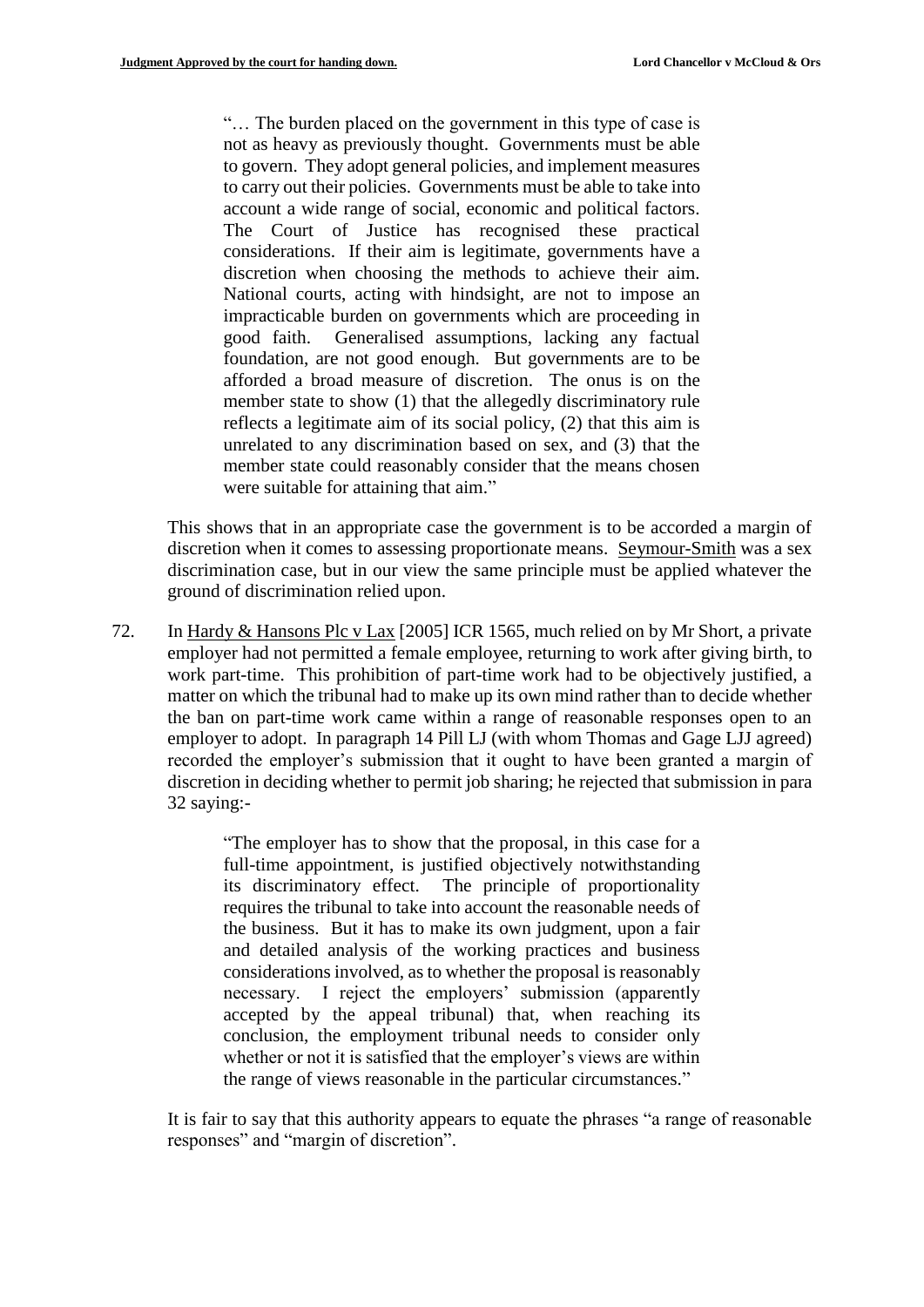73. This authority was followed in the age discrimination case MacCulloch v Imperial Chemical Industries Plc [2008] ICR 1334 in which older employees were given greater benefits on redundancy than were given to younger employees. Elias P in the Employment Appeal Tribunal summarised the legal principles applicable to justification in para 10 including:-

> "(4) It is for the employment tribunal to weigh the reasonable needs of the undertaking against the discriminatory effect of the employer's measure and to make its own assessment of whether the former outweigh the latter. There is no "range of reasonable response" test in this context: Hardy & Hanson v Lax."

It is to be noted in both these cases that the dispute was a private dispute between employer and employee without any reference to the position of government.

- 74. By comparison with these domestic authorities Mr Cavanagh cited a number of authorities from the European Court of Justice and the Court of Justice for the European Communities which decided (not unlike Seymour-Smith) that governments should be awarded a margin of discretion in the field of social and employment policy.
- 75. Thus in Palacios de la Villa v Cortefiel Servicios S.A. case C-411/05 [2008] 1 C.M.L.R. 16 in which the question was whether a compulsory retirement age in a collective agreement (which Spanish courts unlike the English courts would regard as legally binding) infringed the Equality Directive, the Grand Chamber of the Court of Justice of European Communities said:-

"68. It should be recalled in this context that, as Community law stands at present, the Member States and, where appropriate, the social partners at national level enjoy broad discretion in their choice, not only to pursue a particular aim in the field of social and employment policy, but also in the definition of measures capable of achieving it (see, to that effect, Mangold v Rudiger Helm (C-144/04) [2005] E.C.R. I-9981; [2006] 1 C.M.L.R. 43 at  $[63]$ ."

76. In the similar case of Rosenbladt v Oellerking case C-45/09 [2011] IRLR 51, the Grand Chamber of the Court of Justice of the European Union cited Palacios at para 58 and said at para 69:-

> "Accordingly in the light of the wide discretion granted to the social partners at national level in choosing not only to pursue a given aim in the area of social policy but also in defining measures to implement it, it does not appear unreasonable for the social partners to take the view that [the measure in question] may be appropriate for achieving the aims set out above."

77. Similar statements can be found in Hütter v Graz Technische C-88/08; [2009] 3 CMLR 35, Fuchs v Land Hessen C-159/10 [2012] ICR 93 and HK Danmark v Experian SA C-476/11 [2014] ICR 27; this latter case was a case in which the CJEU did say that the measure was unreasonable.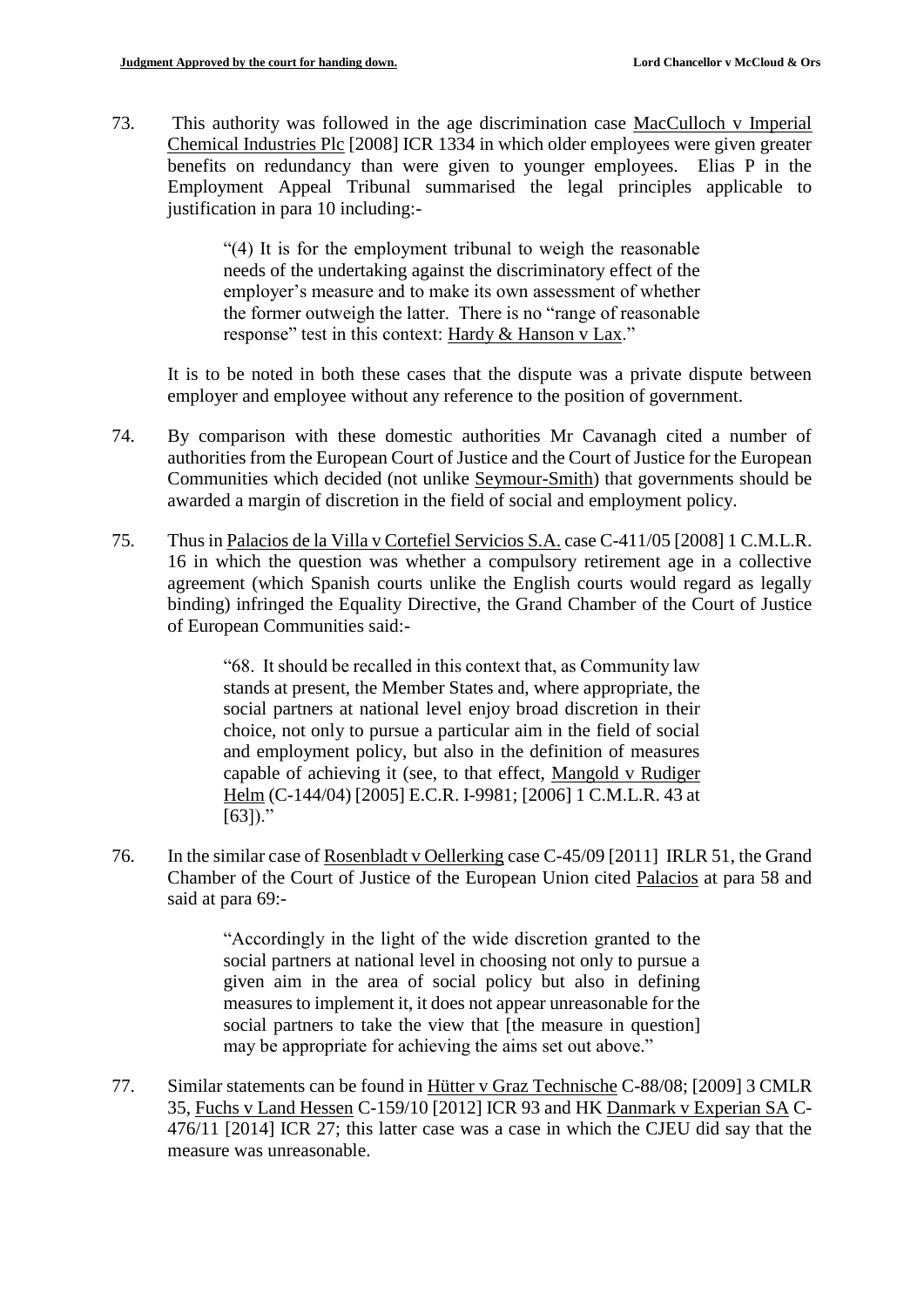78. So far, we detect no inconsistency between the domestic and the European authorities. The parties agreed, however, that the most significant authority was that of Seldon v Clarkson Wright & Jakes [2012] UKSC 16; [2012] ICR 716 in the Supreme Court which, although a case about a compulsory retirement age contained in a solicitors' partnership, contains a comprehensive statement of the law in relation to age discrimination. Baroness Hale of Richmond JSC who gave the leading judgment (with which Lord Hope of Craighead DPSC, Lord Brown of Eaton-under-Heywood, Lord Mance and Lord Kerr of Tonaghmore JJSC agreed) emphasised recital 25 to the Equality Directive in para 2 of her judgment:-

> "However, differences in treatment in connection with age may be justified under certain circumstances and therefore require specific provisions which may vary in accordance with the situation in member states. It is therefore essential to distinguish between differences in treatment which are justified, in particular by legitimate employment policy, labour market and vocational training objectives, and discrimination which must be prohibited."

She then conducted a comprehensive survey of the European jurisprudence citing (inter alia) Palacios in which the encouragement of recruitment was considered to be a legitimate aim but which required the means employed to achieve that aim to be both appropriate and necessary,

"although member states enjoyed a broad discretion in the choice both of the aims and of the means to pursue them" (para 33)

79. Having conducted that survey Lady Hale (in para 50) set out the messages which can be taken from the European case law, of which numbers (2), (4) and (6) are particularly relevant for the purposes of this case:-

> "(2) If it is sought to justify direct age discrimination under article 6(1) the aims of the measure must be social policy objectives, such as those related to employment policy, the labour market or vocational training. These are of a public interest nature, which is "distinguishable from purely individual reasons particular to the employer's situation, such as cost reduction or improving competitiveness" (Age Concern [2009] ICR 1080 and Fuchs [2012] ICR 93).

…

(4) A number of legitimate aims, some of which overlap, have been recognised in the context of direct age discrimination claims: (i) promoting access to employment for younger people (Palacios de la Villa, Hütter and Kücükdeveci); (ii) the efficient planning of the departure and recruitment of staff (Fuchs); (iii) sharing out employment opportunities fairly between the generations (Petersen, Rosenbladt and Fuchs); (iv) ensuring a mix of generations of staff so as to promote the exchange of experience and new ideas (Georgiev and Fuchs); (v) rewarding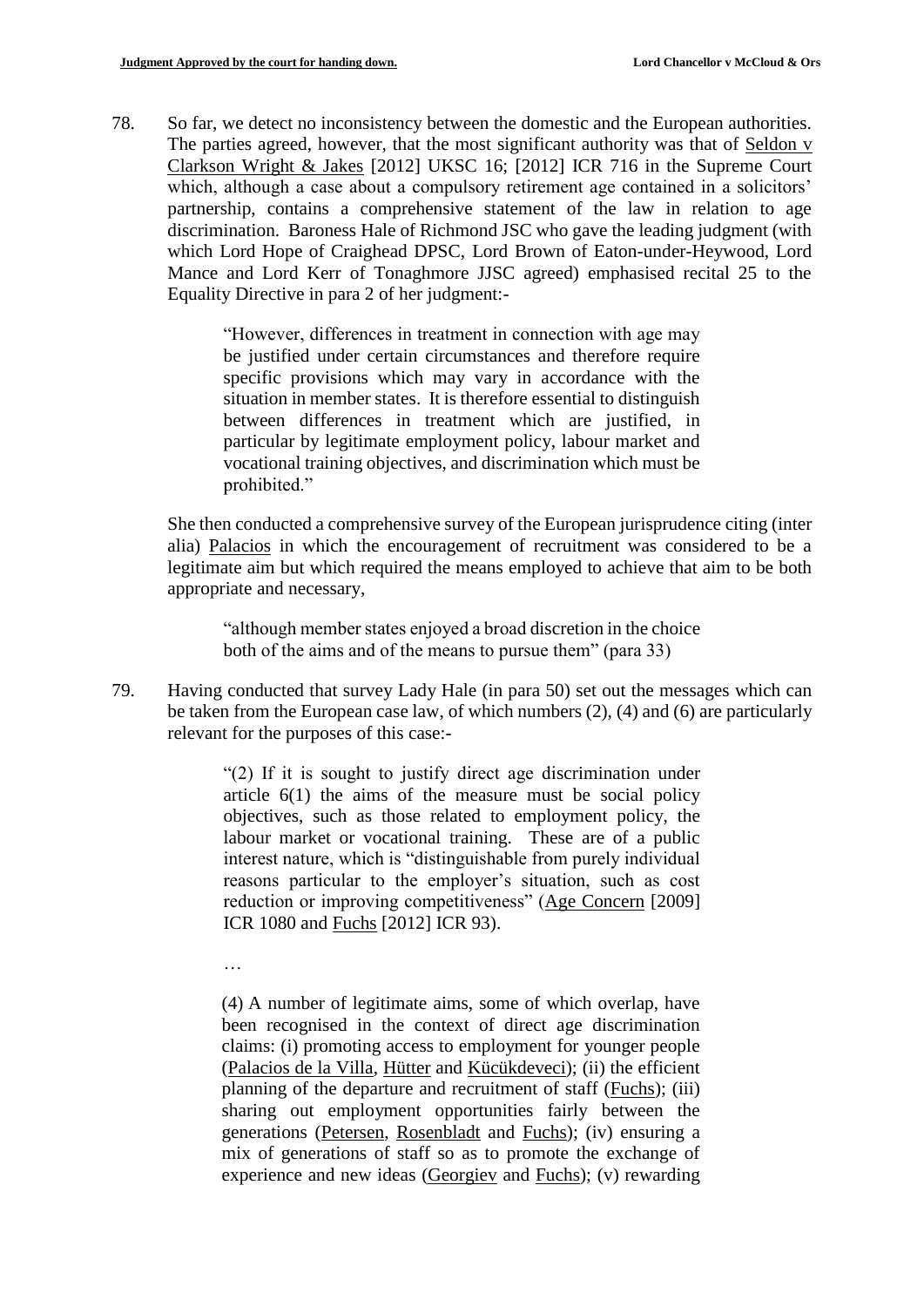…

experience (Hütter and Hennigs); (vi) cushioning the blow for long serving employees who may find it hard to find new employment if dismissed (Ingeniørforeningen i Danmark); (vii) facilitating the participation of older workers in the workforce (Fuchs; see also Mangold v Helm (Case C-144/04) [2006] All ER (EC) 383); (viii) avoiding the need to dismiss employees on the ground that they are no longer capable of doing the job, which may be humiliating for the employee concerned (Rosenbladt); or (ix) avoiding disputes about the employee's fitness for work over a certain age (Fuchs).

(6) The gravity of the effect on the employees discriminated against has to be weighed against the importance of the legitimate aims in assessing the necessity of the particular measure chosen (Fuchs)."

80. The judgment then addressed the particular issues which arose in that case namely whether the three aims of the retirement clause identified by the employment tribunal were capable of being legitimate aims and whether the clause was a proportionate means of achieving any or all of those identified aims. In para 54 Lady Hale recorded the acceptance by the Secretary of State for Business Innovations and Skills as intervener that there was a distinction between aims such as cost reduction and improving competitiveness, which would not be legitimate, and aims relating to employment policy, the labour market and vocational training, which would be legitimate. At para 59 Lady Hale said that the fact that a particular aim was capable of being a legitimate aim is only the beginning of the story. It was still necessary to enquire whether it was in fact the aim being pursued. Then (para 61) it had to be asked whether the aim being pursued was legitimate in the particular circumstances of the employment concerned. Then at para 62:-

> "Finally, of course, the means chosen have to be both appropriate and necessary. It is one thing to say that the aim is to achieve a balanced and diverse workforce. It is another thing to say that a mandatory retirement age of 65 is both appropriate and necessary to achieving this end. It is one thing to say that the aim is to avoid the need for performance management procedures. It is another to say that a mandatory retirement age of 65 is appropriate and necessary to achieving this end. The means have to be carefully scrutinised in the context of the particular business concerned in order to see whether they do meet the objective and there are not other, less discriminatory, measures which would do so."

81. Mr Short emphasised this last paragraph as being intended to refer to the requirement in the domestic cases that the tribunal make up its own mind, at any rate in relation to means, without according any margin of discretion to the employer, whether the employer was or was not a government department.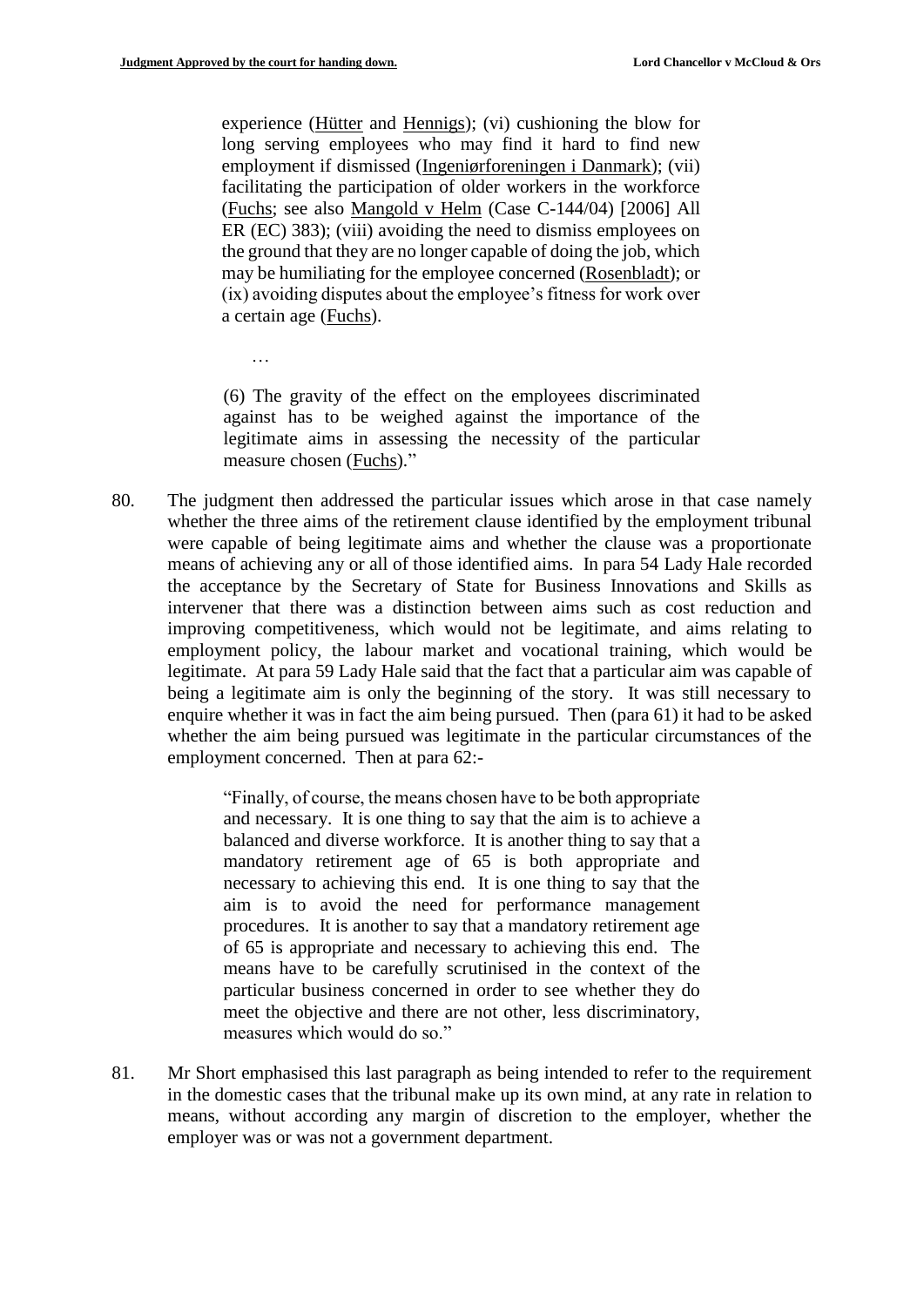- 82. Mr Cavanagh relied on further decisions of the CJEU since Seldon which have reiterated paragraph 68 of Palacios which we have already cited; see in particular Specht v Land Berlin C-541/12; [2014] ICR 966 and Unland v Land Berlin C-20/13; [2015] ICR 1225 para 57.
- 83. Mr Short, by contrast, relied on Lockwood v Department of Work and Pensions [2014] ICR 1257 in which redundancy payments increased with age so that employees under 35 received significantly smaller sums than those aged 35 or over with the same length of service. This court held that Ms Lockwood had indeed suffered less favourable treatment on the grounds of her age but that the employment tribunal had been entitled to be satisfied that the disparate treatment was a proportionate method of achieving the aim underlying the scheme of providing a financial cushion until alternative employment could be found. There was no sign, said Mr Short, of any margin of discretion being afforded to the Department; the tribunal applied its own mind to the matter.

## **The law applicable to this case**

- 84. For our part we see no difference between the domestic authorities and the European authorities, let alone any attempt by the Supreme Court in Seldon to reconcile them. Nor do we consider the Equality Act 2010 imposes any greater burden on an employer in relation to age discrimination than does the Equality Directive. The terms of the statute derive straightforwardly from the Directive and they should be construed in the same way.
- 85. In that context it is axiomatic that the state or the government (if it is employer) must be accorded some margin of discretion in relation to both aims and means. As Lord Nicholls said in Seymour-Smith, governments must be able to govern. But it is for the tribunal in any particular case to determine what the appropriate margin is. This approach gives full force to Lady Hale's statement in para 62 of Seldon that the means of achieving any particular aim must be carefully scrutinised by the fact-finding tribunal. There is, in our judgment, no inconsistency between a tribunal carefully scrutinising a decision of government but nevertheless according government a margin of discretion when it comes to both aims and means. We do not see that Lockwood is in any way inconsistent with this approach since no argument seems to have been addressed to the court in that case in any way similar to the arguments we have received in this case.
- 86. But, as Lady Hale said in para 59 of Seldon, establishing that an aim is capable of being a legitimate aim is only the beginning of the story. It is for the tribunal then, according an appropriate margin of discretion, to decide whether it is legitimate in the circumstances of the case. For this purpose, an aim must at least be rational and, if it is not, the employment tribunal is entitled to say so. Margin of discretion cannot rescue an aim that is irrational.
- 87. We would therefore hold that, where government has a legitimate interest in any issue which arises in a discrimination claim, it is to be afforded a margin of discretion but it is for the fact-finding tribunal to assess both whether the government has such a legitimate interest and the amount of discretion it should be afforded and then the tribunal should decide the case itself in accordance with ordinary principles.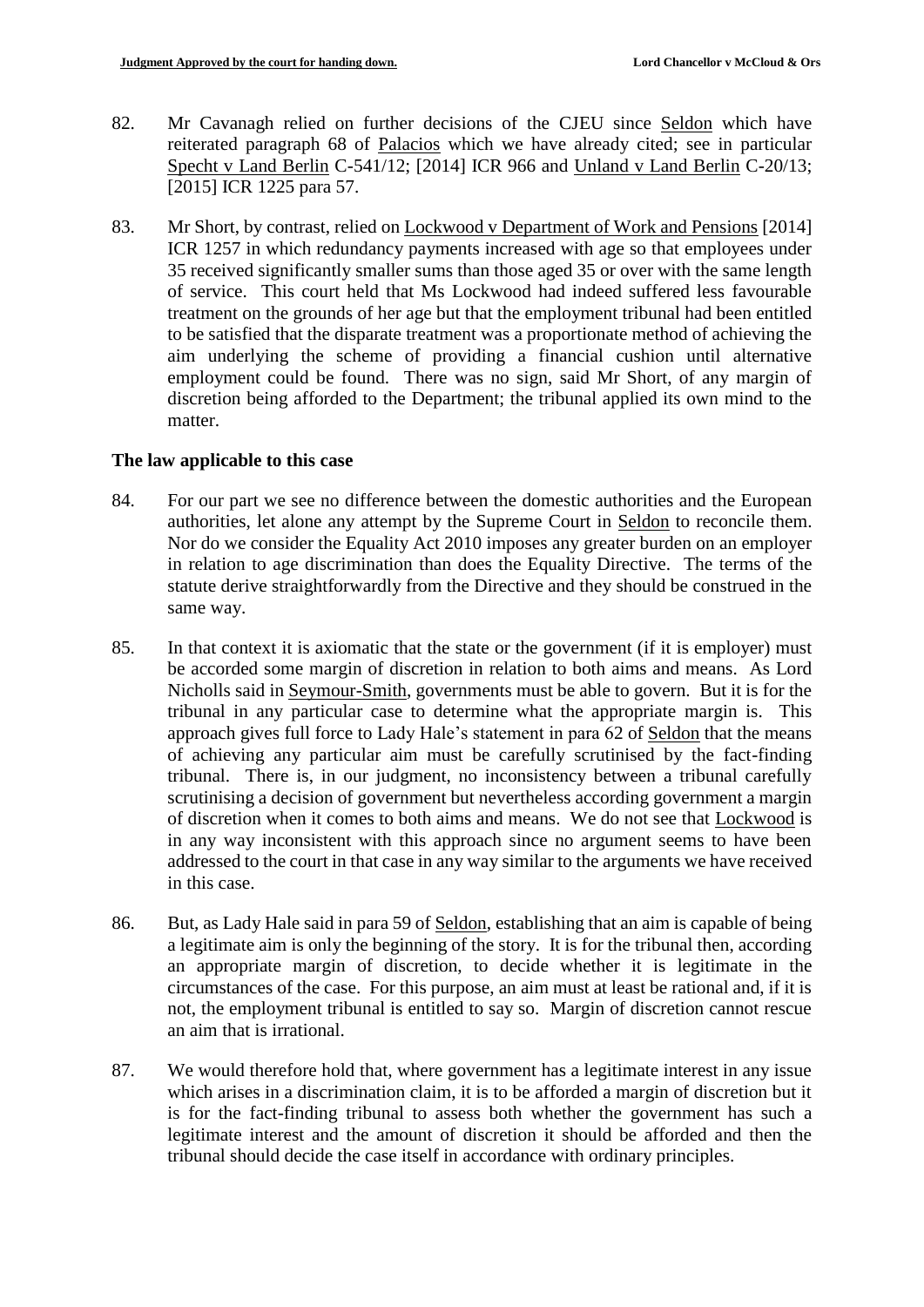#### **Application to the judgments below**

- 88. We would therefore respectfully differ from Sir Alan insofar as he held (as we think he did at any rate in the Sargeant case) that there was a margin of discretion in relation to aims but not in relation to means. But it is, of course, the decision of Judge Williams that has to be considered in the light of the principles we have set out above.
- 89. As to that it may first be observed that Judge Williams did accord the respondents a margin of discretion. This appears both from para 87 (cited in para 53 above) and from para 93 of his judgment. In the latter paragraph he is considering the claim of consistency which, of course, he ultimately rejects since the judicial pension scheme and other schemes were different in the respects he sets out. But he recognises that the advantages of certainty, fairness in the eyes of the public and ease of communication might all

"be considered to be within the broad discretion accorded to member states to set the aims of their social policy."

He was thus completely alive to the need to accord a discretion to government to set aims of social policy in relation to employment. He just did not consider that the aims relied on stood up to scrutiny, whatever margin of discretion was to be afforded to government. His conclusions in paragraphs 86-87 which we have quoted betray no error of law and cannot be successfully impeached.

90. Secondly and more importantly Sir Alan did not detect any error of law on the part of Judge Williams in relation to any margin of discretion. He held that the approach of Judge Williams to the legitimacy of the aims was consistent with the ECJ/CJEU authorities and Seldon and upheld his adoption of the standard of rationality. He concluded that the appellants had not succeeded in demonstrating that the judge erred in law. We agree and endorse Sir Alan's conclusion on this point, even though we have to an extent departed from Sir Alan's analysis of the authorities.

#### **Other errors of law detected by Sir Alan in the employment tribunal judgment**

- 91. We have already observed that Sir Alan did accept Mr Cavanagh's submission that Judge Williams ignored the evidence which revealed why the government adopted the transitional provisions and wrongly criticised the appellants for failing to provide evidence in support of their aims which were moral or political and could not, in the nature of things, be supported by evidence. Sir Alan was particularly critical of Judge Williams' approach to the expressed wish for consistency, saying that the judge characterised the evidence as no more than generalisations and that that was "a misdirection and/or misunderstanding of or misapplication of the facts and evidence".
- 92. With every respect to Sir Alan we cannot agree with him about this. In our view Judge Williams was entitled to say that an aim which protected older judges rather than younger judges when the older judges needed it least was irrational and that (para 51) it did not help to expand that by saying that older judges would have less time to prepare for pension reform. It does not seem to us that it adds anything either to say that it was somehow fairer to older judges to give them protection which they needed less than younger judges. Judge Williams' references to lack of evidence have to be seen in this light. The point is that there was just no evidence that older judges did need that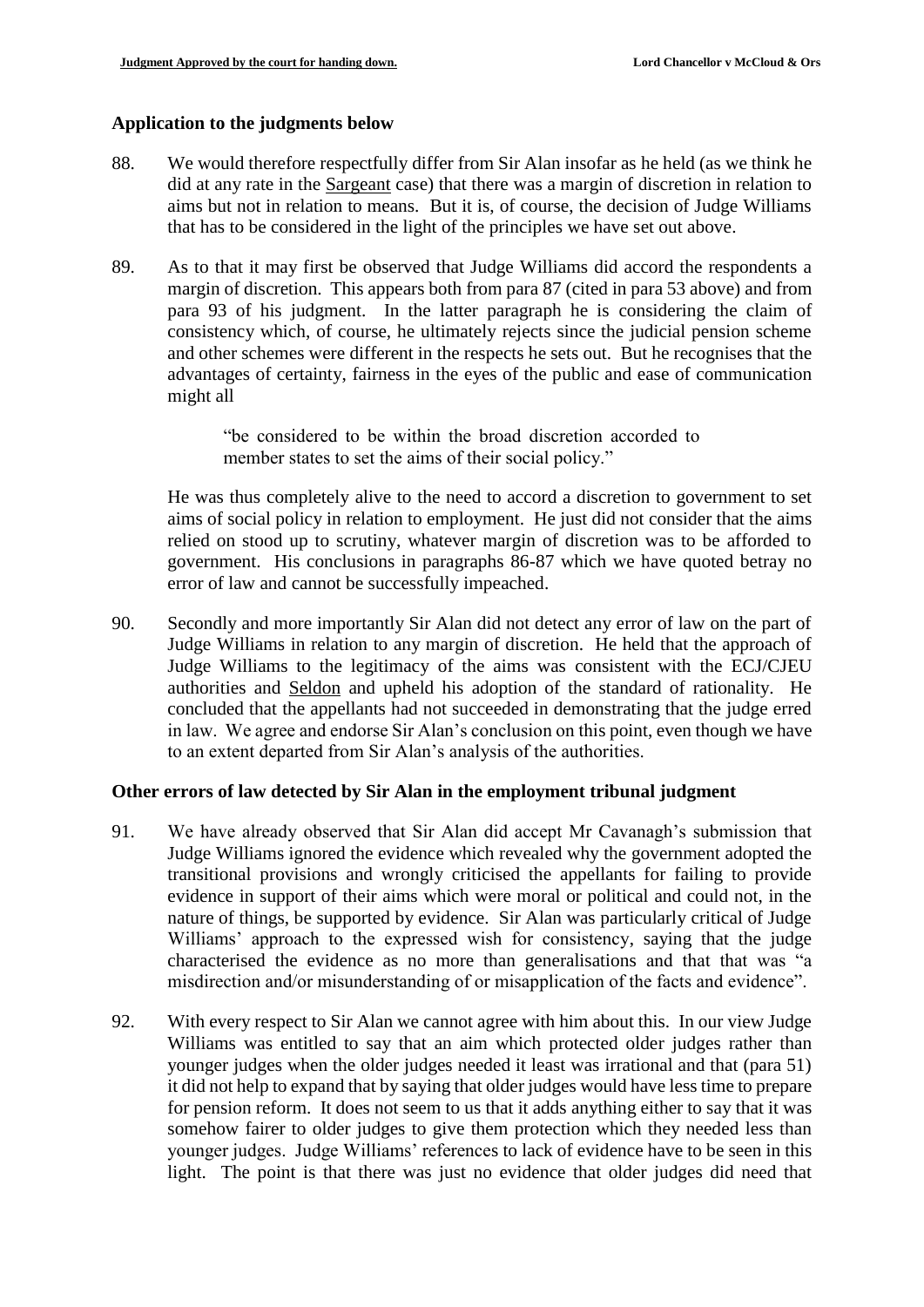protection more than younger judges. He did not criticise absence of evidence on the question of fairness because he was not asked to treat "fairness" as a separate issue, so no question of lack of evidence could arise. We permitted Mr Cavanagh to advance the argument on the basis that it was the other side of the coin of the perceived wish to protect the older judges rather than the younger ones. But if, as the judge held (and we agree) that wish was irrational, the point does not go anywhere.

- 93. As far as the wish for consistency is concerned while it is true that the judge did hold that the contention was based on generalisation rather than hard evidence, his real point was that, while consistency requires like cases to be treated alike, the Judges' position was so different from those of other public servants that true comparisons could not be made.
- 94. Finally and importantly these matters are essentially for the employment tribunal judge to assess and this court (and indeed the Employment Appeal Tribunal) should, in our judgment, be slow to substitute our own judgment about the mass of evidence which there was before the tribunal for that of the employment judge. Moreover, as Lady Hale observed in Essop v Home Office [2017] UKSC 27; [2017] ICR 640, para 47, we must be able to detect an error of law. The quotations we have, at some length, made from the judgment of the employment tribunal in the previous paragraphs are a testament to his approach and the evidence; they speak for themselves as to the care and diligence with which he approached his task. We can detect no error of law.
- 95. We would therefore uphold Judge Williams' conclusions on legitimate aim and it is, strictly speaking, unnecessary to go to consider whether Sir Alan was, in any event, right to uphold his judgment on proportionate means. We will, however, express our views shortly.

## **Proportionate means**

- 96. Mr Cavanagh submitted first that the judge's errors in relation to margin of discretion in relation to legitimate aims meant that his decision on means should be set aside. Since we have not accepted that Judge Williams made any material error in his legal approach to aims, that no longer arises.
- 97. Secondly Mr Cavanagh submitted that the other errors which Sir Alan did find in the judge's decision on aims affected his decision on means. That point does not now arise either but even if we had upheld Sir Alan's decision on aims, we do not consider those other errors affected the judge's decision on means. On this we agree with Sir Alan. Judge Williams made clear that the decision on means had to be made on the basis that his decision on aims was incorrect (see paras 112 and 113). There is no reason to suppose that Judge Williams was unable to do what he said he was doing.
- 98. Mr Cavanagh then said that there were in any event errors in the judge's decision on means. In particular he focused on paras 119-121 in which the judge considered whether there were less discriminatory ways of achieving the aim of protecting older judges from the effects of the pension reforms. It was said that the judge fell into the trap of analysing different aims, such as treating all judges in the same way. There is perhaps a little force in Mr Cavanagh's criticism but we do not consider it vitiates the substance of the decision. Like Sir Alan, we regard the criticised paragraphs as no more than an addition to the judge's fundamental reason for finding disproportionate means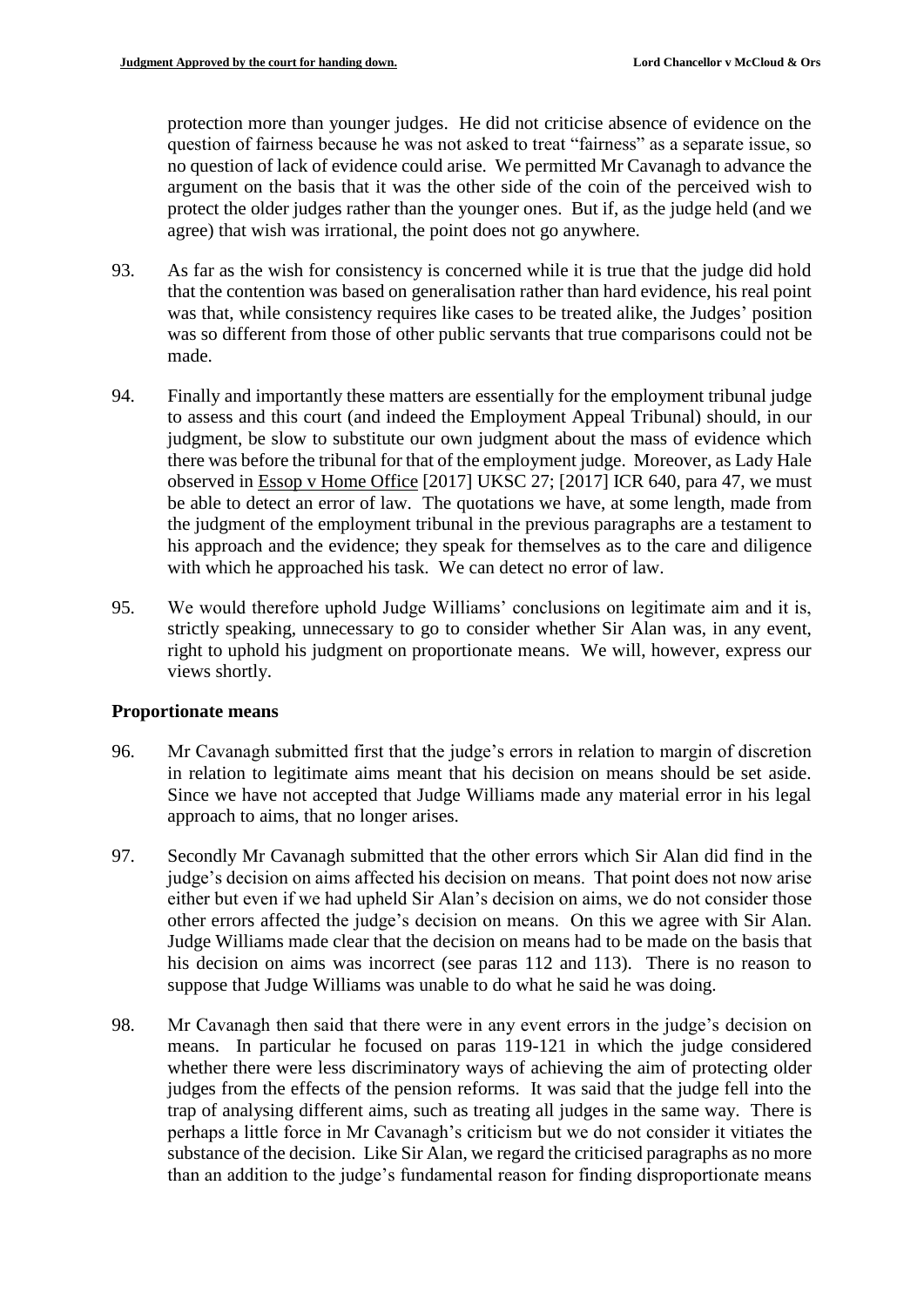namely that the discriminatory effect of the reforms on the younger judges went beyond what was reasonably necessary either to achieve consistency or to protect those closest to retirement (paras 114 and 118). This was based on all the factors contained in para 166 of Sir Alan's judgment and referred to earlier in the judgment of Judge Williams.

99. It was then said that the judge took account of the process by which the decisions on pension reforms were reached as a reason for saying that the means adopted were not proportionate. It is true that the judge did criticise some ministers for failing to give separate consideration to the separate position of the judges but that was not of the essence in his decision on means which, as we have said, was based on the means used to favour the older judges and discriminate against the younger ones. To take but one example, the addition to the reforms, which in any event made the younger judges worse off in comparison with the older judges, of the requirement that those younger judges participate in a registered (rather than an unregistered) scheme with its extremely serious tax consequences was in itself a disproportionate means of achieving any legitimate intended aim. Judge Williams reached a decision on means which was open to him on the evidence and it should not be disturbed.

## **Conclusion on first appeal**

100. We would therefore uphold Judge Williams' (and indeed Sir Alan's) decision that the respondents have failed to show that their treatment of the claimants was a proportionate means of achieving a legitimate aim and dismiss this appeal.

## **Sargeant and Others v. The Secretary of State for the Home Department and Others**

101. We turn to the appeals concerning the transitional protection provisions of the new Firefighters' Pension Scheme 2015 and the Firefighters' Pension Scheme (Wales) 2015 (together "the 2015 Scheme"). Like those in relation to the NJPS, these provisions similarly gave full or tapering protection to firefighters approaching their Normal Pension Age ("NPA") from all or part of the disadvantage they would otherwise suffer in moving from their current pension scheme to the 2015 Scheme. They provoked challenges on the grounds of age and other discrimination by more than 5,000 firefighters in England and Wales who were given either less protection than others or none. Five lead claims were heard by the London Central Employment Tribunal. All the claims were dismissed but the firefighters achieved limited success on their appeals to the Employment Appeal Tribunal. That led to further appeals to this court by both the firefighter claimants and the respondents.

# **The facts**

102. The claimants are members of the Fire Brigade Union ("the FBU") and were formerly also members of either the Firefighters' Pension Scheme 1992 ("the FPS") or a special section of the New Firefighters' Pension Scheme 2006 ("the NFPS"). The members of that section were "retained" (part-time) firefighters who were in service *prior* to April 2006 and we need say no more about them than that their membership of it gave them the like pension benefits as those provided by the FPS. (The main membership of the NFPS was of firefighters whose service commenced *after* 1st April 2006, when the FPS closed to new members. Their pension terms were less favourable than those of the FPS: they were comparable to those of the 2015 Scheme, which in some respects are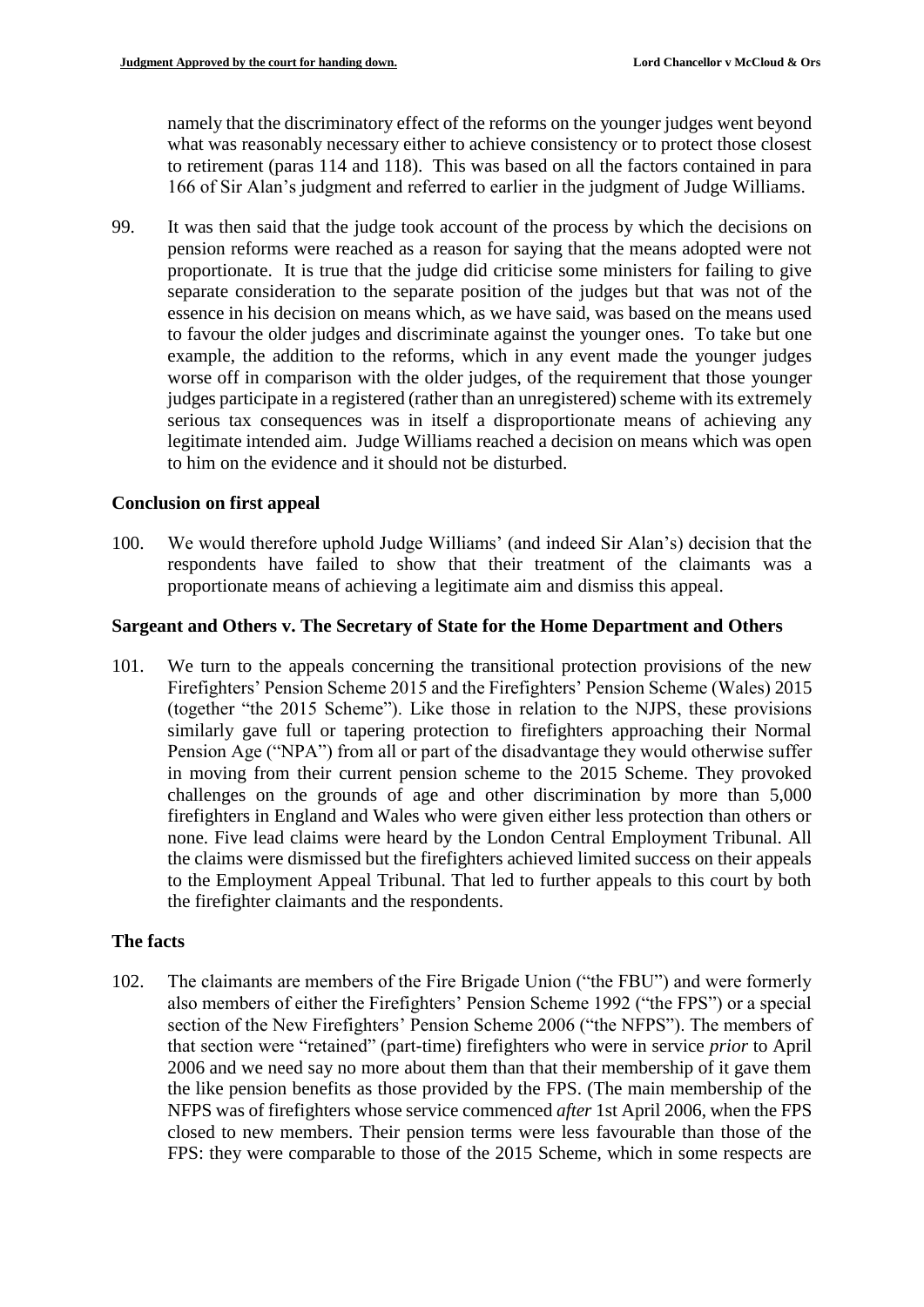more favourable. None of the main members of the NFPS have challenged either the 2015 Scheme or its transitional protection provisions).

- 103. The terms of the FPS were in the Firefighters' Pension Scheme Order 1992. It was a defined benefit final salary scheme and a registered scheme for tax purposes. Its essential benefits were these: (a) an annual pension of 1/60th of final pensionable pay accrued during the first 20 years' service and thereafter 2/60ths of such pay up to a maximum of 40 years' accrual, so giving most members a full pension after 30 years' service and an effective accrual rate of 1/45th of final pensionable pay for each year of active membership; (b) a lump sum of the lower of one quarter of the value of the pension by HMRC or Scheme Rules or 2.25 times the annual rate of pension payable on retirement between 50 and 55 without having accrued 30 years' service, which was commutable on retirement at rates applicable according to the member's age; (c) an NPA of 55, with an ability to retire from age 50 with no penalties provided that the member had accrued 25 years' service (so giving an effective NPA for most members of between 50 and 55: a "rule of 75"); and (d) a deferred pension age of 60, when a member who had opted out of active membership, or left service before retirement, could take an immediate and unreduced pension.
- 104. The 2015 Scheme came into force on 1st April 2015. Like the NJPS, it was introduced under the Public Service Pensions Act 2013 which followed the Hutton Report's recommended reform of public sector pensions. It was established by the Firefighters' Pension Scheme (England) Regulations 2014 and like Regulations for Wales. Its terms are materially less favourable than the FPS. The main changes are that: (i) pension benefits are calculated on the basis of career average earnings rather than final salary; (ii) the annual accrual rate is 1/59.7 as opposed to 1/45th; (iii) the NPA is 60 as opposed to 55; and (iv) the deferred pension age is 65 or the state pension age if higher.
- 105. Paragraph 7.34 of the Hutton Report (see para 4 above) expressed the view that special transitional protection from the impact of a reformed pension scheme for older members of a public sector scheme should not be necessary and that age discrimination legislation anyway precluded it. The Government, however, took the different view expressed on 2<sup>nd</sup> November 2011 by the Chief Secretary to the Treasury in the Green Paper, in Parliament and in his letter to the TUC General Secretary (see paras 6 to 8 above). Its intention was instead to provide that those who, on 1st April 2012, were within ten years of their NPA under their current pension scheme should be protected from any change in their pension arrangements and that tapering protection should be given to those then within 14 years of their NPA.
- 106. As with the NJPS and other new public sector schemes, this intention was carried out in relation to the 2015 Scheme. The Scheme's Regulations included transitional protection provisions giving preferential treatment to certain members of the FPS (and of the special section of the NFPS), the measure of protection depending on the date they would reach their NPA of 55 under the FPS. The effect of the provisions was to create three groups of FPS (or special section NFPS) members who, as from 1st April 2015, were destined to be treated differently according to their age. They were as follows:-

(a) Active members born on or before 1st April 1967. They would have been 45 or older on 1st April 2012 and so within ten years of their NPA under the FPS. They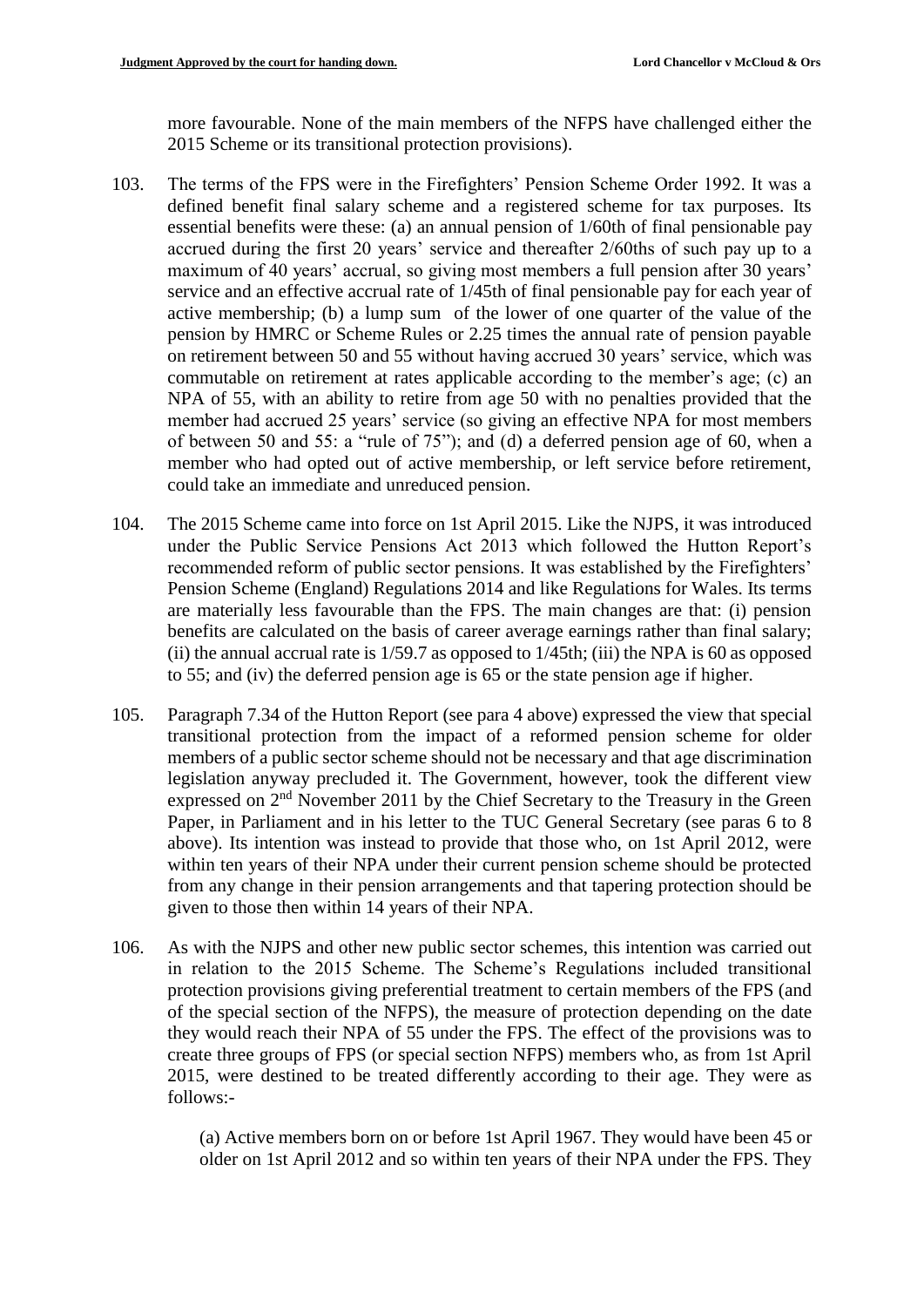were given full protection, meaning they enjoyed continuing active membership of the FPS without limit of time.

(b) Active members born after 1st April 1967 but before 2nd April 1971. They would have been between 41 and 45 on 1st April 2012 and so within 14 years of their NPA under the FPS. They were given tapered protection, meaning they remained active members of the FPS for an additional 53 days for each month by which their age on 1st April 2012 was over 41.

(c) Active members born after 1st April 1971. They received no protection and were automatically transferred to the 2015 Scheme in respect of all pensionable service from 1st April 2015.

107. These provisions were discriminatory on age grounds as between the three groups. Those in group (a) were treated manifestly more favourably than those in groups (b) and (c). Those in group (b) were treated more favourably than those in group (c), but disadvantageously compared with those in group (a). Those in group (c), with no protection, were treated disadvantageously compared with those in group (b) and even more so in comparison with those in group (a). Such discrimination was unlawful unless the Governments of England and Wales (its promoters, "the Governments") could show that the treatment of groups (b) and (c) was a proportionate means of achieving a legitimate aim (section 13(2) of the Equality Act 2010).

## **The claims**

- 108. Five lead cases were heard by the Employment Tribunal. Ms Sargeant, Mr Bebbington and Mr Bygrave were the lead English claimants; Mr Dodds and Ms McEvoy, the lead Welsh claimants. The claims were against (i) their respective Fire and Rescue Authority ("FRA") employers, (ii) by the English claimants, also against the Secretary of State for Communities and Local Government, and (iii) by the Welsh claimants, also against the Welsh Ministers. The Secretary of State for the Home Department was later substituted for the original English Government respondent. The Secretary of State and the Welsh Ministers are the ministers respectively responsible under the Public Services Pensions Act 2013 for establishing schemes for the payment of pensions to firefighters in England and Wales.
- 109. Ms Sergeant, born on 1<sup>st</sup> September 1976, had no transitional protection. She is of minority ethnic origin. Her claims were for (i) direct age discrimination, (ii) equal pay, (iii) indirect sex discrimination, and (iv) indirect race discrimination. Her age discrimination claim is self-explanatory. Her equal pay claim asserted that, compared with older male firefighters, she was doing equal work but receiving less pay by reason of her reduced pension entitlement. Her indirect sex and race discrimination claims were based on the assertion that women and those of ethnic minorities were formerly under-represented in firefighting, but had increased over time, and that the use of age as a determinant of the right to transitional protective benefits was disproportionately to exclude women and those of ethnic minorities from their enjoyment.
- 110. Mr Bebbington, born on 21st March 1983, also had no transitional protection. His claims were for direct age discrimination and equal pay. The latter was a so-called "piggy-back" claim: its success depended upon a comparator woman succeeding in her equal pay claim. Mr Bygrave, born on 17th August 1972, was given tapered protection.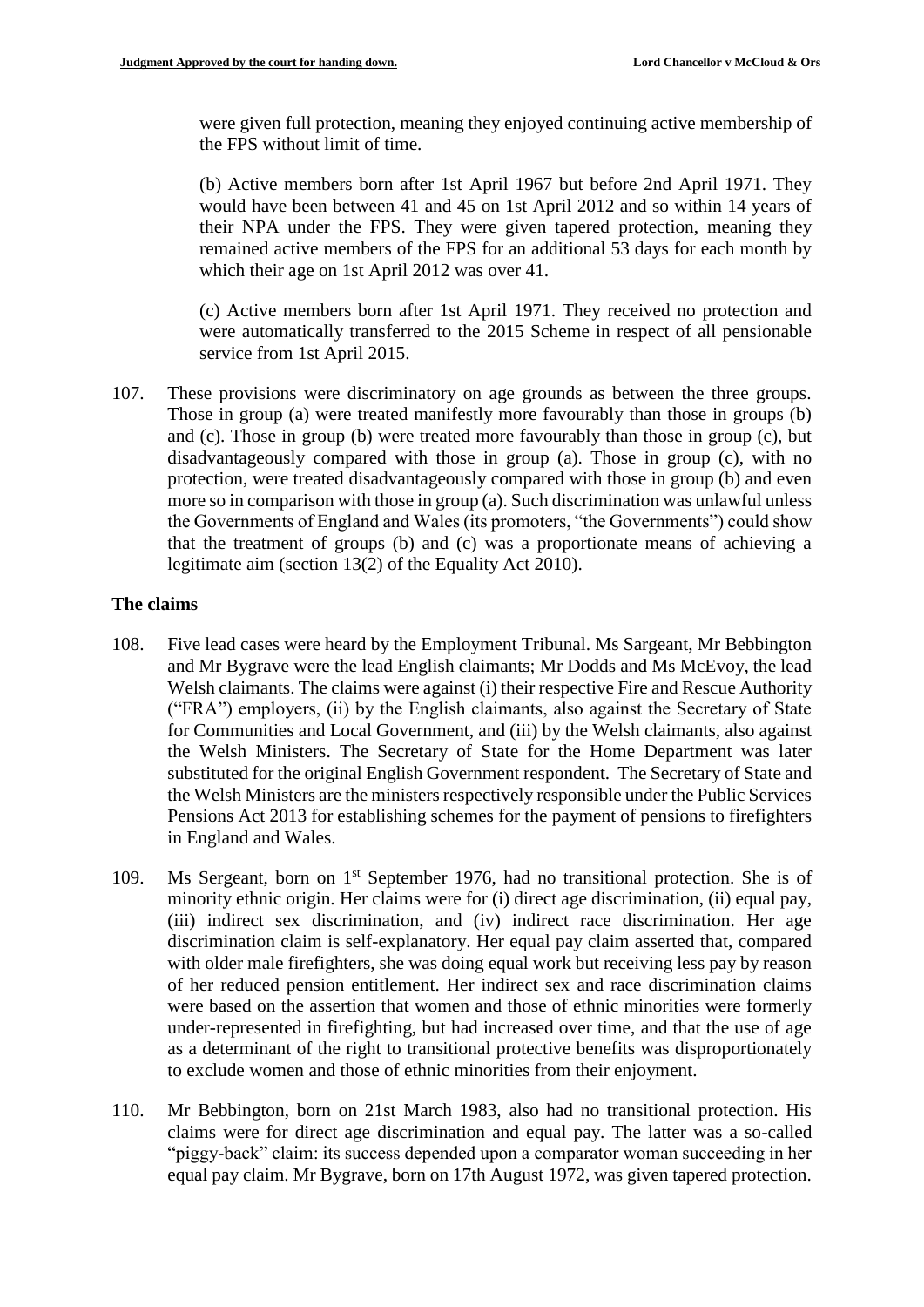He was a retained member entitled to the benefits of the special section of the NFPS. His claims were for age discrimination and a piggy-back equal pay claim.

111. Mr Dodds, born on 29th May 1980, had no transitional protection. He is of minority ethnic origin. His claims were for direct age discrimination, equal pay (on a piggy-back basis) and indirect race discrimination. Ms McEvoy, born on 4th July 1976, also had no transitional protection. Her claims were for direct age discrimination, equal pay and indirect sex discrimination.

#### **The decision of the Employment Tribunal**

- 112. The claims were heard over five days in January 2017 by Employment Judge Lewzey. Her reserved judgment and reasons were dated 14th February 2017. She held that the transitional protection provisions were a proportionate means of achieving a legitimate aim and dismissed the age discrimination claims. She also dismissed the equal pay and indirect discrimination claims. Judge Williams's decision (to different effect) in the judges' case had been given on 16th January 2017 and Judge Lewzey was referred to it but said that she had disregarded it in deciding the firefighters' claims. The appeals before us are against the decision of the Employment Appeal Tribunal, but as our primary focus must be on whether Judge Lewzey made any error of law we shall explain her decision at some length. We shall deal first with her decision on age discrimination and give our decision on the appeals relating to that. We shall then deal with those relating to the equal pay and indirect discrimination claims.
- 113. Judge Lewzey said there were no significant disputes of fact and much common ground. She quoted para 7.34 of the Hutton Report (para 4 above). She summarised the English Government's different view that, in implementing the reform to public sector pensions, it should give transitional protection to those closest to retirement, and she quoted from the three 2nd November 2011 references to that by the Chief Secretary to the Treasury (paras 6 to 8 above). She summarised the terms of the FPS and referred to the Government's discussions with TUC representatives from 2011, which were focused on the four largest public sector pension schemes (for the NHS, Local Government, Teachers and the Civil Service and representing 82% of the membership of the Public Service Pension Schemes in Great Britain and Northern Ireland). She referred to the discussions between the Government and the FBU. The latter's preferred scheme was that:-

"31. … members of the FPS should maintain their current entitlement. They sought protection for all members of [the FPS]. The FBU did not take a direct part in the central negotiations which focussed on the four largest public sector schemes. The FBU wanted the best possible deal for its members. A particular concern of the FBU was that firefighters who had been recruited on the basis that they could take their pension between 50 and 55, might not be able to work to the new pension age of 60. Mr Starbuck [an FBU national officer, who had made two witness statements] explained that as firefighters get older it becomes harder to maintain their cardiovascular fitness. Mr Starbuck said that a person who cannot maintain that fitness, but who does not meet the criteria for an ill health retirement, is left with the choice of leaving the FRA with a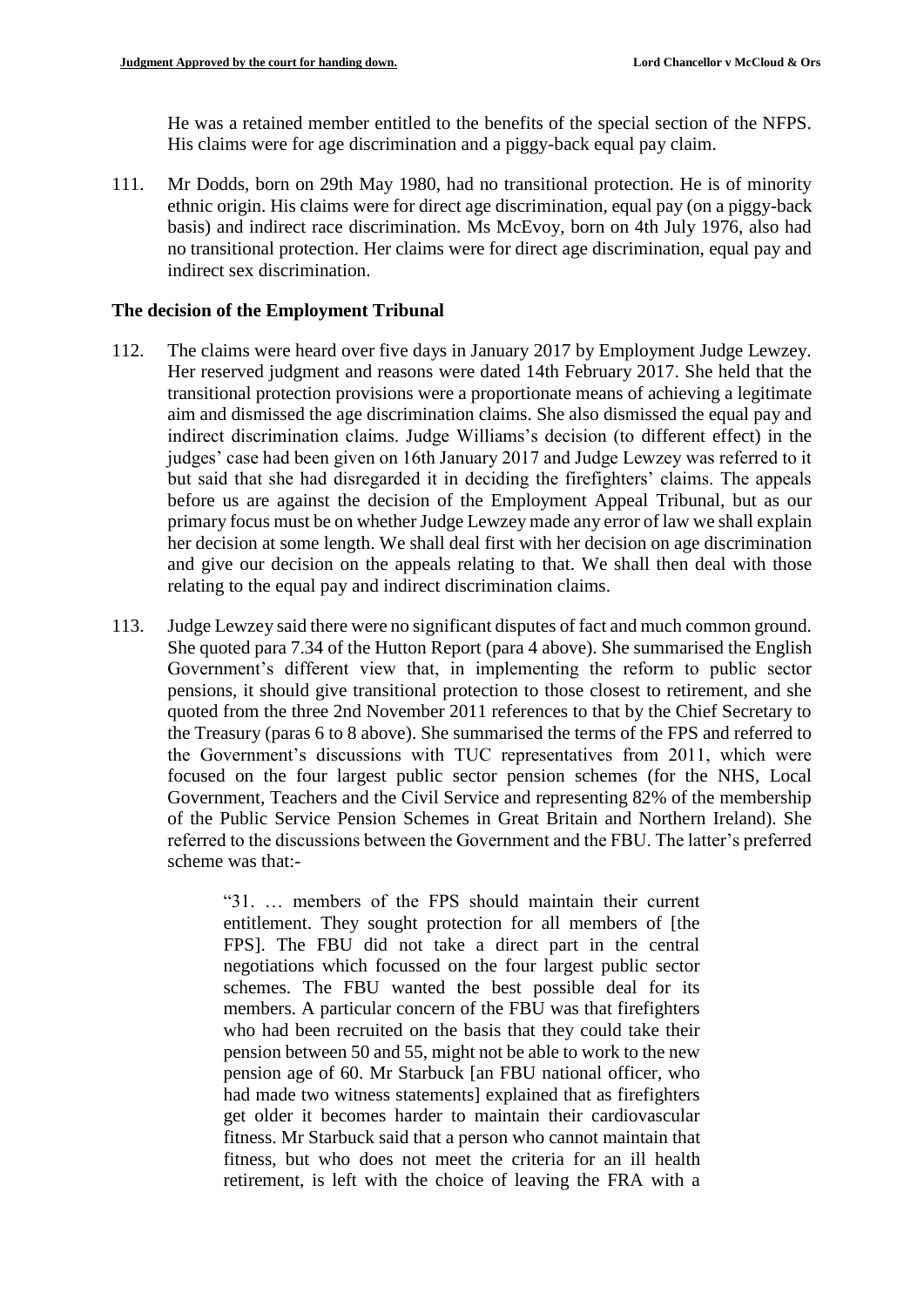deferred pension or drawing their pension early with an actuarial reduction.

32. When the NPA was fixed at 60 by the [Public Service Pensions Act 2013], the FBU sought to obtain the best possible deal for its members by seeking additional protection for those who were within ten years of their expected retirement and mitigating the detriment for unprotected firefighters who were in fact obliged to retire early. The FBU attempted to deal with their concerns in their negotiations with the DCLG and the devolved administrators."

- 114. Judge Lewzey noted that the FBU at no stage agreed with the proposed transitional provisions, which led to a trade dispute and industrial action. At paras 45 to 48, she gave a short summary of counsel's submissions, including Mr Cavanagh's for the Governments that as the aims were social policy aims implemented by them, there should a less intrusive review by the tribunal, that the standard of scrutiny in age discrimination was lower than in other types of discrimination and that aims similar to those in question had been approved by European and United Kingdom courts. She set out the legislation relating to the age discrimination claims, including section 18(5) of the Public Service Pensions Act 2013, which permitted the making of protective measures of the type made in this case (no-one suggests, however, that it permitted measures that were unlawfully discriminatory). She then explained her conclusions on the age discrimination claim, her discussion including references to counsel's respective submissions.
- 115. Judge Lewzey noted (para 52) that it was agreed that the claimants were being paid less than their comparators (pension payments are deferred pay) and that the complaint was only about the transitional provisions, not that the 2015 Scheme was itself discriminatory. She said (para 55) that there was an issue of fact as to why the transitional provisions of the 2015 Scheme were adopted. The answer turned on the documentary evidence and she made her findings (in favour of the appellants' i.e. the Governments and FRAs) in paras 66 to 68, to which we shall come.
- 116. At para 57, Judge Lewzey embarked upon the first issue before her, namely whether the transitional provisions had a "legitimate aim" (section 13(2) of the Equality Act 2010). She recorded the difference between Mr Short (for the claimants) and Mr Cavanagh as to the degree of scrutiny she had to apply in considering the justification for the discriminatory treatment as between the three groups of firefighters. Mr Short's submission was that it was as explained in Hardy & Hansons plc v. Lax [2005] ICR 1565, which required the court to make its own judgment, without according the employer any margin of appreciation or range of reasonable responses (we referred to that authority at para 72 above). Mr Cavanagh's submission, relying on decisions of the CJEU and of the Supreme Court in Seldon v. Clarkson Wright & Jakes [2012] ICR 716 (which we discussed at paras 78 to 80), was that as the relevant aim was a social policy decision by a state, the exercise of objective justification *did* require the court to recognise a margin of discretion on the part of the state.
- 117. At para 61, Judge Lewzey identified what the Governments and FRAs said were the aims of the transitional protection provisions. She said:-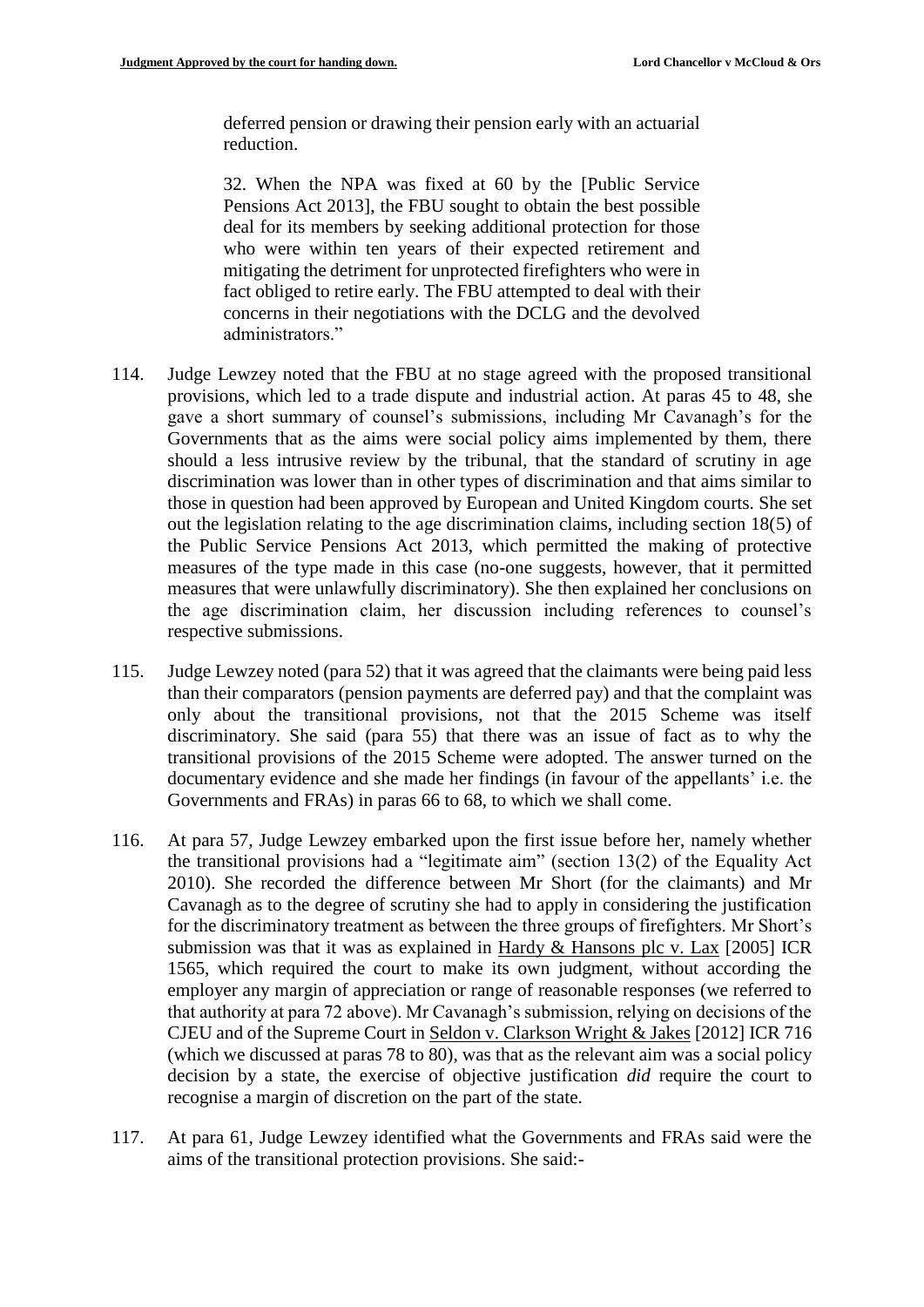"The aims have been identified in a number of ways. In the list of issues set out at paragraph 11.1 the aim is expressed to be:-

"… to protect those closest to pension age and to retirement from the effects of pension reform."

In his closing submissions, Mr Cavanagh identifies the aims as:-

(1) "To protect those closest to pension age from the effects of pension reform, since they would have least time to rearrange their affairs before retirement, by making lifestyle changes or alternative financial provision (or by finding alternative employment);

(2) To take account of the greater legitimate expectation that those closer to retirement would have that their pension entitlements would not change significantly when they were close to retirement.

(3) To have a tapering arrangement so as to prevent a cliff edge between Fully Protected and Unprotected Groups.

(4) In achieving these substantive aims behind the transitional provisions, the UK Government sought to ensure that a clear and simple message could be communicated, and that there was consistency across the public sector."

Mr Lynch for the FRAs identifies the legitimate aim in their ET3 at paragraph 9 … as:-

> "The transitional provisions recognise that the nearer in time a firefighter was to reaching his or her Normal Pension Age, the more difficult it was likely to be to adjust to the move to the 2015 scheme. This is because the firefighters who were near a Normal Pension Age had less time to make the necessary changes to lifestyle and less time to put in place appropriate financial adjustments to accommodate the transfer to different pension provisions than was the case for firefighters whose Normal Pension Age was temporally more distant".

On 26 October 2016, the FRAs filed voluntary further and better particulars adopting the aims in the agreed list of issues … as the aim."

118. At paras 66 to 68, Judge Lewzey made her finding as to why the transitional protection was adopted. She said:-

> "66. I have considered whether there were real aims. The Hutton Report sets out the aims but did not recommend transitional protections. The Chief Secretary to the Treasury articulated the transitional protections, in his letter to Brendan Barber, TUC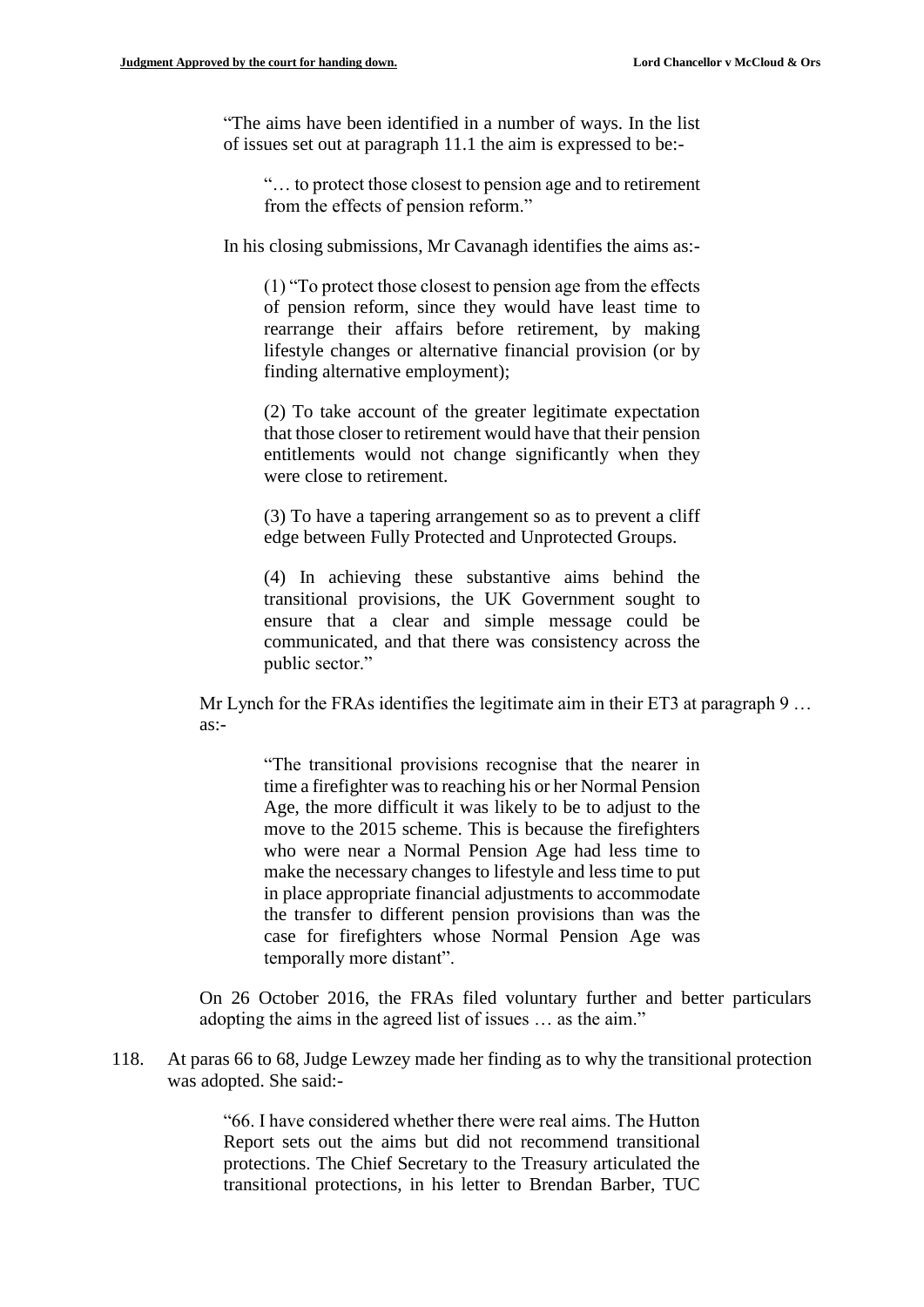General Secretary dated 2 November 2011 … that those closest to retirement should not suffer any detriment, either as to when they can retire, or any decrease in the amount of pension they receive at NPA. The protection was provided to those who were within ten years of NPA on 1 April 2012 and there was also scope for tapering for three to four more years. The cost of the transitional protections was outside the costs ceiling and therefore did not need to be offset by reductions elsewhere in the pension schemes.

67. It was the decision of the Chief Secretary to the Treasury who took the decision to provide protection across the public sector for those within ten years of NPA, with a taper for three to four years. The policy originates from concessions within the Treasury concerning changes to the State Pension Age, in respect of which a ten year notice period was applied after extensive consultation. Mr Kelly gave evidence about the Treasury decision making process at paragraphs 44 to 56 of his witness statement. The Command Paper entitled "Public Service Pensions: Good Pensions That Last" (6/4851 – 4879) explained the rationale. In the Forward the Chief Secretary records:

'I believe it is right that we protect those public service workers who as of 1 April 2012 have ten years or less to their pension age. It is my objective that these people see no change in when they can retire, nor any decrease in the amount of pension they receive at their current Normal Pension Age.

On presentation of the Command Paper to the House of Commons on 2 November 2011 further detail was provided. The extract from Hansard sets out the matter in more detail as set out in paragraph 23 above [the material additional detail was as to the willingness of the Chief Secretary to the Treasury 'to consider tapering of transitional protection over a further three to four years.]'

68. The Welsh situation is slightly different. Mr Pomeroy [Head of the Fire Services Branch of the Education and Public Services Group within the Welsh Government] explained this. The [Public Service Pensions Act 2013] constrained the Welsh Government. The Welsh firefighters had more advantageous early retirement factors but a worse accrual rate. The decision was taken to adopt the same transitional protections."

119. Mr Short was critical of what Judge Lewzey said in the second sentence of para 67, in particular of her failure to examine the aptness of the lesson said to be derived from the changes to the state pension age. He said that, unlike Judge Williams in paras 48 and 49 of his reasons in the judges' case, Judge Lewzey applied no scrutiny to the point and did not, as Judge Williams there did, identify its inaptness.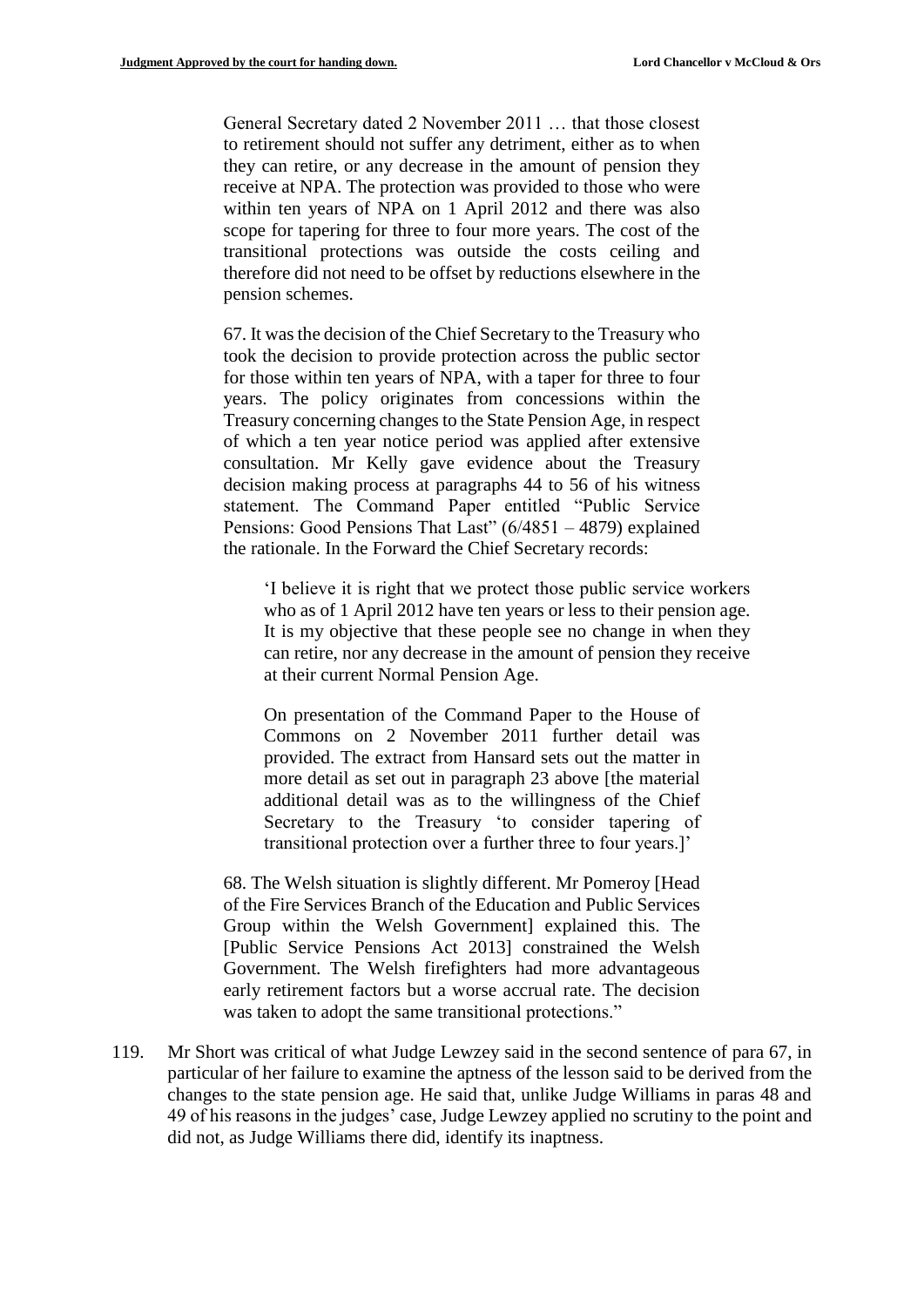120. At para 69, Judge Lewzey recorded Mr Short's submission, supported by references to six authorities, that in identifying what is said to be a legitimate aim, it is not enough merely to point to a decision favouring one group over another; it must be shown *why*  a particular age group is being favoured. The submission was that:-

> "… the Respondents cannot establish a legitimate aim corresponding to a real social need to a high standard of proof, unless they can also show that those nearer retirement and Normal Pension Age were in greater need of protection. … it is insufficient to say that those nearest to retirement have less time to adjust. The amount of time that a person has to adjust is the period of time until Normal Pension Age and the older the person is, the closer they are to that age. It is also common ground that the closer someone was to retirement, the less change he or she would face, and less adjustment would be required. He argues that the Respondents must explain with precision the nature of the lifestyle changes and alternative financial provision and establish why the more limited amount of time to make those changes gives rise to a real social need."

121. Judge Lewzey did not suggest that the Governments' evidence provided an explanation of the sort Mr Short said was required. Nor did it. She responded to the submission in more general terms. She said:-

> "70. … The protected group were treated more favourably because of proximity to retirement. Whilst retirement is age related, and proximity to retirement is connected with age, there may be good reasons for treating different age groups differently. Mr Cavanagh relies on Seldon*,* where the measure complained about was a compulsory retirement age. Those below that retirement age were treated more favourably than others because of their age, but the objective justification defence succeeded.

> 71. In the case of firefighters, the decision maker was the Chief Secretary to the Treasury who decided to make a more generous provision to the public sector workers than had been recommended by Hutton. … It is clear to me that the transitional provisions that were envisaged by primary legislation were age related transitional provisions which protected those closest to Normal Pension Age. The evidence is that the decisions were taken with great care and after negotiations with the representatives of the Unions. There were detailed negotiations with the TUC and, in relation to the firefighters' pension schemes, the FBU was involved in negotiations with the DCLG and the Welsh Government. The evidence is that the DCLG and Welsh Government took seriously the representations made by the FBU.

> 73. Mr Short argues that the reforms have less impact upon older firefighters than younger firefighters and that the suggestion that younger firefighters can make good the effect of the pension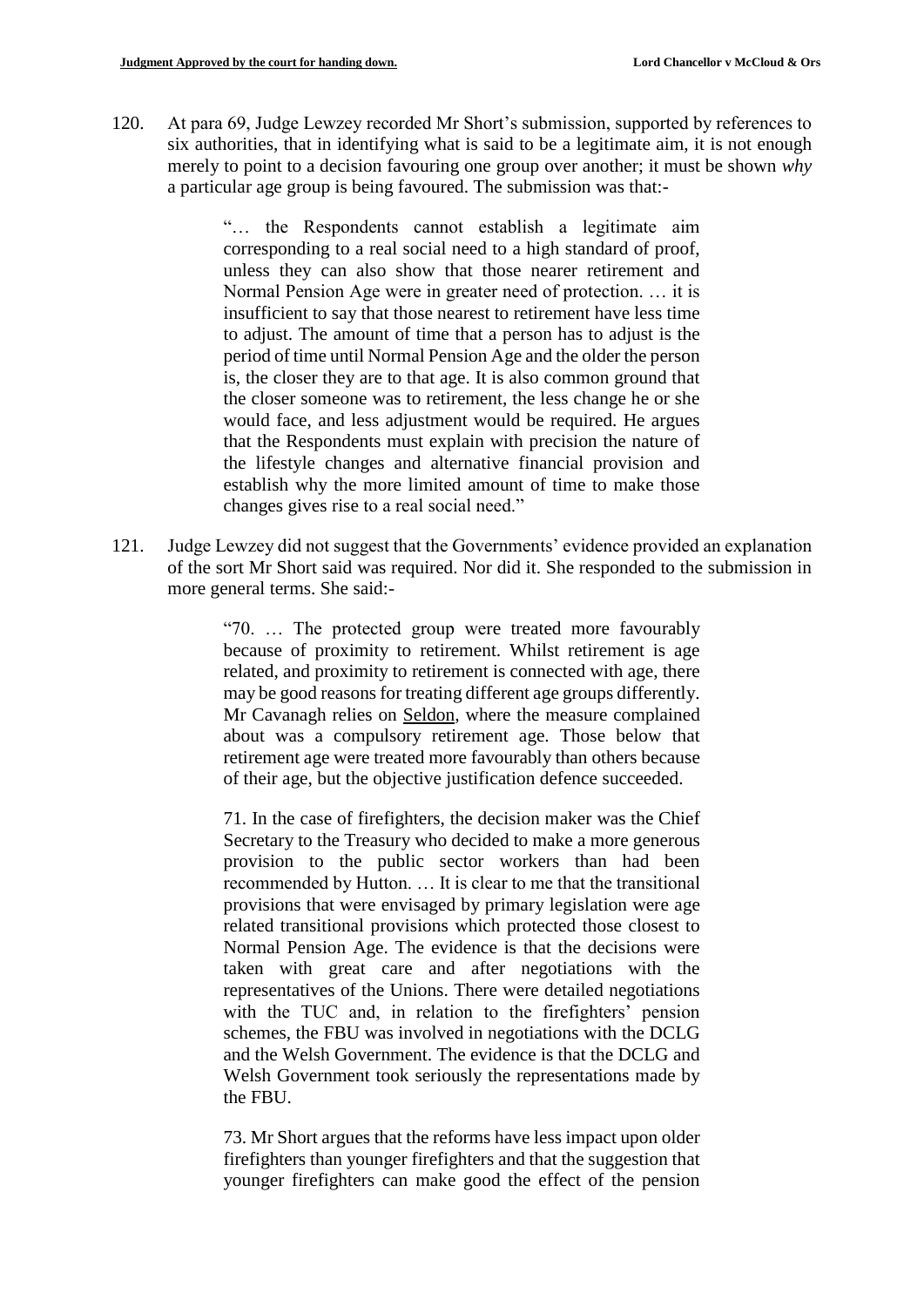reforms by applying some of their salary towards retirement is in fact saying that that the younger firefighters can choose when they experience the disadvantage of being paid less than the older firefighters. He argues that in any event it is wholly unrealistic given the sums in question. The suggestion that older firefighters would be less able than the younger firefighters to make changes in their expenditure leading up to retirement is unsupported by evidence. His argument is that the closer the scheme members are to retirement, the less they would be affected by the reforms."

- 122. Mr Short's point as to the inability of younger firefighters to apply part of their salary to acquiring investments that would make up the difference between their pension expectations and the provision that would be enjoyed by the protected groups is important. The agreed expert evidence was that a full-time firefighter too young for transitional protection would need to make a yearly capital investment of between about £16,000 and £19,000 to provide an annuity giving approximately the same benefits as those earned each year by older comparators with transitional protection. As the basic gross pay of such a firefighter was just under £30,000, such provision would be unachievable.
- 123. Judge Lewzey turned, at para 73, to consider the case law. She referred to three CJEU authorities affirming the broad discretion that member states enjoy in choosing to pursue a particular aim in the field of social policy and in defining the measures to implement it: Mangold v. Helm Case-144/04 [2006] 1 CMLR 43; HK Danmark v. Experian A/S Case-476/11 [2014] ICR 27; and Rosenbladt Oellerking Gebaudereinigungsges Case-45/09 [2011] IRLR 51. She said (para 75) that "the decisions … under examination in the present case are decisions of the elected Government. They are social policy choices which may well have a political element." She cited from Palacios de la Villa Case-411/05 [2009] ICR 1111, including para 71 of the court's judgment:-

"It is, therefore, for the competent authorities of the member states to find the right balance between the different interests involved. However, it is important to ensure that the national measures laid down in that context do not go beyond what is appropriate and necessary to achieve the aim pursued by the member state concerned."

She said (para 76) that on these authorities, "it [is] for the Member state to balance the different interests and I must be careful not to substitute my own view for that of the Government." She said it was clear that member states enjoy a broad discretion in the choice of both aims and means, and she cited the passage from Lord Nicholls of Birkenhead's speech in R v. Secretary of State for Employment Secretary, Ex Parte Seymour-Smith and Another (No 2) [2000] 1 WLR 435, at 450F, that we cited at para 71 above. She also cited from paras 28, 33, 50, 53 and 55 of Lady Hale's judgment in Seldon. She did not, however, cite from paras 59 and 61. As we shall explain, that was an unfortunate omission.

124. At para 80, Judge Lewzey agreed with Mr Cavanagh that, for the reasons he had given, the Hardy & Hansons standard of objective justification was not applicable to the nature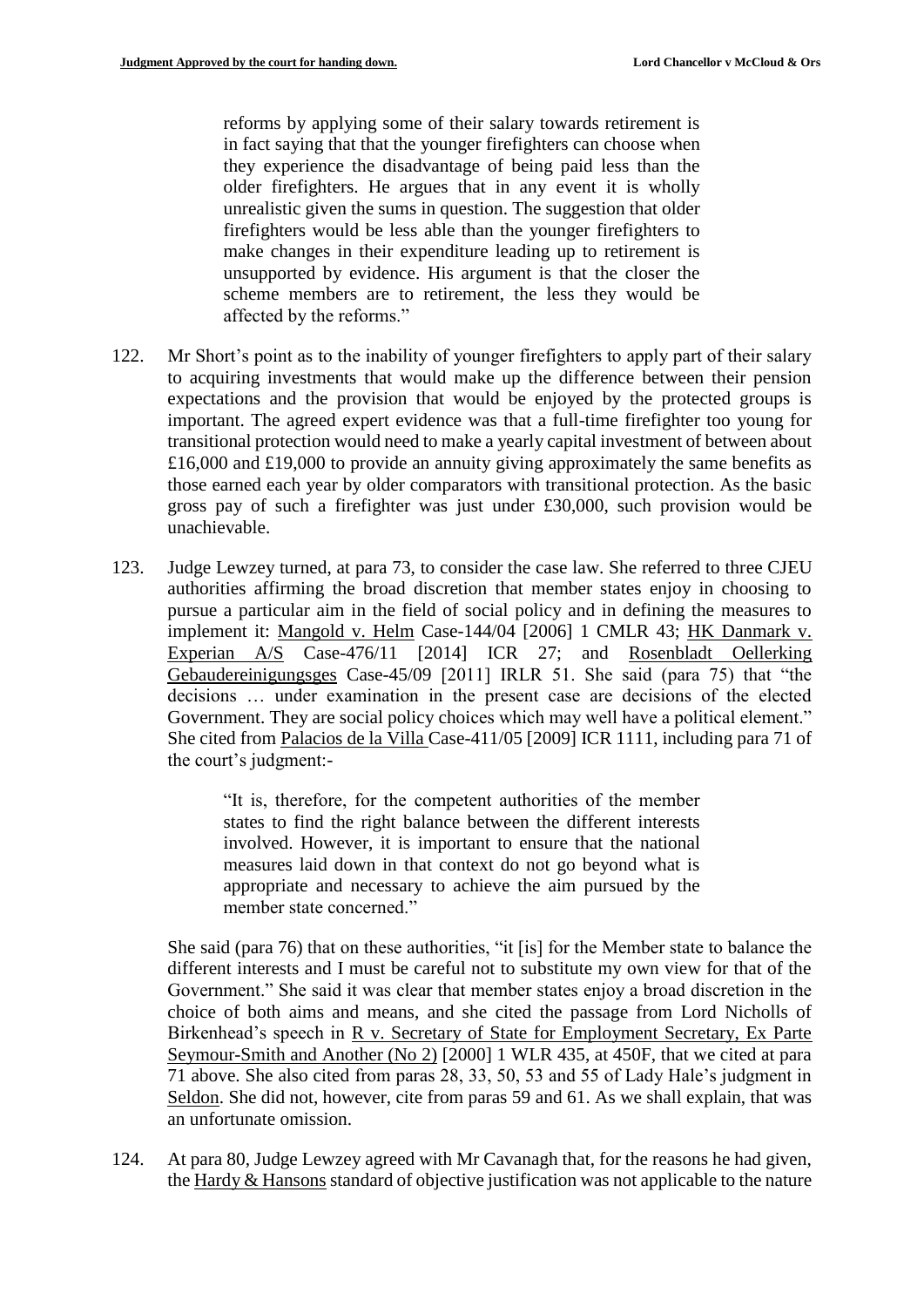of the scrutiny a court must apply in relation to an issue as to the objective justification of a social policy measure adopted by a state; and, at para 83, that "the correct test to be applied is the test set out in Seldon in social policy cases following the CJEU approach." She continued:-

"… This is a situation where a Member State was introducing a measure as a result of having made a social policy decision to protect those within 10 years of retirement. The Government has a wide discretion in social policy matters. The standard of scrutiny involves granting a wide margin of discretion to the Member State. I am satisfied that this is the correct standard in the present case and the stricter test which applies to operational matters of a private sector employer is not the correct test."

At para 88, after referring to R (Lumsdon and Others) v. Legal Services Board [2016] AC 697, she said "I must take care not to substitute my view of the social policy issues for a view of the Member State."

125. At para 90, Judge Lewzey recorded this submission by Mr Cavanagh:-

"Mr Cavanagh argues that those closest to retirement have a greater legitimate expectation that things would not change in a significant way when they are only a few years away from retirement as compared with those who are earlier in their career. His submission is that a person in the early part of his or her career is not focused on, or concerned about their pension because retirement is a long way off and there may be changes to their careers or personal circumstances. He suggests that someone closer to Normal Pension Age is focused on their pension entitlement and has a legitimate expectation that their pension will stay as it is with no sudden changes in the last years before retirement."

That passage provoked criticism by Mr Short before us. He said (correctly) that there was no evidence supporting the submission in the first sentence; and that what was said in the second sentence as to the supposed attitudes of the young towards pension provision was unjustified stereotyping.

126. At para 95, Judge Lewzey returned to the question of the extent to which the state's declared social policy aim needed to be based on solid evidence. She recorded Mr Short's submission that the Governments' social policy choice in the present case was not based on precise or concrete factors. All members of the FPS were given three and a half years' notice of the impending changes, yet the respondents had not identified longer term plans that would have been made by the older members, but not by the younger ones, which would have been disrupted by the changes. Further, as the transitional protections were tied to the NPA rather than the expected date of retirement, the Governments' policy gave little weight to actual expectations in any event (Mr Short's point there was that the FPS's "rule of 75" enabled many firefighters to retire between 50 and 55). Judge Lewzey said, however, that Mr Kelly's evidence had been that in the consultation concerning the state pension age the evidence was that people would finalise their plans the closer they got to retirement.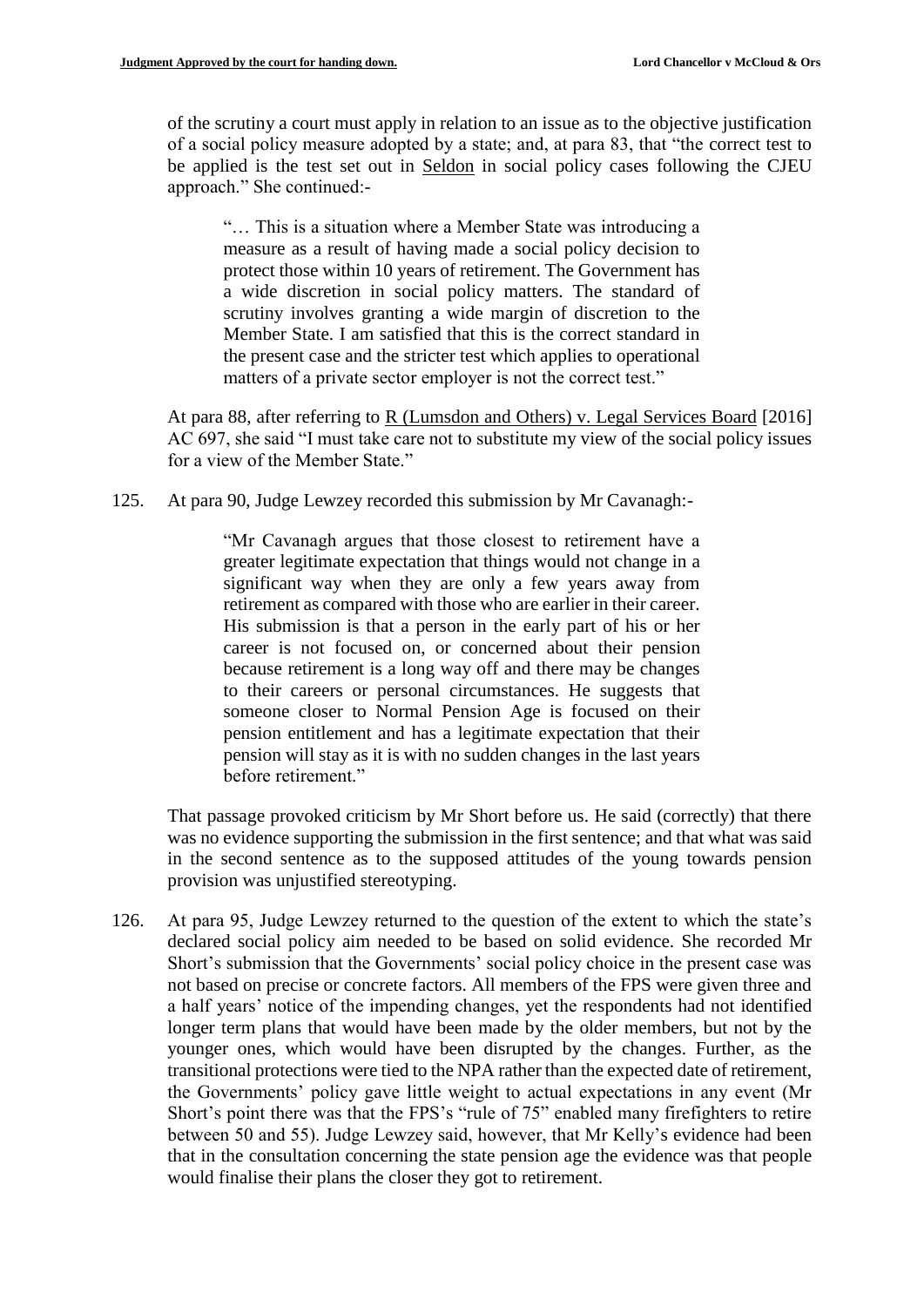- 127. Between paras 91 and 94 Judge Lewzey referred to two authorities that she regarded as of assistance in considering the legitimacy of the aims. The first was R (Unison) v. First Secretary of State [2006] IRLR 926, although it is not clear what principle she derived from it that assisted her conclusion on the legitimacy issue. The other, Commission v. Hungary Case C-286/12, is one that Judge Lewzey regarded as demonstrating that "EU law recognises those nearest retirement who face a sudden change require transitional provisions to require time to adjust."
- 128. As for the need for a social policy aim to be supported by evidence, Judge Lewzey cited para 56 from the judgment of Lords Reed and Toulson in Lumsdon [2016] AC 697, which we cited at para 61 above but here repeat:-

"The justification for the restriction tends to be examined in detail, although much may depend upon the nature of the justification, and the extent to which it requires evidence to support it. For example, justifications based on moral or political considerations may not be capable of being established by evidence. The same may be true of justifications based on intuitive common sense. An economic or social justification, on the other hand, may well be expected to be supported by evidence "

129. Judge Lewzey, at para 97, summarised as follows her conclusion as to the need for supporting evidence:-

> "The authorities suggest that need for precise and concrete factors depends on the nature of the justification. The government relies on the fact that those in the protected group were closer to retirement. Political considerations may have played a part in the Government's decision. For those reasons I reject the criticism that the Government's decision was not based on precise or concrete factors. The fact that the Scottish Government adopted a different measure, that is drew the line in a different place, shows that these are social policy matters for which there is no right or wrong answer and the choice is that of the Government."

130. The final matter to refer to before coming to Judge Lewzey's conclusions on legitimate aim is what she said about a fitness issue in relation to firefighters:-

> "101. There is a final matter to be considered in relation to the legitimacy of the aims and that relates to the fitness issue. Mr Lynch has made a number of submissions concerning fitness and the report of Dr Williams. He argues that a central reason for refocusing protection on the older firefighters is that they have the least ability to change their lifestyles and circumstances to accommodate the changes to the Normal Pension Age. This involves a consideration that it is the older firefighters who face the greatest difficulties in maintaining their fitness and weight. Mr Lynch argues that the new fitness regime is something that should be taken into account because the protection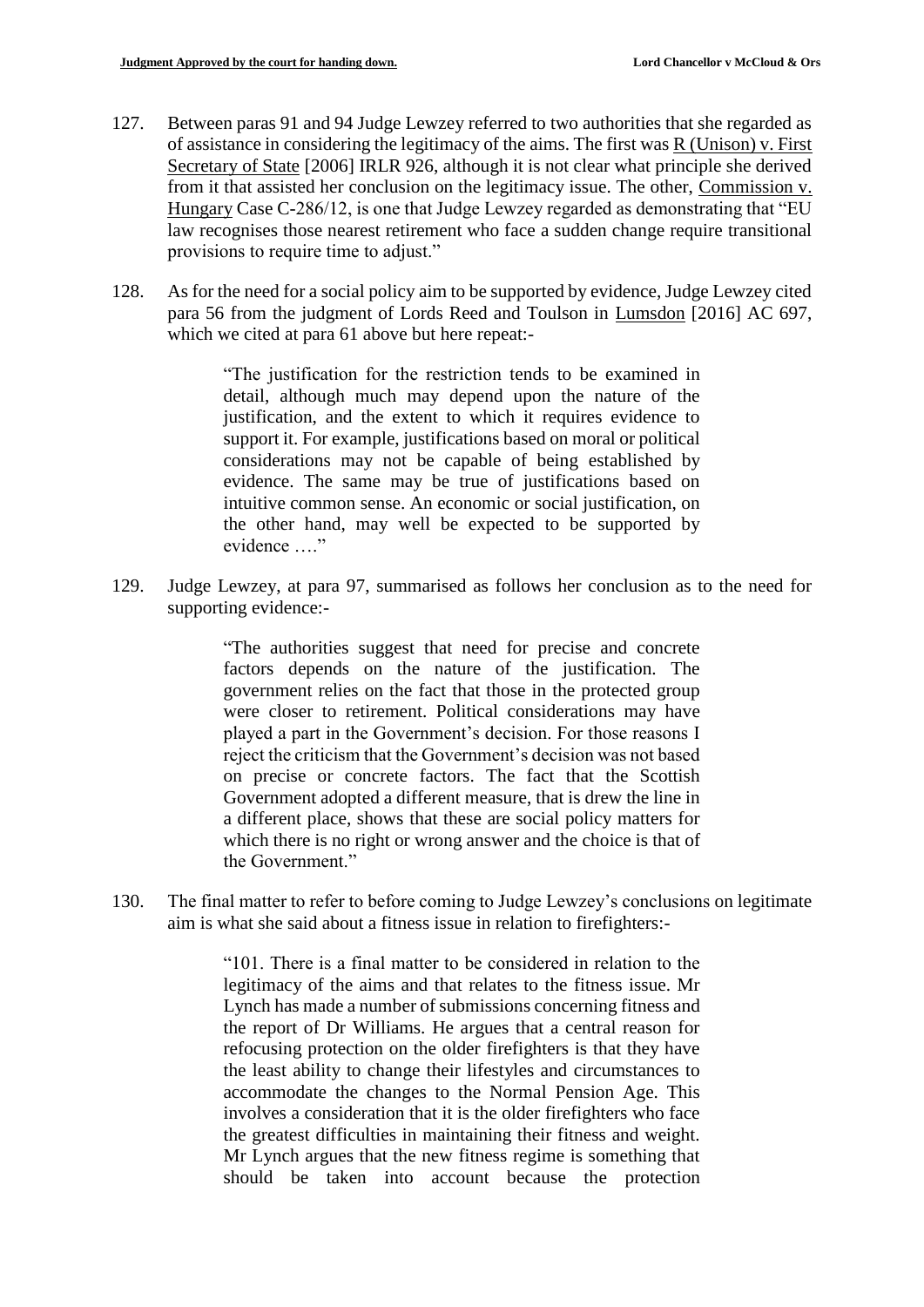arrangements focusing on older firefighters allow for the new fitness structures to come into effect before the change is made to the firefighters' NPA. Retaining health and fitness is more difficult for older firefighters who will soon be 55 and otherwise facing being obliged to work until 60. The evidence for this is contained within the fitness report of Dr Williams. … The FBU was extremely concerned about issues concerning fitness and the possible disadvantage to a firefighter who became unfit and thus no longer able to work and needed to take early retirement.

102. The Williams Report … used a standard of fitness based on cardiorespiratory figures and VO2 42 max. The Williams Report noted that there were limitations to this standard. The report noted that a number of FRAs used a lower standard of VO2 35 max and expressed the view … that 100% of firefighters would be able to work until 60 years of age with such a standard. Whilst the report also says that if the VO2 42 max standard was used there would be some firefighters who could not meet it, although the majority would be able to regain their fitness with appropriate training. Mr Lynch submits that the protective arrangements mean that those who might be in difficulty in terms of benefiting from new policies and structures because the new structures are not in place and will need to be effective are protected from the need to work beyond 55."

131. Judge Lewzey's conclusion on "legitimate aim" was as follows:-

"104. Having undertaken the analysis set out above, I am satisfied that the correct test for me to apply in determining the legitimate aims is to be determined by the approach to scrutiny laid down by the ECJ and the Supreme Court in Seldon*.* There is a wide margin of discretion for the Member State. On the evidence before me I am satisfied that the Respondents have demonstrated that the aims were to protect those closest to pension age from the effects of pension reform; to take account of the greater legitimate expectation that those closer to retirement would have that their pension entitlements would not change significantly when they were close to retirement; to have a tapering arrangement so as to prevent a cliff edge between fully protected and unprotected groups; and that there was consistency across the public sector.

105. It is my decision that the Respondents have demonstrated these aims."

She thus found the aims to be essentially as Mr Cavanagh had submitted them to be, as recorded by her at para 61 (see para [117] above); and, apparently, that they were also legitimate aims.

132. Judge Lewzey moved to the proportionality of the "means" adopted by the transitional protection provisions for achieving the aims. She referred to the three-stage test for such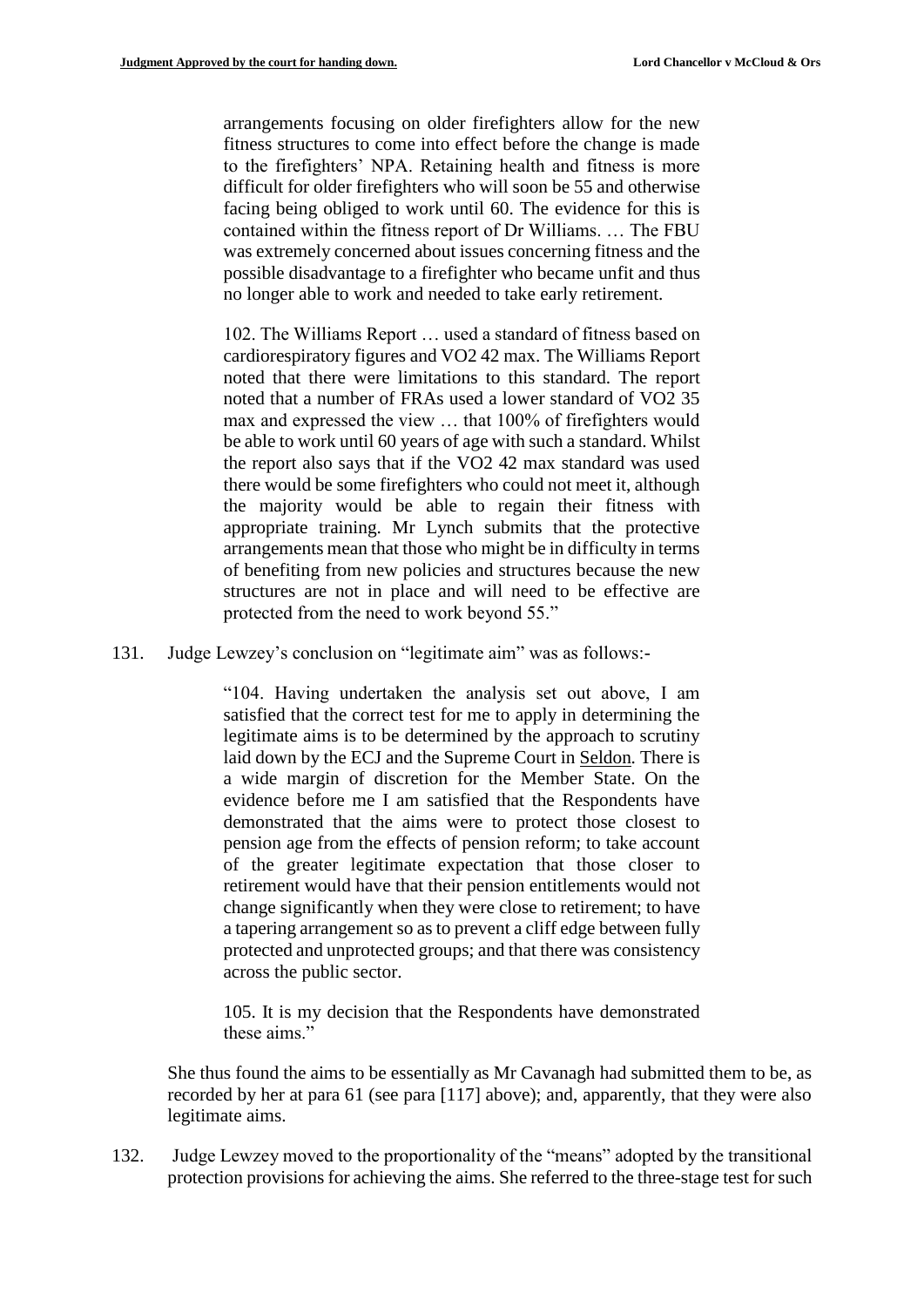an issue that was adopted as correct by the Privy Council in Elloy de Freitas v. Permanent Secretary of Ministry of Agriculture, Fisheries, Lands and Housing and others [1999] 1 AC 69, at 80G:-

"… whether: (i) the legislative objective is sufficiently important to justify limiting a fundamental right; (ii) the measures designed to meet the legislative objective are rationally connected to it; and (iii) the means used to impair the right or freedom are no more than is necessary to accomplish the objective."

133. As to the first consideration, Judge Lewzey noted that it involves balancing the need to achieve the aim against the impact of the means used to achieve it. She referred to Lady Hale's observation in Seldon, at para 50(6), that:-

> "The gravity of the effect upon the employees discriminated against has to be weighed against the importance of the legitimate aims in assessing the necessity of the particular measure chosen (*Fuchs*)."

134. As to the second consideration, she referred to the Opinion of the Advocate General in Age Concern England Case C-388/07 [2009] 3 CMLR, at paras 86 and 87, indicating that it is for the member state "to find the right balance between the interests involved, provided the requirements of proportionality are respected", and suggesting that member states are left a relatively wide discretion in identifying the means; and cited from para 51 of the court's judgment in Age Concern England:-

> "In that connection, it must be observed that in choosing the means capable of achieving their social policy objectives, the Member States enjoy broad discretion (see to that effect *Mangold* paragraph 63). However, that discretion cannot have the effect of frustrating the implementation of the principle of non discrimination on grounds of age. Mere generalisations concerning the capacity of a specific measure to contribute to employment policy, labour market or vocational training objectives are not enough to show that the aim of that measure is capable of justifying derogations from that principle and do not constitute evidence on the basis of which it could reasonably be considered that the means chosen are suitable for achieving that aim."

- 135. As for the third element of the inquiry, Judge Lewzey noted that the right approach had been formulated in different ways in the CJEU authorities.
- 136. In coming to her decision on proportionality of means, she said that, having found that it was a legitimate aim to protect those closest to retirement:-

"111. …it follows that the place where the line was drawn was a matter of social policy choice. … The line was drawn ten years from Normal Pension Age with a four year taper. This was consistent with the rest of the public sector. The FBU would have preferred the line to be drawn elsewhere so that all member of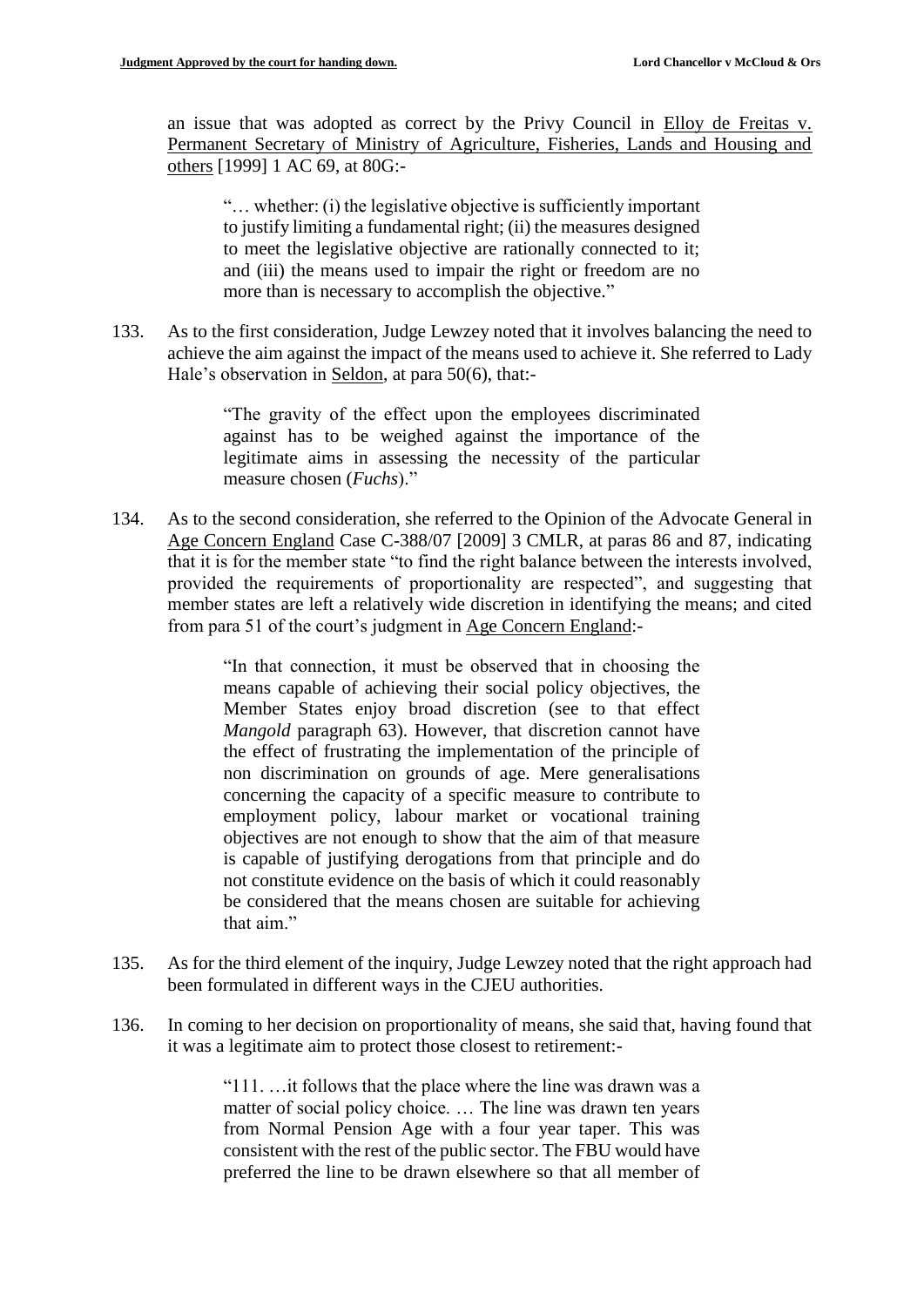the FPS were protected. That is a preference. The Government made a social policy choice which it applied across the public sector that those within ten years of NPA had protection to which was added a four year taper. …

115. It is clear to me on the case law that there has to be a line drawn at some point. That is a social policy choice and inevitably some individuals will be disadvantaged. The FBU put forward the arguments in negotiation that the starting point for the transitional provisions should have been when a firefighter would have qualified for a full unreduced pension. Had this been agreed, the transitional provisions would still have protected those closest to retirement with a different cut-off date. Indeed, the Scottish Government took account of the length of service in their transitional provisions, but nonetheless the FBU is pursuing claims for discrimination in Scotland. Mr Starbuck's evidence was that the FBU had noted that the Police had obtained an improved position and, thus, sought to obtain improvements for the firefighters.

116. It was reasonably necessary for the Government to draw the line at some point. I am satisfied that the Respondent have demonstrated a legitimate aim and having considered the three stage test, I am satisfied that that aim was proportionate.

117. In these circumstances it is my judgment that the treatment of the Claimants by the transitional provisions included in the Firefighters Pension Scheme 2015 are a proportionate means of achieving a legitimate aim and the claims of direct age discrimination fail."

137. Judge Lewzey then dealt with the separate equal pay and indirect sex and race discrimination claims, all of which she also dismissed.

## **The decision of the Employment Appeal Tribunal**

- 138. The claimants' appeals to the Employment Appeal Tribunal against Judge Lewzey's decision were heard by Sir Alan Wilkie. He heard them immediately after the appeals in the judges' case. Sir Alan delivered separate judgments in each case on 29th January 2018. His judgment in the firefighters' case refers to certain of his holdings in the judges' case and was apparently written after it. It included a thorough summary of Judge Lewzey's reasoning and decision on legitimacy of aims and proportionality of means.
- 139. The firefighters' argument was that Judge Lewzey had been wrong, in relation to both issues, not to apply an objective test mirroring that applied in Hardy & Hansons. She was said to have been wrong to have had regard to the Governments' margin of discretion rather than to carry out the justification assessment herself. She was anyway said to have been wrong in failing to apply any proper scrutiny to the claimed legitimacy of the aims when the evidence in support was no more than mere generalisations. She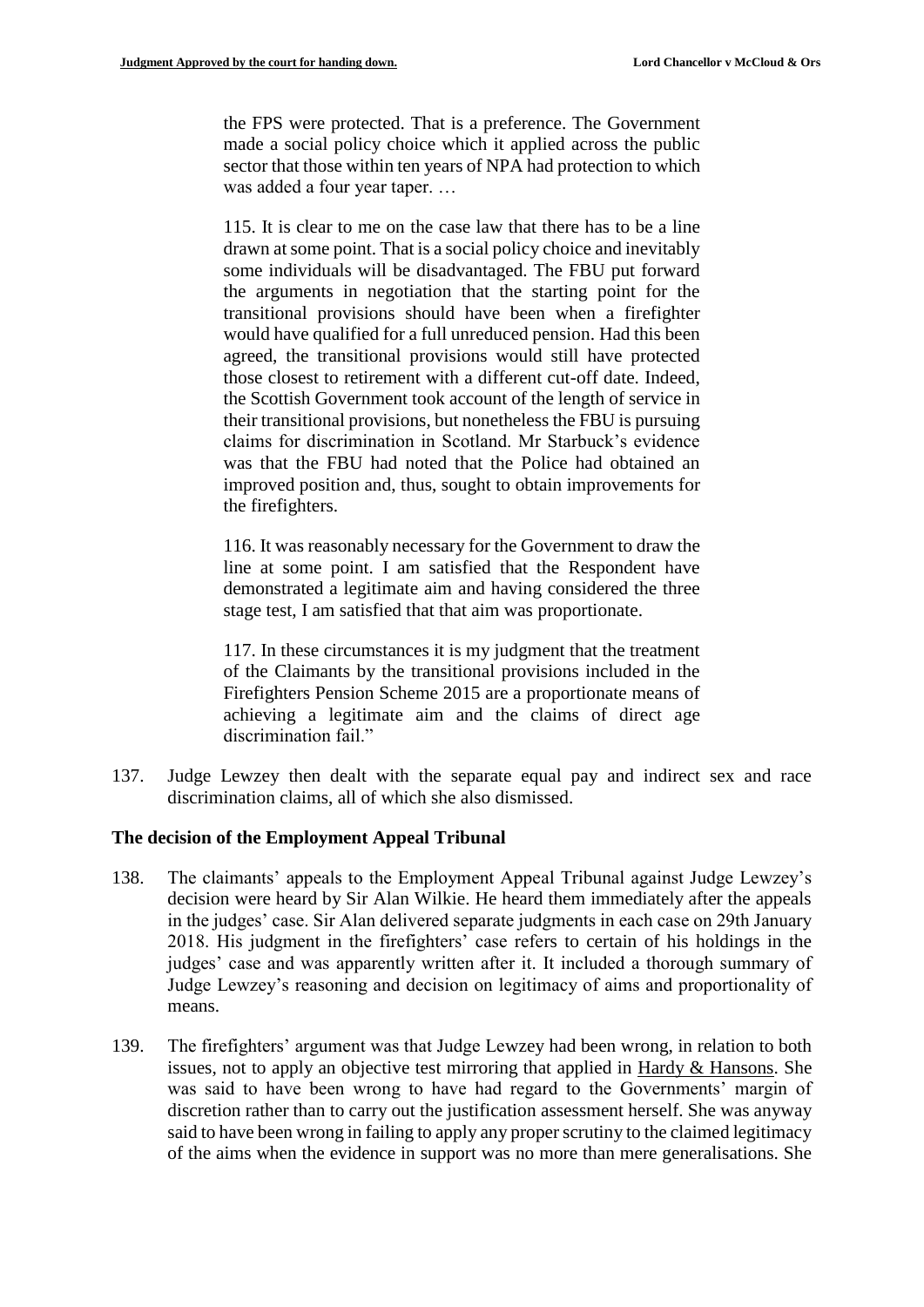was said similarly to have failed to apply any proper scrutiny in relation to proportionality.

140. In deciding the correct approach for Judge Lewzey to have adopted, Sir Alan referred (paras 67 and 68) to his consideration of the like question in the judges' appeals. We have expressed our view (para 88 above) that, in the firefighters' appeals, Sir Alan held that there was a margin of discretion in relation to aims but not in relation to means. As to Judge Lewzey's decision on aims, he held that she had directed herself correctly, had exercised sufficient scrutiny and had come to a decision to which she was entitled to come. He said:-

> "75. In my judgment, the Employment Judge was correct in following Seldon in that part of her decision. It involved considering whether there were legitimate aims by reference to, and giving effect to, the state's margin of discretion in pursuing and implementing social policy. The Employment Judge, in her analysis of the evidence, the facts and the arguments, was entitled to conclude that the Respondents had established legitimate aims. In my judgment looking at this part of the judgment as a whole, the Employment Judge understood the facts, considered and applied the correct legal principles and came to a conclusion to which she was entitled to come. I reject the contention that, looking at his part of the judgment as a whole, she failed to exercise sufficient scrutiny. She had well in mind the fact that it was a high test, but there was a margin of discretion and, in her careful exposition of the facts, the law and her conclusions, she did not, in my judgment, err in coming to the conclusion that she did."

141. Having upheld Judge Lewzey's decision on "legitimate aims", Sir Alan considered her decision on proportionality of means. He said:-

> "80. In my judgment, in considering whether the means adopted by the Government were proportionate in order to achieve the legitimate aims, the Employment Judge was entitled to have regard to the fact that the Government was seeking to implement a social policy and that questions of consistency of application were significant. In so doing she was following what she took to be the approach identified in Seldon and to that extent she cannot be faulted.

> 81. She did, however, have to grapple with the issue posed by the Claimants, namely that, comparing the protected group with the unprotected group, the differential between the two was said to be catastrophic and unfair to the unprotected group. This contention was made in the context of the Claimants' submission of law that, when considering the issue as applied to them, the ET ought, additionally, to make up its own mind on the question of proportionality, applying the established domestic law principles described in Hardy and Hansons, MacCulloch and Lockwood.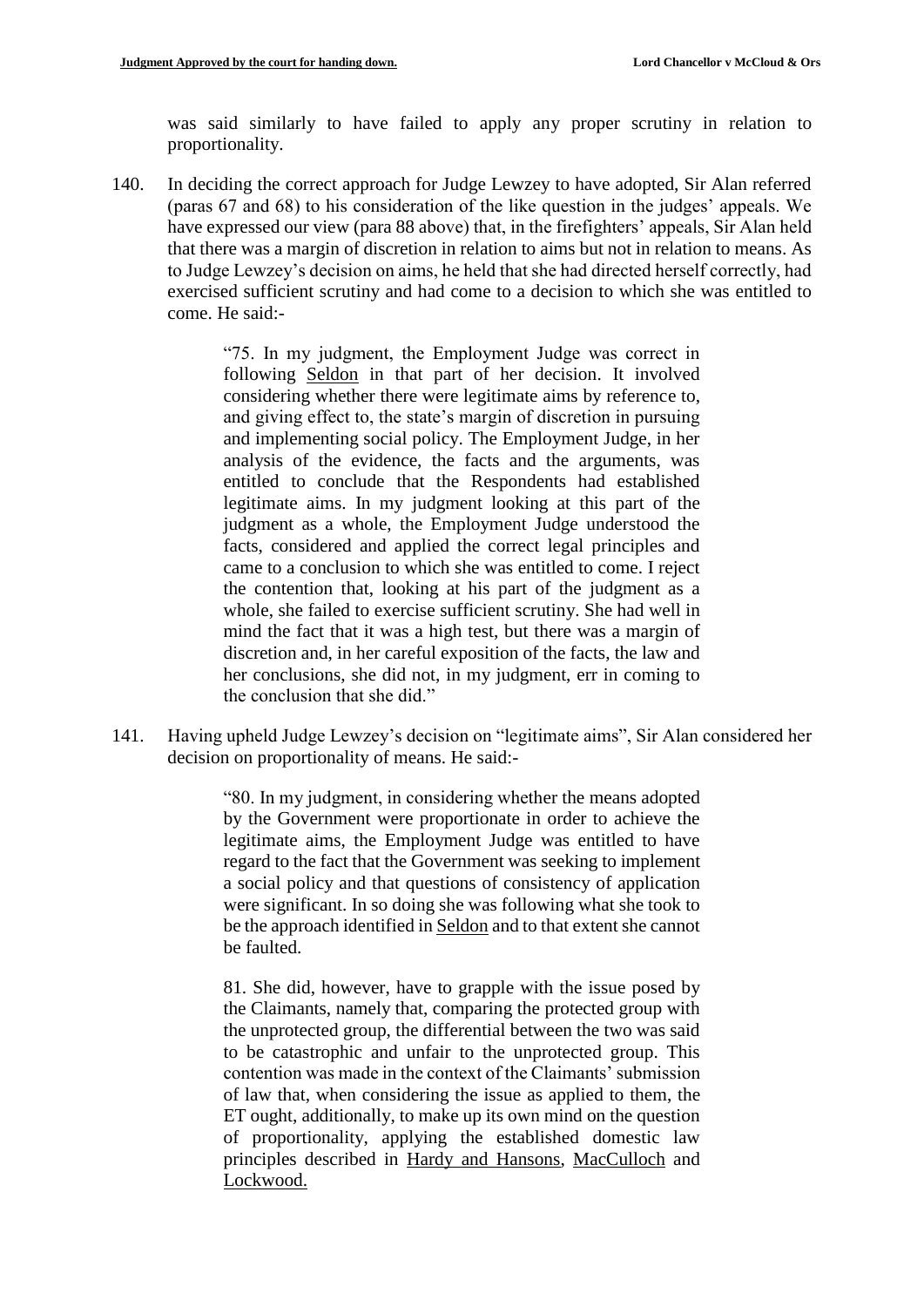82. The Employment Judge did not do so. Her conclusion was that it was sufficient for her to consider the issue of proportionality by reference solely to the approach identified by the ECJ/CJEU line of authorities and, as she understood it, approved by the Supreme Court in Seldon. It also appears that she did not fully appreciate that, although the differential of which the complainants complained amounted to their being subject to the changes in the pension scheme by reason of the Government's implementation of the pension reforms, which were not in issue, their complaint was of differential treatment by not being granted the full protection against such changes granted to those who were older than they were but denied to them by reason of their age. It followed that, in practice, their complaint was that they were subject to the changes in the pension scheme whereas they should have been protected from those changes and that this failure was unlawful age discrimination.

83. In my judgment, in this limited respect, the Employment Judge erred in law. She failed to appreciate that in Seldon, whilst the Supreme Court had given effect to the approach of the ECJ/CJEU in applying article 6(1), both in respect of legitimate aim and means (see paragraph 55 of Baroness Hale in the Supreme Court) the Supreme Court had gone on, in paragraph 59 and following, to require that the means be carefully scrutinised in the context of the particular business concerned, in order to see whether they met the objective and whether there were not other, less discriminatory, measures which would do so. In particular, she failed to recognise that, on the issue of proportionate means of achieving a legitimate aim, the Court of Appeal in Lockwood had said that the judgment in MacCulloch had provided comprehensive guidance on the application of the test and the rigour with which tribunals must apply it (at paragraph 46). In my judgment, the Employment Judge erred in law in failing to consider whether, in the context of the Firefighters' Pension Schemes, the application of the transitional provisions and the differential treatment on the grounds of age was a proportionate means for achieving what she had concluded, were, and was entitled to conclude, legitimate aims of social policy."

142. The outcome was, therefore, that Sir Alan upheld Judge Lewzey's decision on legitimate aim but held she had erred in law in the proportionality assessment. He then dealt with the claimants' appeals against her dismissal of their equal pay and indirect sex and race discrimination claims. He dismissed the appeals against the dismissal of the equal pay and associated piggy-back claims and dismissed the indirect sex discrimination claims. He remitted for re-hearing by Judge Lewzey the proportionality of means issue in the age discrimination claims and in the indirect race discrimination claims, but he stayed such remittal until after the final determination by this court of the Governments' and the FRAs' appeals (which he permitted) against his decisions on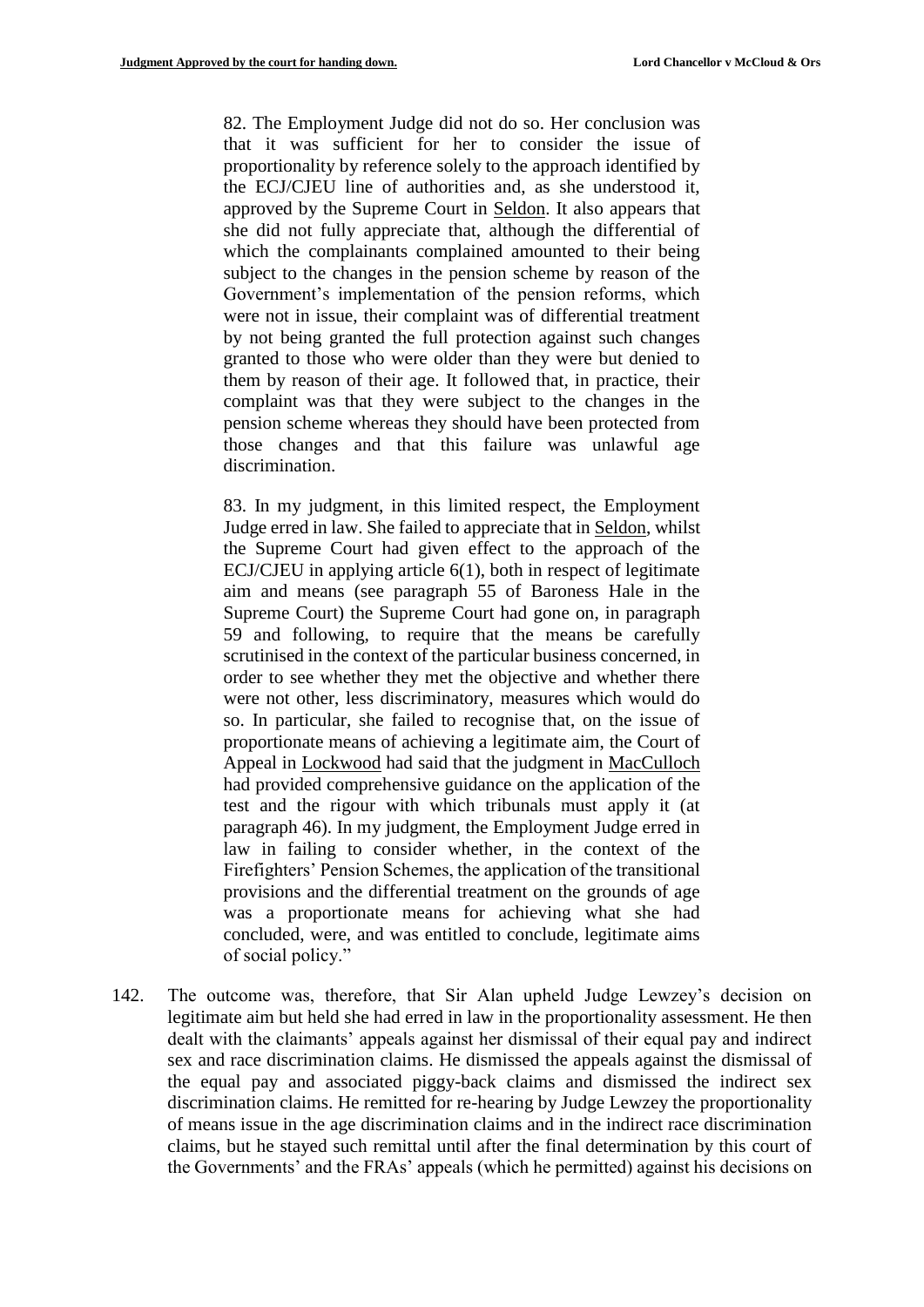proportionate means in the age discrimination claims and on the indirect race discrimination claims. He also permitted the claimants to appeal against his decision on the equal pay claims. He refused them permission to appeal on legitimate aim, saying they could file a respondents' notice on that in response to the Governments' and FRAs' appeals on proportionate means. In the event, this court permitted the claimants to appeal on the legitimate aim issue. We have, therefore, had cross-appeals against Sir Alan's decision on the age discrimination issues. We now consider them.

## **The cross-appeals on the age discrimination issues**

- 143. We start by referring to what we said earlier (paras 84 to 87) as to the correct approach in claims of the present nature to the determination of legitimacy of aims and proportionality of means. In brief repetition, where, as here, the decision giving rise to the alleged discriminatory treatment is made by a state's Government, an employment tribunal must, first, when determining whether the aim was a potentially legitimate one, accord an appropriate margin of discretion to the decision-making authority. But, as Lady Hale said in Seldon, at para 59, that a particular aim is capable of being a legitimate one "is only the beginning of the story": as she then also said, at para 61 (to which Judge Lewzey did not refer), it still has to be asked whether the aim "is legitimate in the particular circumstances of the employment concerned."
- 144. In our judgment, that latter part of the exercise requires the tribunal to make an objective assessment; whilst according the appropriate margin of discretion to the Government in its decision to pursue a particular social policy aim, the tribunal must still be satisfied itself as to the legitimacy of the aim in the particular circumstances of the employment affected by it. If so satisfied, when the tribunal comes to assess the proportionality of the means of achieving such aim, it must again itself be satisfied as to their proportionality, although in making its assessment it must again accord a margin of discretion to the Government in its decision as to means.
- 145. With respect to Sir Alan, we consider that his self-direction in the firefighter appeals in relation to aims overstated the accord to be given to the margin of discretion and overlooked the need for the tribunal to be objectively satisfied as to their legitimacy; and, in relation to means, we consider he did not sufficiently recognise that the tribunal must, whilst determining for itself their proportionality or otherwise, again accord an appropriate margin of discretion.
- 146. We turn to the age discrimination appeals, upon which we had arguments from Mr Short for the claimants, Mr Lynch for the FRAs and Mr Cavanagh for the Governments. It is common ground that the Governments' aim to provide protection (full or tapered) to older firefighters and none to younger firefighters was a social policy aim and so was potentially capable of being a legitimate aim whose implementation, if objectively justified, would not constitute direct discrimination against younger unprotected (or less protected) firefighters. The first task for Judge Lewzey was to decide whether the Governments' aim to protect the older firefighters was a legitimate aim. We deal first with her decision as to that, which is challenged by the firefighters as having involved an error of law.
- 147. Judge Lewzey identified the aims asserted by the Governments at para 61. For convenience, we repeat them:-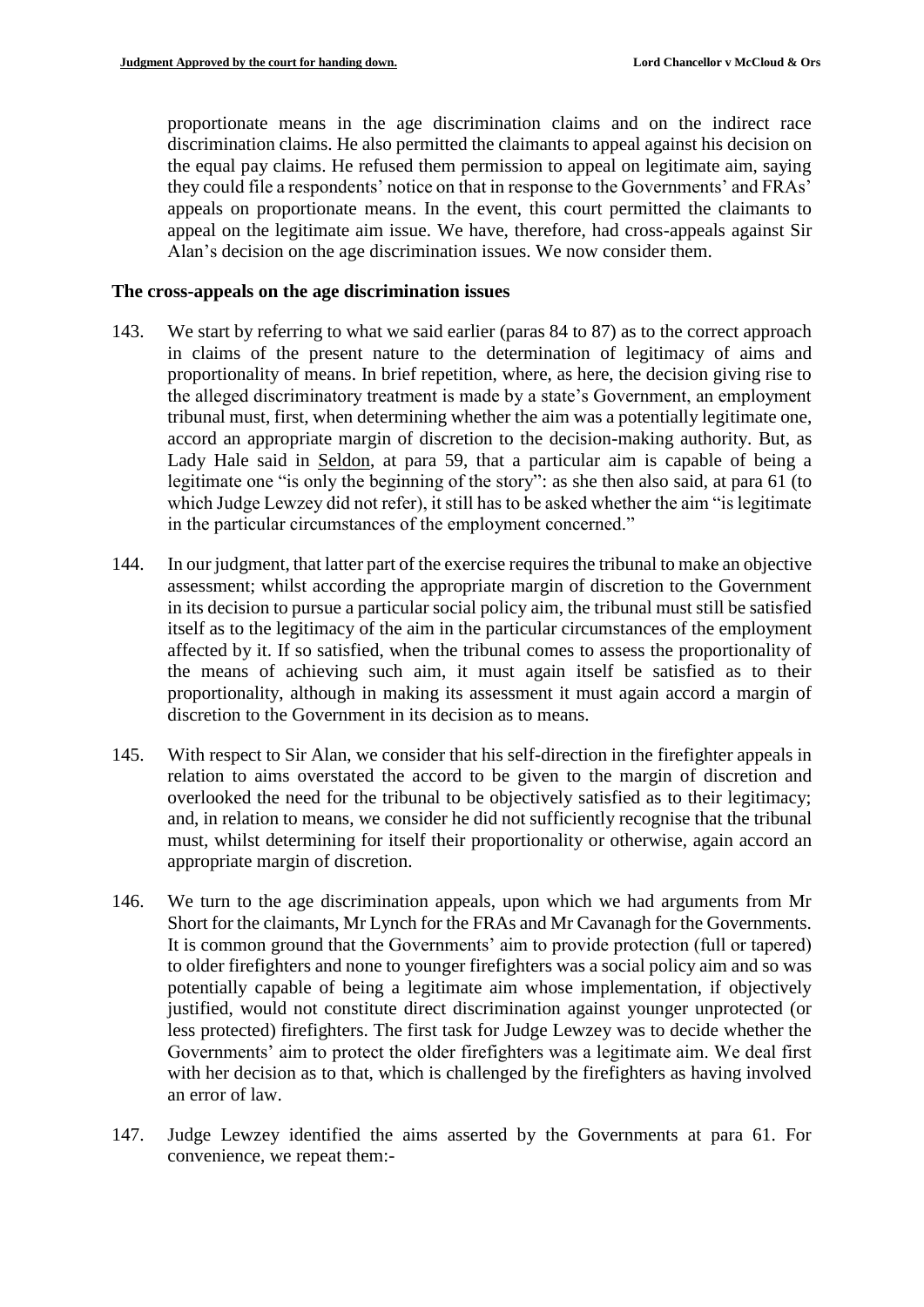"(1) To protect those closest to pension age from the effects of pension reform, since they would have least time to rearrange their affairs before retirement, by making lifestyle changes or alternative financial provision (or by finding alternative employment);

(2) To take account of the greater legitimate expectation that those closer to retirement would have that their pension entitlements would not change significantly when they were close to retirement.

(3) To have a tapering arrangement so as to prevent a cliff edge between Fully Protected and Unprotected Groups.

(4) In achieving these substantive aims behind the transitional provisions, the UK Government sought to ensure that a clear and simple message could be communicated, and that there was consistency across the public sector."

148. Aim (1) was broadly as pleaded by the Governments in their Grounds of Resistance. The pleaded case as to the full ten year protection was, in para 31:-

> "… because those who are 10 years or less away from their [NPA] will have less time to make any necessary changes to their lifestyle and plans for eventual retirement, than those with longer still to serve. So, for example, those closest to [NPA] will have less time in which to make additional provision to supplement their pension entitlements and might find it difficult to do so."

- 149. The aim (2) case as to the older firefighters' "expectations" was, however, pleaded differently. Para 32 of the Grounds of Resistance asserted that there was "also a fairness consideration in that older firefighters will have spent a greater proportion of their careers with the expectation that they would be able to retire at age 55 with a full pension than their younger comparators." The fairness point might be controversial, but otherwise the pleaded assertion was perhaps a statement of the tolerably obvious. By the time of the hearing, however, aim (2) had departed from the pleaded case in two respects: (i) that those closer to retirement had a "greater" expectation than their younger colleagues that their pension expectations would not change; and (ii) that such expectation was a "legitimate" one. The latter point was a forensic embellishment by Mr Cavanagh (first evinced upon the exchange of skeleton arguments for the hearing before Judge Lewzey). We do not regard it as introducing a point of material substance, nor did Mr Cavanagh suggest otherwise. But the other change did put a different slant on the Governments' case; and, if it was to be made good, we consider it needed to be supported by evidence as to such claimed "greater" expectation, which it was not.
- 150. Aim (3) was a separate one directed at providing special tapering financial protection to a group of firefighters whose ages put them between those enjoying full protection and none. It did not purport to assert a justification for doing so. Aim (4), a consistency aim, reflected a well-recognised virtue in public law and policy, that of treating like cases in a like way, but it was not one that could give legitimacy to the other aims if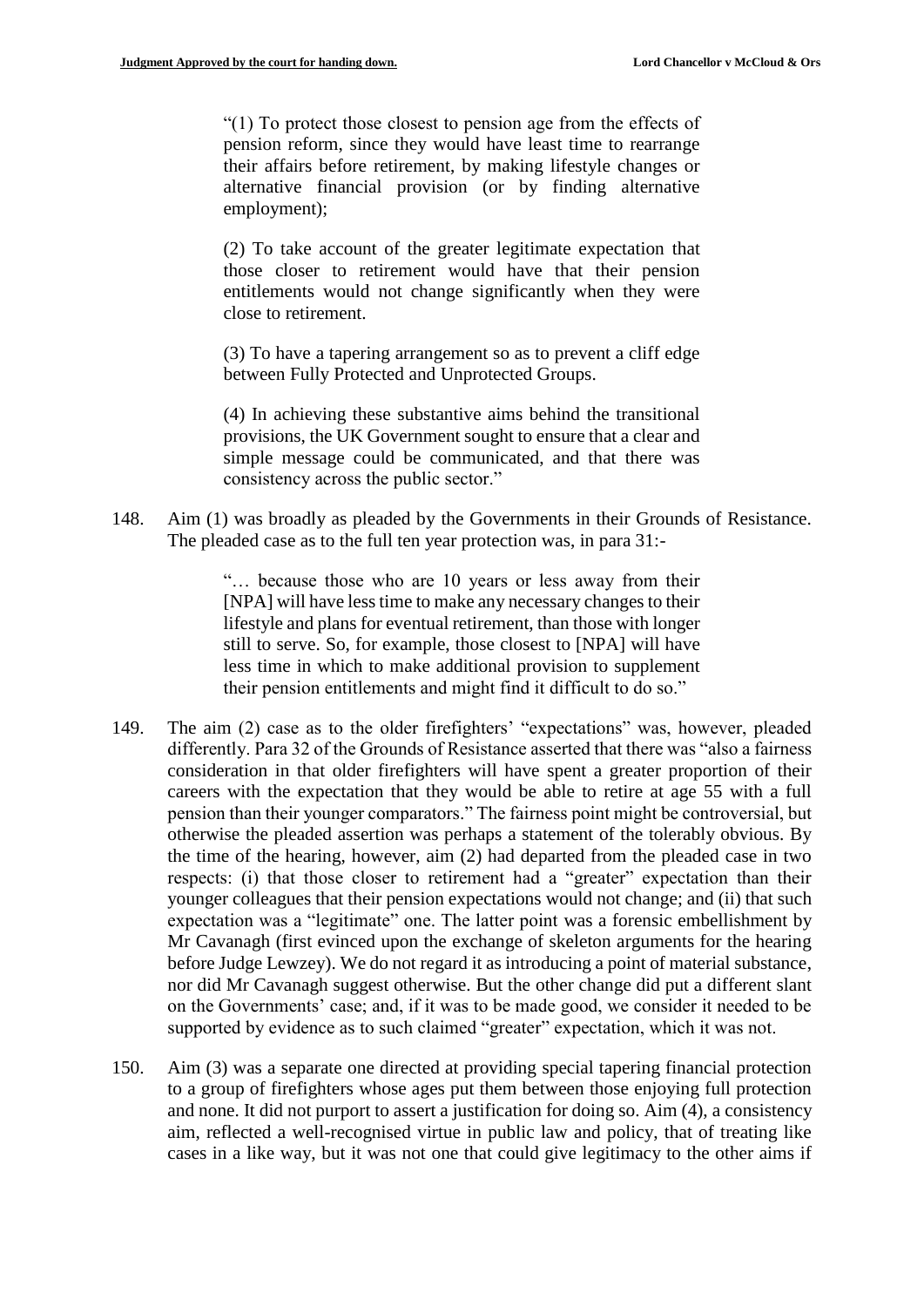they were not legitimate on their own merits. The decision in the judges' case illustrates that.

- 151. Having identified an evidential problem with aim (2) (we shall come to what we also regard as evidential problems about aims (1) and (3)), we proceed on the basis that, as regards *aims*, the heart of the question that Judge Lewzey had to consider and assess was whether the Government's aims (1) to (3) were not just proper social policy aims (which is not disputed) but were *legitimate* such aims (which is). As Lady Hale explained at para 61 of Seldon, the question as to legitimacy had to be answered by reference to the particular circumstances of the employment concerned. In this case we consider that must mean by way of an objective analysis in light of the particular circumstances of the pension arrangements (current and past) of the firefighting service and of the relative potential impact of the transitional protective provisions on scheme members of different ages.
- 152. Once the legitimacy of aims question is so identified, there is an apparent problem with Judge Lewzey's reasoning towards her conclusion on it at para 104. By inference, she there found that the aims asserted *were* legitimate. But whether or not they were legitimate required an objective analysis by her of the nature we have described. Instead, however, of carrying out such an analysis, she proceeded from a finding that the claimed aims were social policy aims straight to the conclusion that they were also legitimate ones. She at no point engaged in any objective assessment as to their legitimacy. That was an exercise that required her to ask herself *why* the oldest members of the FPS were being so generously preferred over younger members; and *why* those entitled to tapered protection were being so preferred over even younger members. Having asked and answered those questions, she would then have to consider whether the answers pointed to the aims being legitimate. She did none of those things.
- 153. Judge Lewzey's omission to consider, and answer, the *why* questions was not for want of submissions that to do so was an essential part of her task. Her response to Mr Short's submission to that effect amounted to no more than a recognition that the older groups were being treated more favourably because of their proximity to retirement and that "whilst retirement is age related, and proximity to retirement is connected with age, there may be good reasons for treating different age groups differently" (para 70). That was merely to re-state the aims, not to explain why they might be legitimate; and that "there may be good reasons" for them is hardly a sound basis for a finding of their legitimacy.
- 154. It appears to us that the primary reason Judge Lewzey did not engage in an objective assessment of the legitimacy of the aims was because she considered she did not have to. She regarded the chosen aims as a decision of the Governments, perhaps of a moral nature and/or as one that had a political element, and that it was not for her to substitute her view for that of the Governments. She considered that the standard of scrutiny she was required to apply involved granting a wide margin of discretion to the Governments: see her paras 75, 76, 83 and 88, quoted at paras 123 and 124 above. She was also probably influenced by the decision in Commission v. Hungary, from which she derived that the CJEU regarded transitional protective provisions of the type in question as legitimate. Importantly, she also concluded, at para 97 (see para 129 above), that the justification the Governments were advancing was not one that needed to be "based on precise or concrete factors". In so concluding, she was apparently influenced by the observations in Lumsdon that "… justifications based on moral or political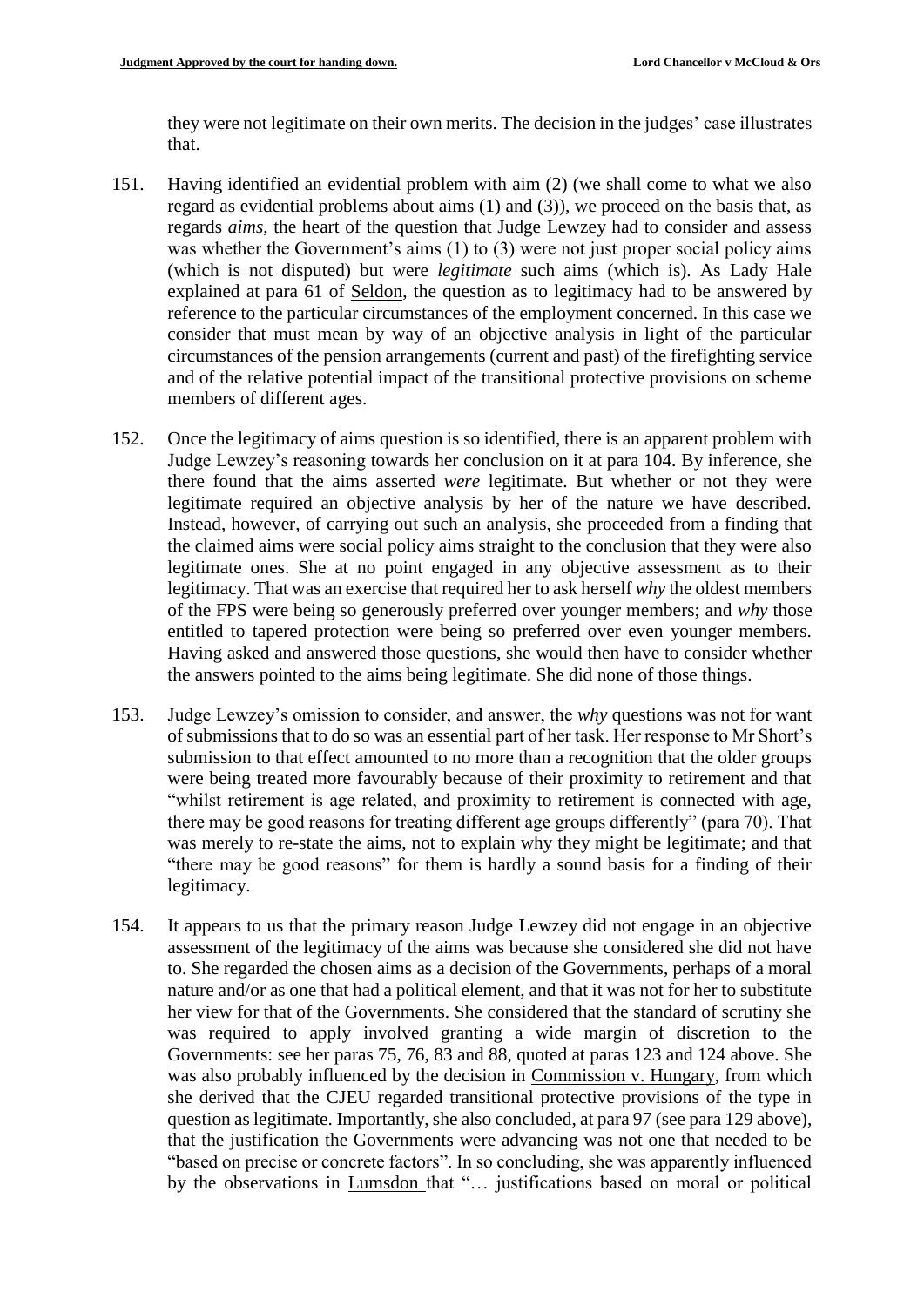considerations may not be capable of being established by evidence." Ultimately, however, we consider that her reason for concluding that the Governments' aims were legitimate social policy aims was because she considered it was not for her to secondguess their policy decisions. Her duty was to defer to them unquestioningly.

- 155. In our judgment, and with respect to what was manifestly a conscientious set of reasons, Judge Lewzey was wrong so to approach the issue of legitimacy of aims. She failed to carry out the objective assessment exercise that, in Seldon at para 61, Lady Hale had identified as the second part of the "legitimate aim" inquiry. She did not apply the guidance that Lady Hale there gave.
- 156. In defence of Judge Lewzey's approach, it can fairly be said that the presentation of the Governments' case made it impossible for her to engage in an objective assessment of the legitimacy of the aims. That is because there was no evidence as to the reasons underlying the aims. The Governments' case was advanced to her, as to us, on the basis that the unproved assertions as to the need for, and virtue of, the aims were all she needed in order to rule on their legitimacy. Judge Lewzey was no doubt aware of that; and her view was that their legitimacy did not need to be supported by evidence: see again her para 97.
- 157. We respectfully disagree with such view. We consider that the Governments' rationale for the protective provisions *did* need to be supported by evidence. The Hutton Report's opinion was that the implementation of its proposed reforms to public sector pensions would not require the provision of special protection for members over a certain age and, moreover, that it was anyway precluded by age discrimination legislation. The Governments then took a different view. They proposed different transitional treatment between three groups of members of a nature that was manifestly discriminatory. Treating the accrual of rights to a retirement pension as pay, their proposals meant that those with full or tapered protection were being paid significantly more than unprotected younger firefighters for doing equal work. If their proposal was to be upheld as justifiable, the Governments had to show why it was justifiable. Yet they provided no evidence to substantiate the reasons for such discriminatory treatment. Their claimed belief, as Mr Cavanagh put it, that "it felt right" so to protect older firefighters, and that the decision to do so "was a moral decision" and so did not need to be evidentially substantiated, are in our view not good enough. If the Governments' opinion as to the need to protect the older firefighters was based on something more than visceral instinct, they needed to explain what it was so that the tribunal could assess it when considering the legitimacy of the chosen aims.
- 158. What were the concerns that the Governments sought to meet by the transitional provisions? We recognise what might be regarded as a primary concern, namely that firefighters close to their retirement age under the FPS should not suddenly be transferred to a scheme requiring them to work until 60. Given, however, that the FPS's rule of 75 meant that many firefighters in practice retired at between 50 and 55, it is unclear why the Governments chose to adopt the blunt instrument of a 10 year rule counting back from an NPA of 55. They have not explained that. But what were the other considerations that they had in mind in proposing the full and tapered protection? Those entitled to it were, by reason of their greater accrued rights under the FPS, already materially better off than their younger colleagues. Why were they favoured? What were the types of lifestyle changes that the Governments considered the younger members could make in preparation for retirement that their older colleagues could not?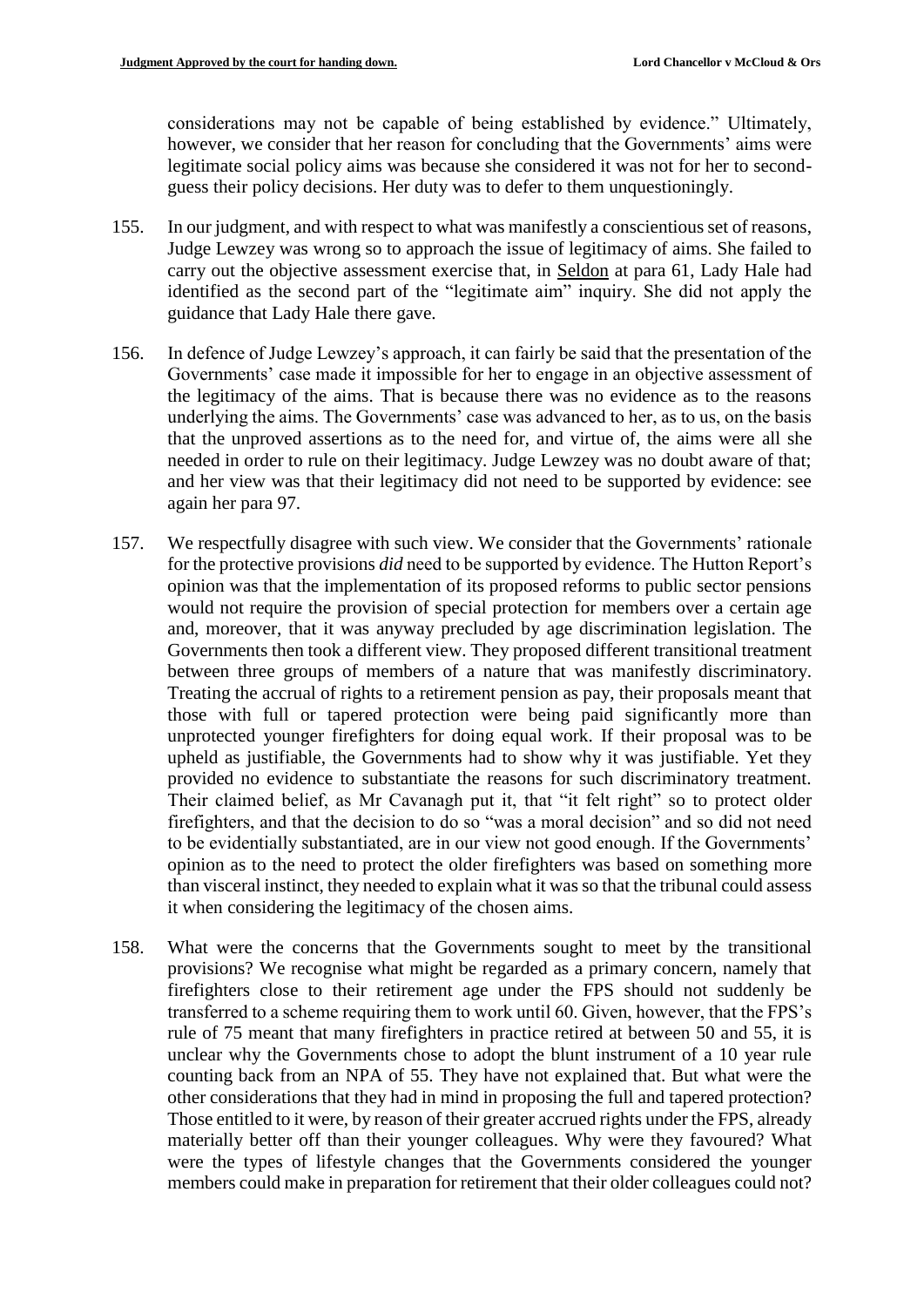If, as aim (1) asserted, the Governments assessed that younger members could make "alternative financial provision" that older members could not, what did they have in mind? Were they really suggesting that one option for younger members was to leave the fire service and find a better job and pension arrangements elsewhere? They were certainly asserting (para 5 of the Grounds of Resistance) that "scheme members wishing to maintain the same level of income as they would have expected under previous arrangements may wish to use part of their earned income to make investments." But the expert evidence showed that this idea was in practice unrealistic, not least because for a firefighter to use part of his salary to fund his retirement would be likely to result in an immediate reduction of his standard of living. There appears to us to be a real question as to the rationality of this suggestion.

- 159. We would be disposed to accept that if, in principle, the factual position was that older firefighters close to retirement were likely to face financial or other difficulties that, with more time to prepare for it, younger firefighters could somehow avoid or overcome, that might provide a justification for some sort of transitional financial protection for older firefighters. But if that was the Governments' case, they needed to demonstrate it by evidence.
- 160. We have noted that Judge Lewzey was probably influenced in her conclusion that the Governments did not need to provide supporting evidence by the observations of Lords Reed and Toulson in Lumsdon, at para 56, which we have cited. We disagree that that authority justified her conclusion. Mr Cavanagh's submission was indeed that the aim was either a moral or political one that did not need to be supported by evidence. We would be disposed to agree that, once the Governments had decided that their chosen aim was the right one, it may be that it could be characterised as a moral aim. But they could only first arrive at the decision to pursue it by making an assessment as to the justification for paying three groups of workers materially differently for doing equal work. That required an analysis of an economic nature, namely as to why the pay differential was justified. It was that analysis, and the conclusions from it, that required to be supported by evidence but were not.
- 161. We therefore agree with and accept Mr Short's submission that the Governments' aims were ones whose claimed justification had to be supported by evidence. It was for the Governments to show that, despite the apparently discriminatory effect of their transitional protective measures as between the three groups of FPS members, their measures were a legitimate aim of social policy. In the event, they sought to do so by nothing more than assertions and generalisations. Even though governments are entitled to be afforded a broad measure of discretion, "Generalised assumptions, not based on any factual foundation, are not good enough" (Seymour Smith*,* per Lord Nicholls of Birkenhead). We noted, at para 71 above, that Lord Nicholls was there addressing himself primarily to means. But the ECJ made the same point about aims in the Age Concern England Case C-388/07 [2009] ICR1080, at paras 51 and 65:-

"51. Mere generalisations concerning the capacity of a specific measure to contribute to employment policy, labour market or vocational training objectives are not enough to show that the aim of that measure is capable of justifying derogation from that principle …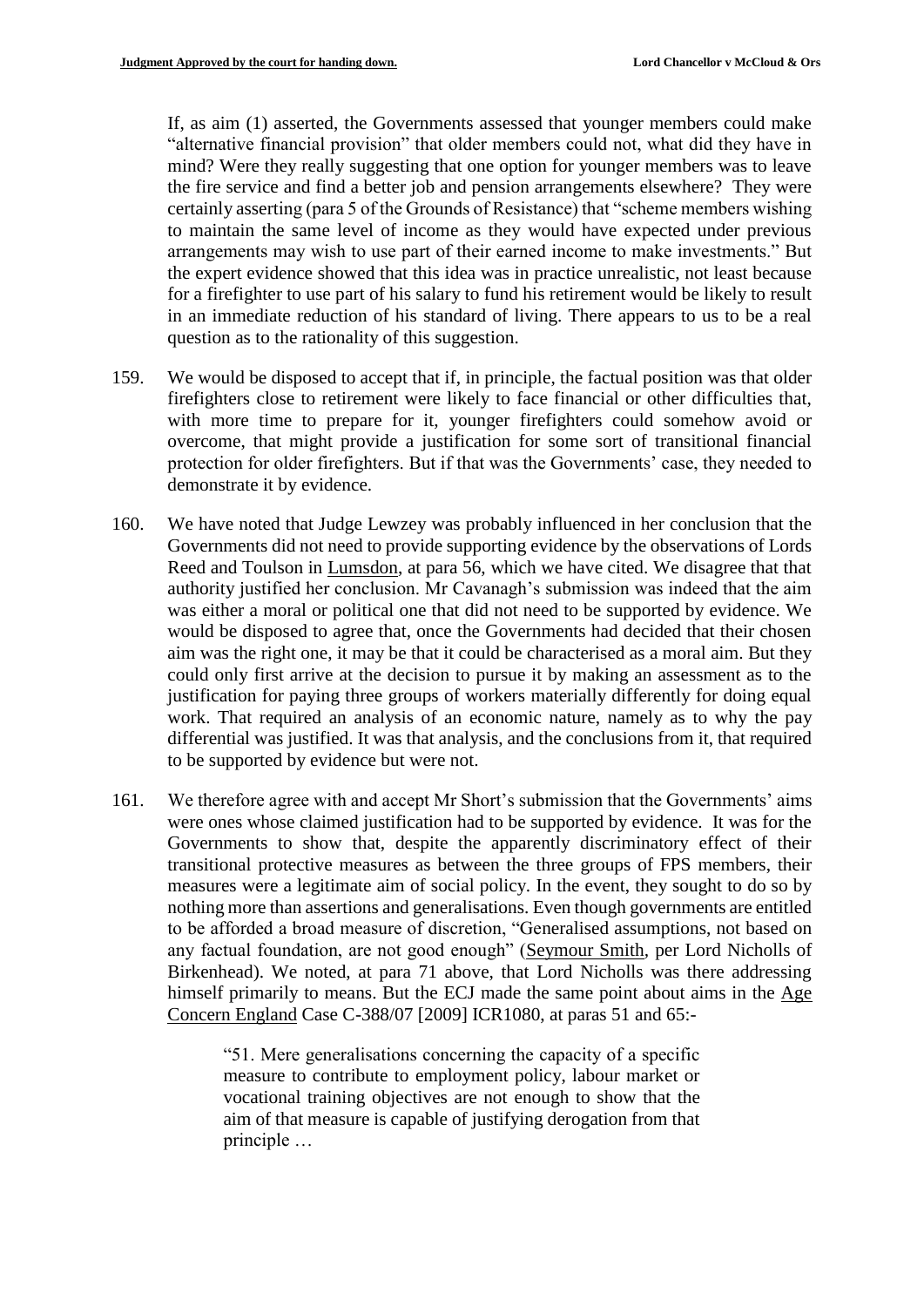65. … However, it is important to note that the latter provision [Article 6(1) of Directive 2000/78] is addressed to the member states and imposes on them, notwithstanding their broad discretion in matters of social policy, the burden of establishing to a high standard of proof the legitimacy of the aim pursued."

The ECJ reminded itself of those observations in Fuchs v. Land Hessen Case C-160/10 [2012] ICR 93, at paras 77 and 78. They show that the burden of proof of the legitimacy of a claimed aim is a high one. So it should be. If the promoter of a policy that is directly discriminatory on age grounds wishes it to be recognised as legitimate, it must prove why it is.

- 162. As Mr Short pointed out, it is not as though it would not be possible to adduce such evidence, if the aims can be substantiated. He referred to this court's decision in Lockwood v. Department of Work and Pensions and another [2014] ICR 1257. The issue there was as to the justification of paying former civil service employees who were over 35 a higher level of redundancy payment than was paid to those under that age. The different treatment of younger employees was discriminatory on the grounds of age and had to be justified if it was not to be held unlawful. Rimer LJ's judgment, at paras 14 and 15, explained the full and careful evidence adduced before the employment tribunal by the DWP in explanation and justification of the redundancy scheme that had been devised. There is, in principle, no reason why the Governments could not have adduced evidence in this case directed at explaining and justifying the discriminatory provisions of the transitional protective provisions.
- 163. In our judgment, the absence of supporting evidence as to the claimed legitimacy of the Governments' aims meant that there was no basis upon which Judge Lewzey could properly find that the aims were legitimate. It may perhaps be compared with Judge Williams's contrary (and correct) conclusions in para 94 of his judgment in the Judges' case (see para 55 above). Her finding to that effect was an error of law on her part.
- 164. Whilst Sir Alan Wilkie concluded that Judge Lewzey's finding on legitimacy of aims was unimpeachable, we therefore respectfully disagree. We allow the firefighters' appeals against his decision on legitimacy of aims. We have considered whether we should remit the age discrimination claims to the employment tribunal for a reconsideration of the issue of legitimacy of aims but have concluded that there is no point in doing so. The only conclusion to which the tribunal could properly come is that, in the absence of evidence supporting the claimed legitimacy of the aims, the respondents' case as to justification must fail. In those circumstances, we consider that this court should deal finally with the issue of liability in the age discrimination claims by upholding the firefighters' claims that they have been the victims of unlawful age discrimination and substituting an order to that effect for the order for their dismissal made by Judge Lewzey in paragraph (i) of her reserved judgment. We remit to the employment tribunal the question of the remedies to which the claimants are entitled in consequence of our decision.
- 165. It follows that we see no reason to extend this judgment by considering the Governments' and FRAs' appeals on proportionality of means. They do not now arise. We dismiss them and set aside Sir Alan Wilkie's order remitting the proportionality issue for a re-hearing by the employment tribunal.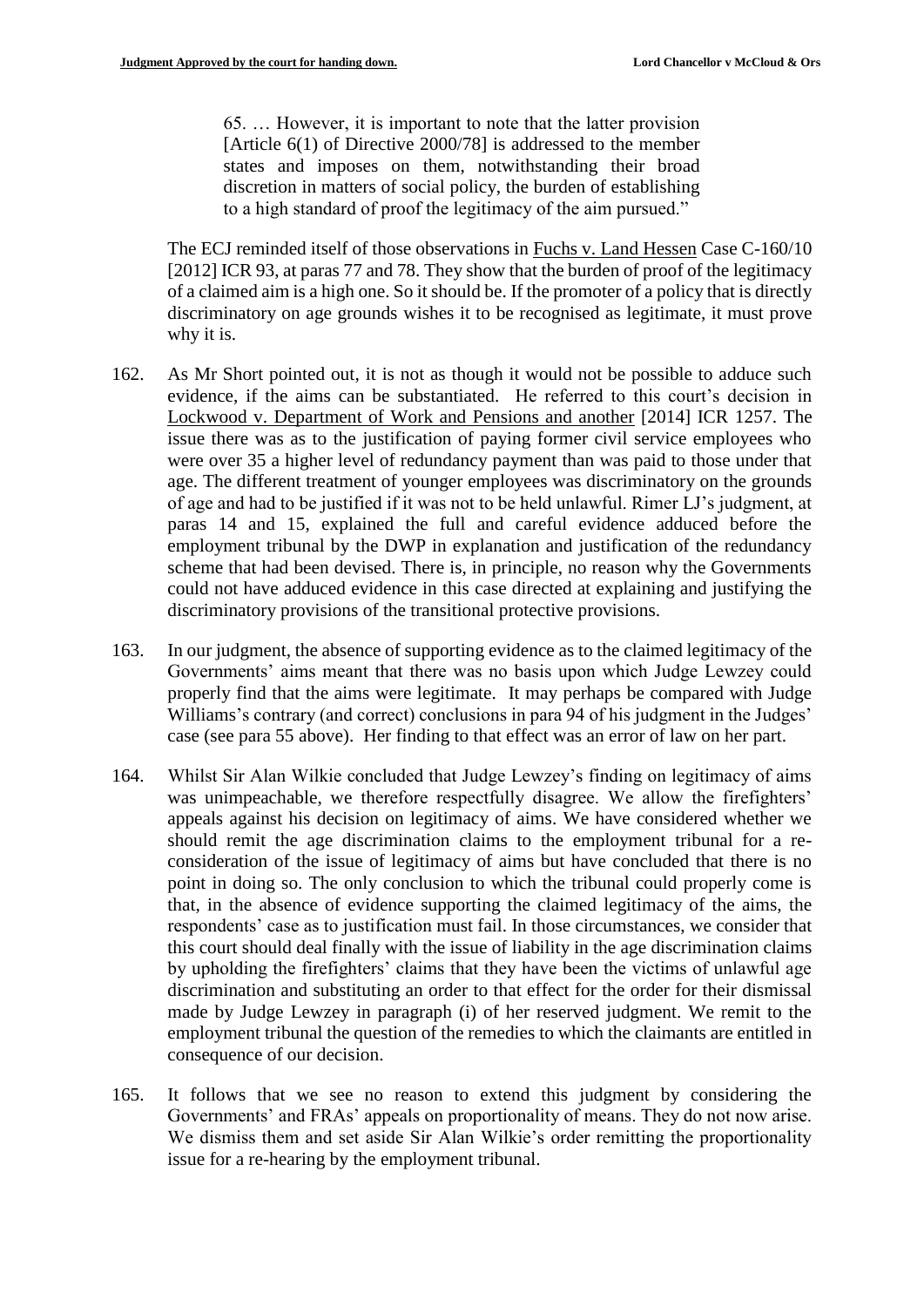## **Equal Pay and Race Discrimination**

- 166. We now turn to the claims made in each of these cases that in addition to amounting to direct age discrimination, the adoption of the transitional provisions constituted a breach of the principles of equal pay and gave rise to indirect race discrimination. The equal pay claims arose out of the operation of the sex equality rule which is incorporated into every occupational pensions scheme; and the indirect race claims arose out of the non-discrimination rule which is likewise incorporated into all such schemes (see ss 67 and 61 of the Equality Act respectively reproduced at para 32 above) In view of our conclusion that there was direct age discrimination in each case, the resolution of these claims is of no real practical significance. However, we heard relatively detailed argument on these issues, albeit not as full as the submissions on age discrimination, and so we will state our conclusions upon them, albeit relatively briefly.
- 167. Initially, in addition to the equal pay and indirect race claims, a separate complaint of indirect sex discrimination was advanced. However, all parties now accept that this was always misconceived, as indeed Judge Lewzey recognised in the firefighters' case. A free standing indirect sex discrimination claim could not succeed because pensions constitute pay and where the alleged sex discrimination relates solely to pay, as in this case, the claim can only be made under the equal pay provisions of the Equality Act (whether pursuant to the sex equality clause or the sex equality rule) and not those relating to other forms of sex discrimination: see section 70. The equal pay provisions allow for a complaint of indirect discrimination in relation to pay, but only in the manner there stipulated.

#### **The relevant law**

- 168. The relevant law is set out in detail in paras 28-33 above. For convenience, we will set out again the critical provisions bearing on these two claims.
- 169. With respect to the equal pay claims, the Equality Act draws a distinction between contractual claims and pension rights under an occupational pension scheme. A "sex equality clause" is incorporated into every work relationship whose effect is to modify any contractual term which confers less favourable terms or benefits on members of one sex compared with another (section 66). In relation to occupational pensions a "sex equality rule" applies whose effect, put broadly, is to modify any term less favourable to one sex compared with the other or the less favourable exercise of a discretion so as to remove the inequality (section 67).
- 170. In each case there is a defence which provides that the difference in treatment is not unlawful if there is a material factor other than sex which explains the difference in pay (the "material factor defence"). Curiously, this is drafted differently with respect to the sex equality clause and the sex equality rule. The defence is set out in section 69 of the Act which, so far as is relevant, is as follows:-

"(1) The sex equality clause in A's terms has no effect in relation to a difference between A's terms and B's terms if the responsible person shows that the difference is because of a material factor reliance on which—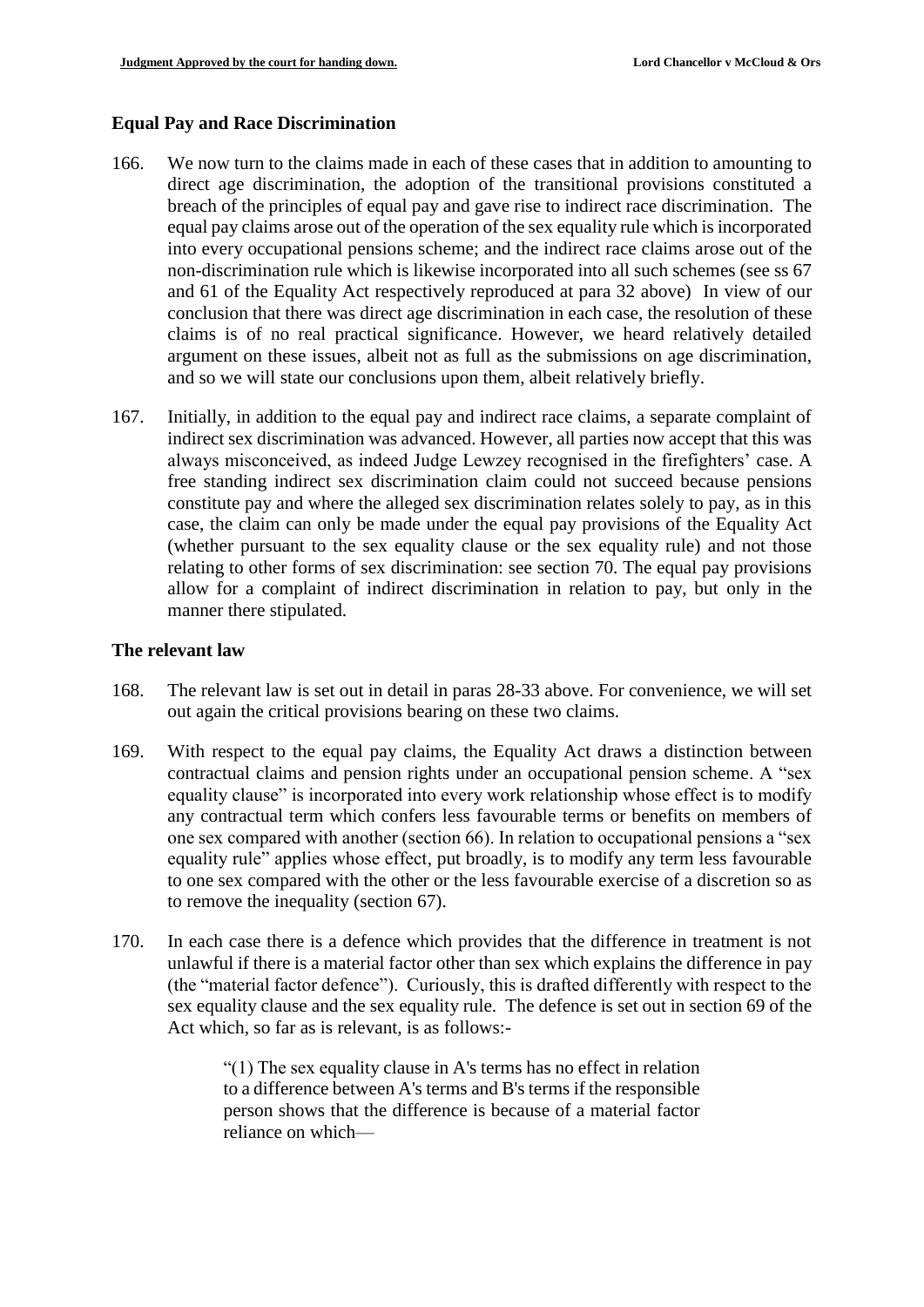(a) does not involve treating A less favourably because of A's sex than the responsible person treats B, and

(b) if the factor is within subsection (2), is a proportionate means of achieving a legitimate aim.

(2) A factor is within this subsection if A shows that, as a result of the factor, A and persons of the same sex doing work equal to A's are put at a particular disadvantage when compared with persons of the opposite sex doing work equal to A's. …

(4) A sex equality rule has no effect in relation to a difference between A and B in the effect of a relevant matter if the trustees or managers of the scheme in question show that the difference is because of a material factor which is not the difference of sex."

- 171. The effect of subsections (1)(b) and (2) read together is that in relation to the sex equality clause, this defence cannot be established if the clause operates in either a directly or indirectly discriminatory way. In relation to occupational pensions and the sex equality rule, subsection (4) merely states that the material factor must not be "the difference of sex" without in terms thereby embracing indirect sex discrimination. Nevertheless, for reasons we give below, in our view this provision must be interpreted so as to exclude the operation of the material factor defence where the pay arrangements constitute either direct or unlawful indirect discrimination. In other words, the defence must operate in the same way whether the equality clause or the equality rule is in issue.
- 172. With respect to the race discrimination claim, the relevant definition of indirect discrimination is found in section 19 of the Equality Act:-

#### "**Indirect discrimination**

- (1) A person (A) discriminates against and (B) if A applies to B a provision, criterion or practice which is discriminatory in relation to a relevant protected characteristic of B's.
- (2) For the purpose of subsection (1), a provision, criterion or practice is discriminatory in relation to a relevant protected characteristic of  $B's$  if  $-$ 
	- (a) A applies, or would apply, it to persons with whom B does not share the characteristic,
	- (b) it puts, or would put, persons with whom B shares the characteristic at a particular disadvantage when compared with persons with whom B does not share it,
	- (c) it puts, or would put, B at that disadvantage, and
	- (d) A cannot show it to be a proportionate means of achieving a legitimate aim."
- 173. By section19 (3) the relevant protected characteristics include sex and race.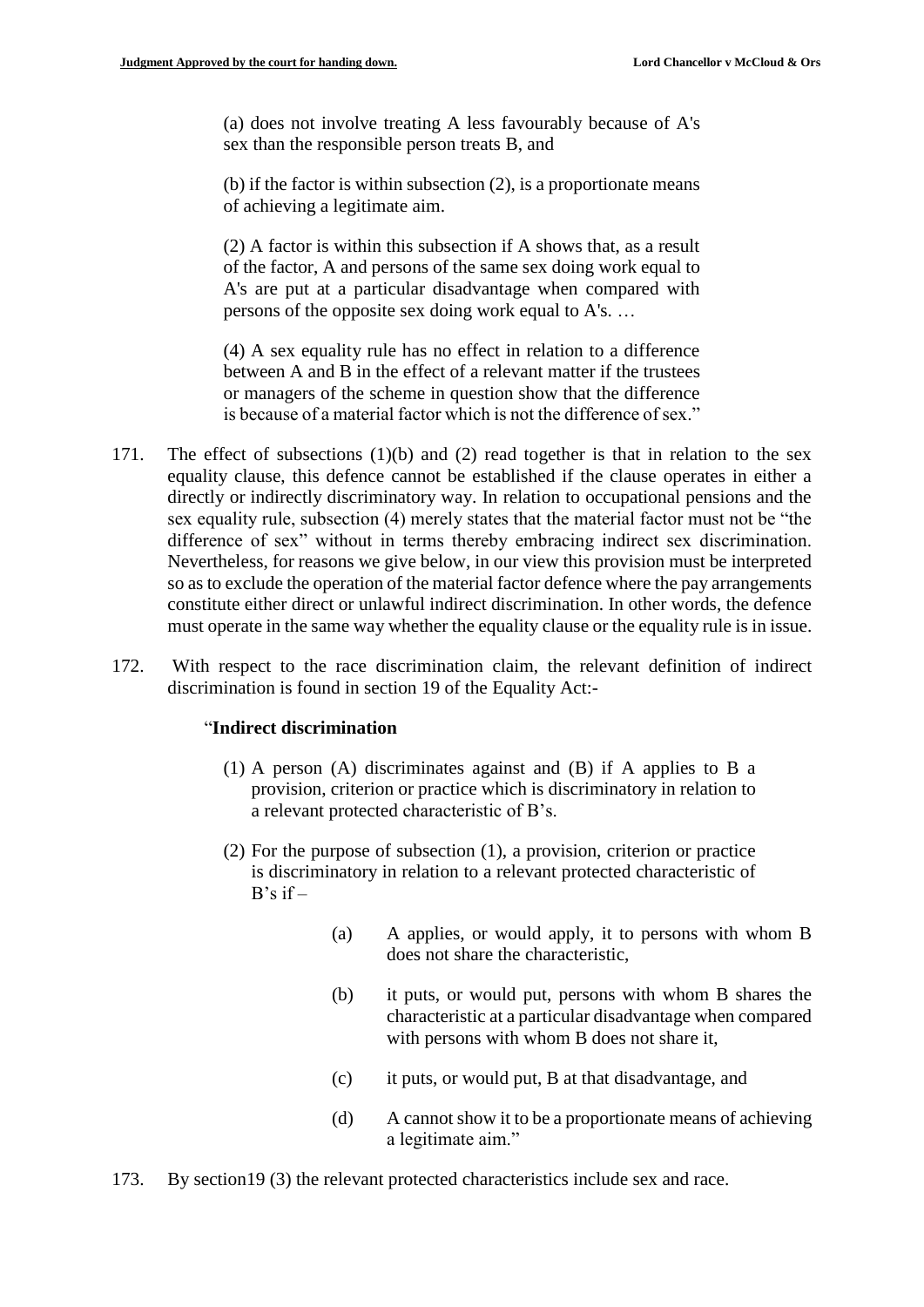- 174. Unlike direct discrimination, which applies where an individual is treated less favourably on grounds of a protected characteristic, the concept of indirect discrimination is concerned with group disadvantage: the provision, criterion or practice ("PCP") must put persons who share a protected characteristic at a disadvantage when compared with persons who do not share that characteristic. In addition, the PCP must place the particular claimant at the same disadvantage as that shared by the group. It is only where these conditions are satisfied, so that there is what we will call "prima facie indirect discrimination", that there is an obligation to justify the difference of treatment by demonstrating that the adoption of the PCP is a proportionate means of achieving a legitimate aim.
- 175. The concept of justification requires a consideration of aims and proportionality of means as in the case of direct age discrimination. A point of difference is that the aims are not limited to matters of social policy as they are with direct age discrimination cases. In other respects, however, the concept of justification will in principle apply in the same way whatever the protected characteristic relied upon. Where government policy is in issue, some leeway will be given to government as regards aims and means irrespective of the protected characteristic in issue (see para 71 above).
- 176. Where the same PCP gives rise to a prima facie case of indirect discrimination with respect to more than one protected characteristic, it does not necessarily follow that a defendant who successfully establishes a defence of justification with respect to one of the protected characteristics will be able to do so with respect to another, or vice versa. This is because the extent of the group disadvantage may differ with respect to each of the different protected characteristics and it is obviously easier to justify a PCP where relatively few people are disadvantaged than where that number is large. Indeed, a differential impact as between different protected characteristics is almost inevitable in a situation where, as alleged here, direct age discrimination gives rise to indirect race or sex discrimination. All those who do not satisfy the age criterion will be disadvantaged but, save in a very exceptional case, only a sub-set of that disadvantaged group will also be further disadvantaged by virtue of their sex or race (assuming that the evidence justifies a finding of prima facie indirect discrimination at all).
- 177. However, whilst in principle the same PCP may be justified with respect to one characteristic but not another, in each of these appeals it was (in our view realistically) accepted by all counsel, at least by the end of the hearing, that if we were to conclude as we have done - that the same test for justification applies to the various forms of discrimination arising out of the PCP adopted here (save for the more limited aims permitted in direct age discrimination), it will either provide a defence to all the forms of discrimination alleged or to none of them. Accordingly, in view of our finding that there is no objective justification to the claims of direct age discrimination in either the judges' or firefighters' cases, it follows that there is no justification defence with respect to the equal pay or indirect race discrimination claims either.
- 178. The only question, therefore, is whether a prima facie case of either form of discrimination has been established. If it has, then given the lack of any defence of justification, the claims must succeed. The appellants contend that it has not been established in either the judges' or firefighters' case although for reasons which are not identical in each appeal. We turn to address the findings on these issues in the courts below and to consider the arguments with respect to them advanced in this court.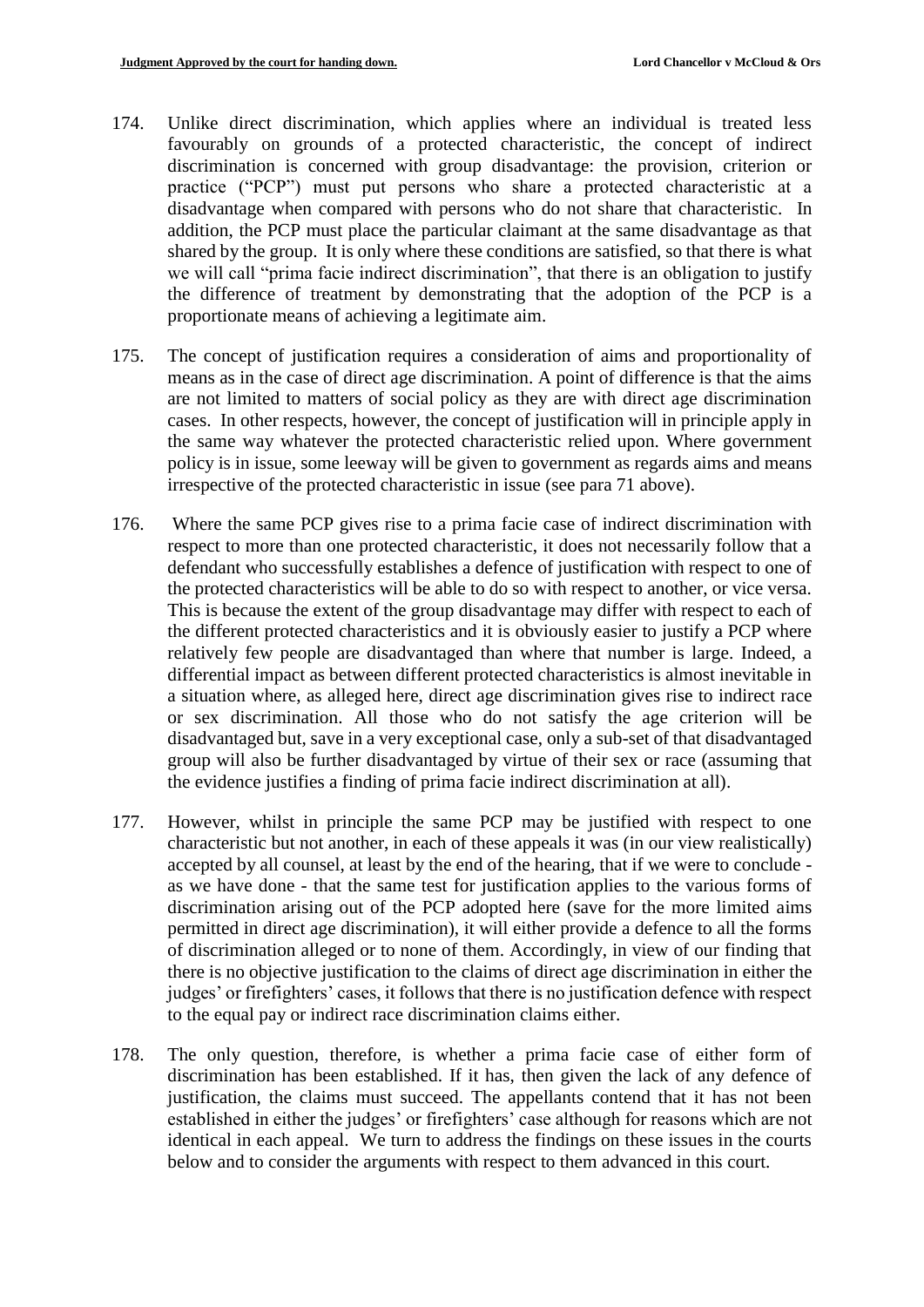## **The Judges' case**

- 179. In the Judges' case the issues of equal pay and indirect race discrimination were dealt with extremely succinctly by Judge Williams. No doubt this was because, as the judge pointed out, the submissions on these aspects of the case "took the form of a brief postscript" to the primary submissions on age discrimination. The respondents (i.e. the appellants before us) had conceded that as a result of the increased number of women and BME judges appointed in recent years, these groups were disproportionately in the younger age group who were put at a particular disadvantage by the operation of the transitional provisions. The judge noted that although the concept of justification was narrower in the context of direct age discrimination, because of the need to establish social policy aims, it had not been suggested that for any other reason the application of the test of justification could lead to different results with respect to the equal pay and race discrimination claims. Accordingly, having found that there was no justification with respect to the age claim, the logic of the judge's analysis was that these other claims must succeed also, although he made no formal order to that effect.
- 180. In the Employment Appeal Tribunal Sir Alan Wilkie accepted a submission that Judge Williams had failed to consider an argument which had been advanced with respect to the equal pay issue, namely that the difference in pay was explained by a material factor other than sex, that factor being age. (In fact this argument, if successful, would have applied equally to the indirect race claim but it does not seem to have been relied upon in that context.) Sir Alan did not deal with that material factor issue in this judgment because it had been agreed that he need not do so if he upheld the Employment Tribunal decision on direct age discrimination, which in the event he did. However, he noted that precisely the same issue arose in the firefighters' case and he said that if at any stage the material factor defence were to be in issue in the judges' case, his reasoning in the firefighters' judgment would apply likewise to the judges' equal pay claim. For reasons we explain below, he did in the firefighters' judgment conclude that the material factor defence applied and was an answer to the equal pay claim. It follows that in his view the defence must likewise have been a complete answer to the equal pay claim in the judges' case also. The claimants have challenged that analysis.
- 181. So far as the issue of indirect race discrimination was concerned, the only ground of appeal was that the Employment Tribunal ought to have found that the admitted group disadvantage was justified. This submission was not addressed in terms by Sir Alan because of his conclusion that there had been unlawful direct age discrimination. In any event, as we have explained, it is accepted that no justification defence can succeed in view of our conclusions that the direct age discrimination was not justified.

## **The firefighters' case**

182. In the firefighters' case the equal pay and race discrimination claims took on a greater significance than in the judges' case once Judge Lewzey had dismissed the age discrimination claim. The appellants advanced three reasons before the judge why these additional claims should fail, as they did before us. One of these was the justification defence which Judge Lewzey in fact accepted but which we have rejected. The other two arguments were designed to show that there was no prima facie discrimination at all. First, it was not accepted, as it had been in the judges' case, that the extent of the disadvantage was significant enough to demonstrate a relevant group disadvantage necessary to establish a prima facie case (the "no group disadvantage" submission.)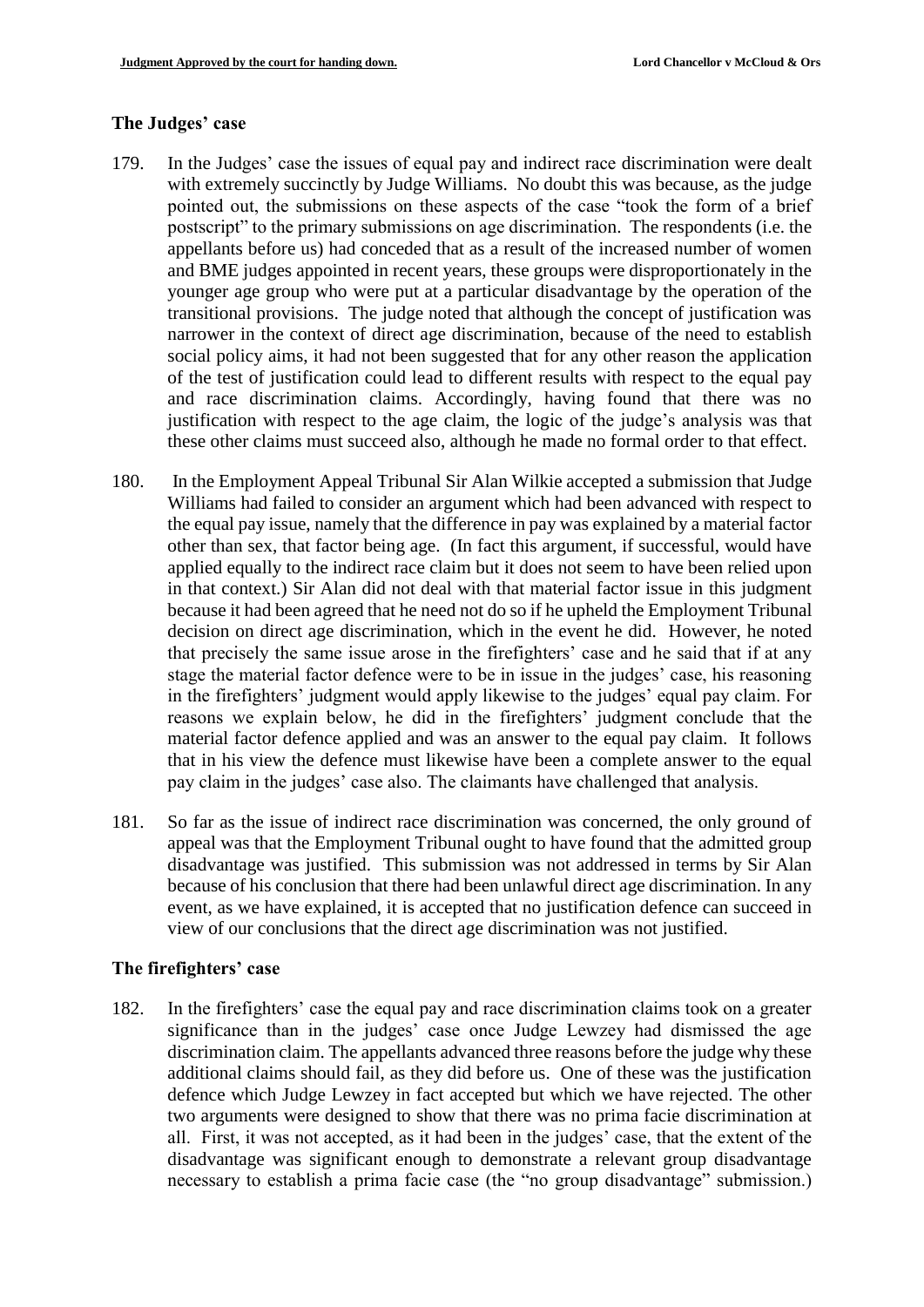The Secretary of State (but not the FRAs or the Welsh Government) had conceded that the statistics demonstrated a disproportional impact on younger women and BME firefighters compared with older ones but nonetheless argued that the impact was still too limited to amount to a relevant group disadvantage. In that context the appellants relied upon a decision of the EAT in Tyne and Wear Passenger Transport Executive v Best [2007] ICR 523 in which the Employment Appeal Tribunal held that there was no prima facie indirect discrimination in that case because the overwhelming majority of the disadvantaged group was male.

- 183. Second, the appellants submitted that even if there were the relevant group disadvantage, that would still not be enough to constitute a prima facie case of discrimination requiring justification. It remained open to the employers to avoid such a finding by showing that the disadvantage was not causally connected in any way with the sex or race of the particular claimants (the "no causal connection" submission). The submission was that the disadvantage suffered by any individual complainant must have some connection with the protected characteristic in issue, and in this case, it had none. It was solely the result of age. In the context of the equal pay claim it therefore constituted a material factor other than sex which wholly explained the difference in treatment. Although there is no material factor defence identified in terms in the definition of indirect discrimination, the argument was that essentially the same principle applies here too. It is said to be implicit in any indirect discrimination claim that if a defendant can show that there is no causal connection whatsoever between the protected characteristic and the disadvantage suffered by the group, there is no discrimination and the claim must fail.
- 184. Judge Lewzey accepted both these submissions. As regards the no group advantage submission, she noted that both the women and the BME firefighters formed "only a small minority of the protected and unprotected group" and adopted the approach taken by the Employment Appeal Tribunal in the Tyne and Wear case. This was reinforced in her view by the fact that the numbers of women and BME firefighters were so small.
- 185. As to the no causal connection argument, the judge accepted that there was a factor other than sex or race which explained entirely the difference in treatment, namely age. There was no other legally relevant cause of the disadvantage suffered by the women or BME workers and therefore no causal connection with sex or race. In the context of the equal pay claim, this was the material factor defence relied upon. In arriving at this conclusion, the judge relied upon two recent decisions of the Court of Appeal, Essop v Home Office [2015] EWCA Civ 609; [2015] ICR 1063 and Naeem v Secretary of State for Justice [2015] EWCA Civ 1264; [2016] ICR 289. The attempt to treat age discrimination as a form of sex or race discrimination was, in the judge's view, "entirely artificial." The judge cited approvingly a comment of Lord Scott of Foscote in the case of Secretary of State for Trade and Industry v Rutherford (No.2) [2006] UKHL 19; [2006] ICR 785 where, in another case where it was alleged that there was sex discrimination arising from the imposition of an age rule (in that case one which denied unfair dismissal or redundancy compensation to persons over 65) Lord Scott rejected the claim and commented that (para16):-

"….a difference in treatment of individuals that is based purely on age cannot be transformed by statistics from age discrimination, which it certainly is, to sex discrimination."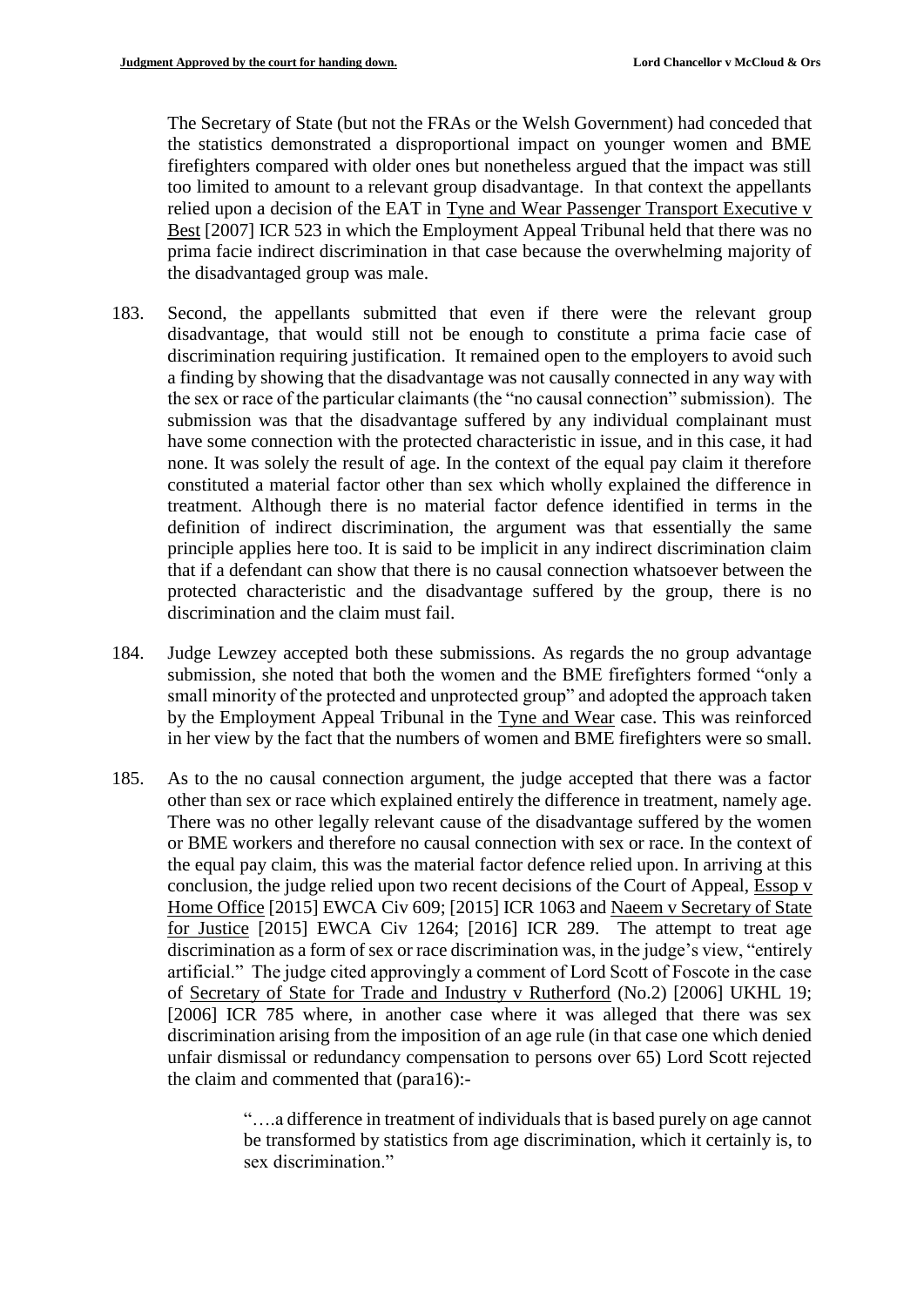186. In the Employment Appeal Tribunal Sir Alan Wilkie accepted that whilst there was some confusion in the Employment Tribunal's judgment on the equal pay issue, the Employment Tribunal had been right to dismiss that particular claim on the grounds that a material factor defence had been established. But the reason he gave bore no relation whatsoever to the material factor defence accepted by Judge Lewzey. He said this (paras.93-94):-

> "93. Paragraph 129 is less than clear - the Employment Judge seemed to think that, because the material factor was age and not sex, "no material factor defence was necessary". Upon a proper analysis, her finding of fact meant that the material factor defence under section 69(4) arose. Notwithstanding that element of confusion, in my judgment, the Employment Judge did not err in law in concluding, on the basis of that finding of fact, that the material factor defence had been made out. The equal pay claim arose under [section 67](https://login.westlaw.co.uk/maf/wluk/app/document?src=doc&linktype=ref&context=54&crumb-action=replace&docguid=IC699B891491811DFA52897A37C152D8C) which imposes a sex equality rule. The statutory defence to such a claim is found in [section 69\(4\)](https://login.westlaw.co.uk/maf/wluk/app/document?src=doc&linktype=ref&context=54&crumb-action=replace&docguid=IC699DFA1491811DFA52897A37C152D8C) . By contrast, a claim under [section 66](https://login.westlaw.co.uk/maf/wluk/app/document?src=doc&linktype=ref&context=54&crumb-action=replace&docguid=IC6999181491811DFA52897A37C152D8C) , based on a sex equality clause, is subject to a different, and more complicated, statutory defence pursuant to the provisions of section  $69(1)$ ,  $(2)$  and [\(3\)](https://login.westlaw.co.uk/maf/wluk/app/document?src=doc&linktype=ref&context=54&crumb-action=replace&docguid=IC699DFA1491811DFA52897A37C152D8C) involving, as one element, the issue of justification. That issue does not arise for decision under [section 69\(4\).](https://login.westlaw.co.uk/maf/wluk/app/document?src=doc&linktype=ref&context=54&crumb-action=replace&docguid=IC699DFA1491811DFA52897A37C152D8C)

> 94. It follows that the appeal against the equal pay claim fails. So too does the associated piggy-back claim."

- 187. The assumption underlying this analysis is that because of the different wording of section 69(4) compared with sections 69(1) and (2) read together, the material factor defence available with respect to pensions must be treated as being wider in scope. It is excluded where the PCP is directly discriminatory but can still be relied upon where it gives rise to unlawful indirect discrimination. Since there was no direct discrimination on grounds of sex here, the material factor defence was applicable.
- 188. It is on the face of it puzzling why there should be different formulations of the material factor defence with respect to the equal pay clause and the equal pay rule. Nevertheless in our view Sir Alan was wrong to give them a different scope. He misconstrued the effect of section 69(4). If his analysis were correct, the provision would fail fully to implement the EU principle of equal treatment into domestic law. Article 2 of Directive 2000/987 requires that there should be "no direct or indirect discrimination whatsoever" (see para 28 above). It would also provide an unprincipled distinction between the operation of equal pay principles with respect to occupational pensions and other employment rights. Moreover, section 69(4) is framed in virtually the same way as the original material factor defence in section 1(3) of the Equal Pay Act 1970 which provided that the defence applies where the pay differential "is genuinely due to a material factor which is not the difference of sex". In Glasgow City Council v Marshall [2000] ICR 196, 202H, Lord Nicholls held that the phrase "not the difference of sex" was apt to embrace "any form of sex discrimination, whether direct or indirect".
- 189. In our judgment that must be the appropriate construction of section 69(4) also and indeed no counsel sought to argue otherwise, nor did they seek to rely upon Sir Alan's analysis.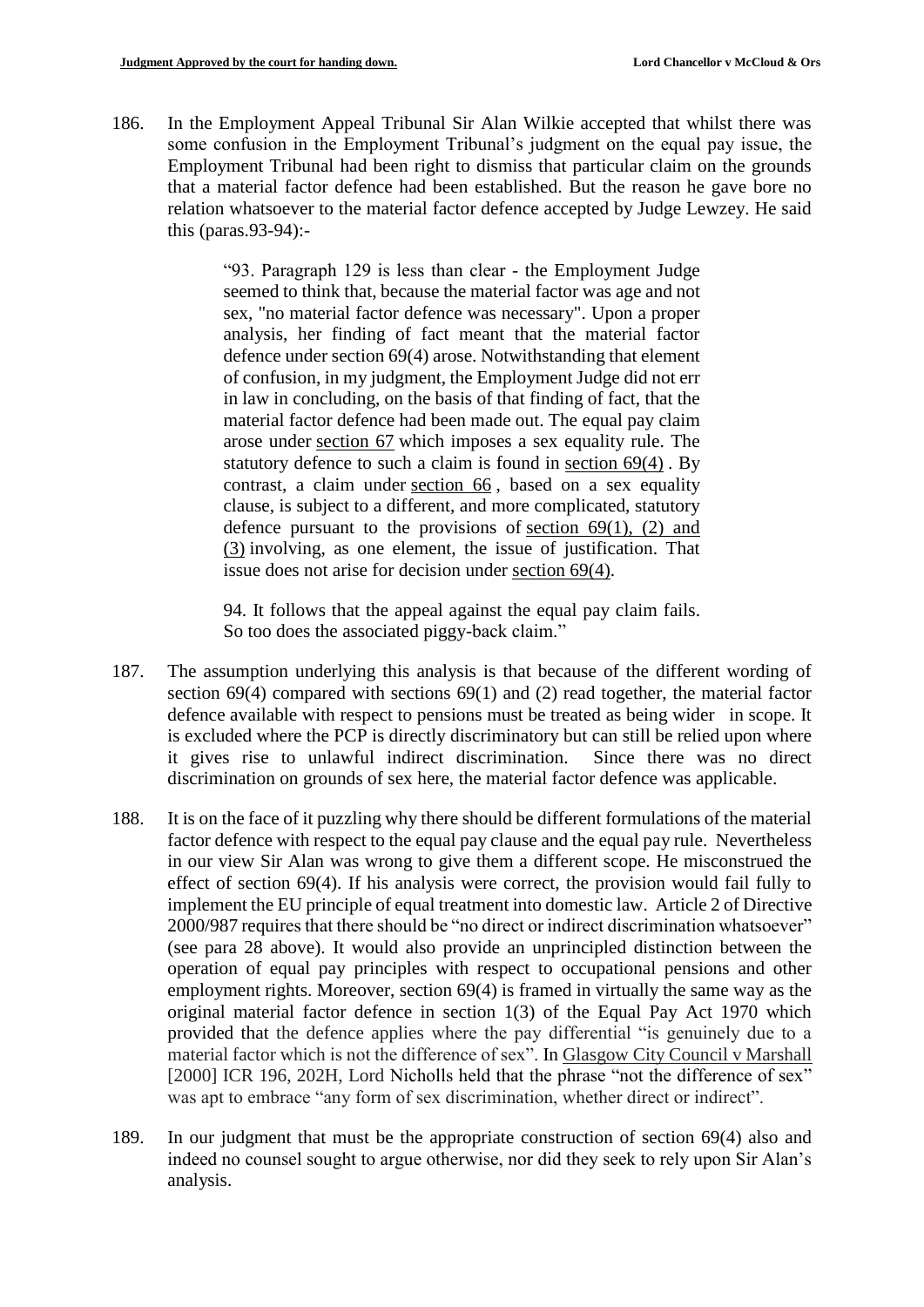- 190. Sir Alan did not, however, accept the other two grounds which Judge Lewzey had relied upon in determining that there was no prima facie case of indirect discrimination requiring justification. He did not refer at all to the submission, made with respect to both the race and sex claims, that there was no group disadvantage. However, the fact that he remitted the indirect race discrimination claim to the Employment Tribunal to consider afresh the issue of justification shows that he could not have been persuaded by the argument. Nor did he accept the submission that there was no prima facie case because of the lack of any causal connection whatsoever between the group disadvantage and the protected characteristic. This was in fact how the material factor defence argument was advanced; it was never based on a narrow construction of section 69(4).
- 191. As far as the no causal connection argument was concerned, the law had changed between the decisions in the Employment Tribunal and the Employment Appeal Tribunal. Before the hearing in the Employment Appeal Tribunal, the Supreme Court had reversed the decision in Essop, and whilst it affirmed the decision in Naeem, it did so on different grounds: Essop v Home Office; Naeem v Secretary of State for Justice [2017] UKSC 27; [2017] ICR 640. We consider this judgment in some detail below. Suffice it to say that Sir Alan held that in his view the decision of Lady Hale established that there was no need for any causative link at all between the group disadvantage and the protected characteristic; indirect discrimination could be established without it. Accordingly, even if it were the case that the only cause of the discrimination was age, this did not preclude a finding of race discrimination. It was enough that the PCP in issue caused the disadvantage, as it plainly did here. Absent justification, therefore, the indirect race discrimination was unlawful.
- 192. But for the misconstruction of section 69(4), it is clear that Sir Alan would have held that there was no material factor defence in play with respect to the equal pay claims and that prima facie indirect discrimination requiring justification had been established there also.

# **The issues in the appeal**

- 193. If, therefore, the appellants in the firefighters' case are to succeed in their appeal, then given that for reasons already explained they cannot show that any prima facie indirect discrimination was justified, they will have to show that there was no prima facie discrimination which required justification. This involves establishing that at least one or other of the arguments accepted by Judge Lewzey but rejected by Sir Alan (one explicitly and one implicitly) is correct. That is indeed what the appellants allege. They seek to restore the conclusion of Judge Lewzey on each of these points.
- 194. The position with respect to the judges' appeal is different. Only the no causal connection argument was in play, and then only in connection with the equal pay claim. For some reason it does not seem to have been run in relation to the race claim although it is now being advanced as a potential defence to that claim also.

## **The "no group disadvantage" submission**

195. This argument relates solely to the firefighters. The submission was that even though there was a disproportionate adverse impact on women and BME firefighters, the statistics were not sufficiently cogent or telling to be able to infer that these women or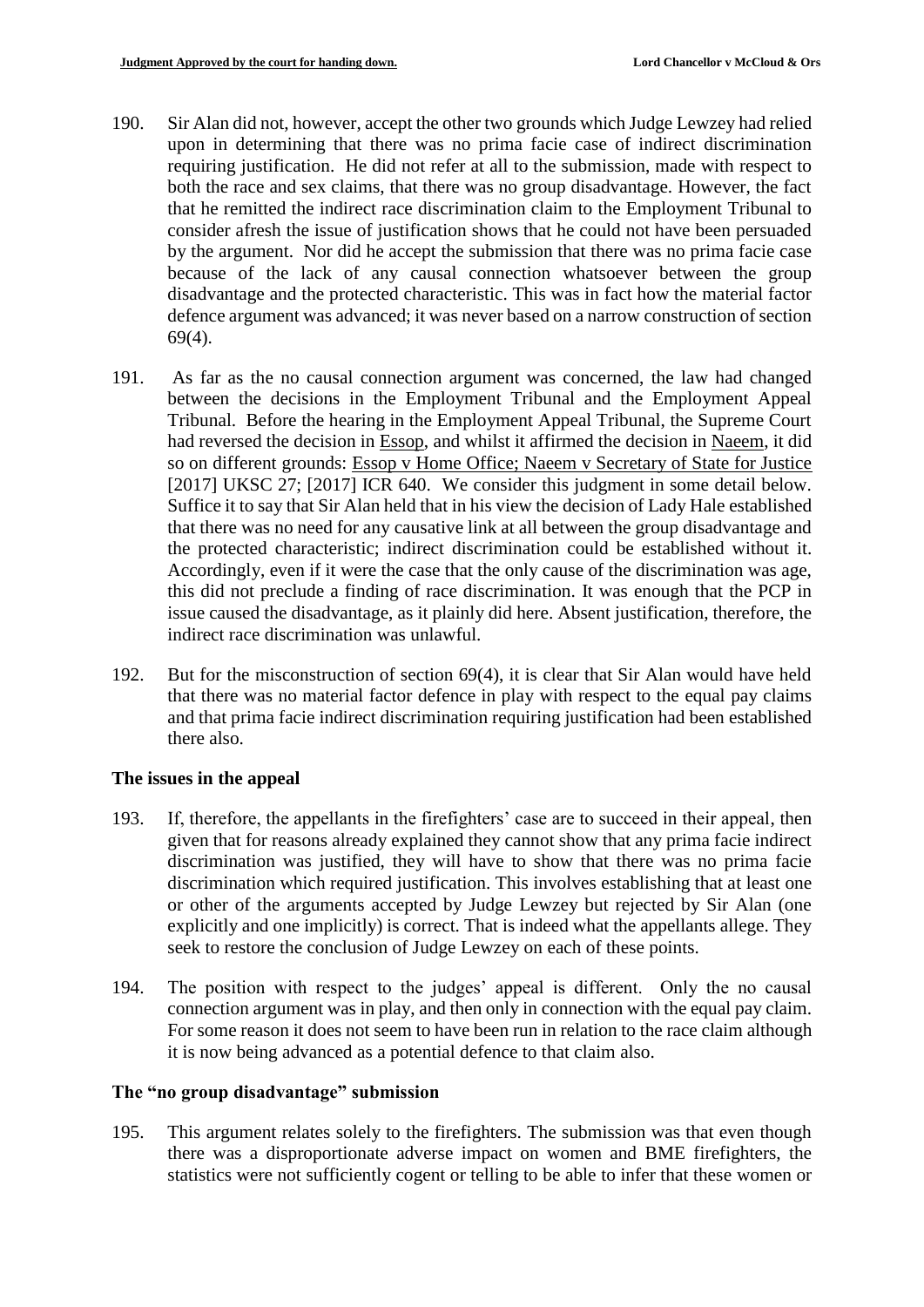BME firefighters suffered a particular disadvantage when compared with men or white firefighters so as to justify the further inference of prima facie indirect discrimination.

- 196. The first necessary step when considering whether there is prima facie indirect discrimination is to identify the pool from which to test whether there is the relevant disadvantage. As Sedley LJ observed in Grundy v British Airways plc [2008] IRLR 74 (para 27) this should be selected with the aim of suitably testing the discrimination of which complaint is made. That is sometimes a difficult and controversial question but here it is relatively straightforward. The claimants are for the most part the disadvantaged firefighters in the FPS (although they also include some retained firefighters in the NFPS who were in post before April 2006). The imposition of the age barrier affects all firefighters in the FPS; either they retain their pension benefits entirely, or they are given tapered protection, or their benefits are unprotected. The question is whether within the group disadvantaged by age, there are sub-groups selected by a protected characteristic of sex or race who suffer a particular disadvantage.
- 197. The relevant figures we have seen with respect to the firefighters in England demonstrate that if one takes the members of the FPS who were aged 45 or over on the 31st March 2012 and therefore benefited fully from the transitional provisions, there were 9,348 men and 81 women – the latter constituting well under 1% of the advantaged group. For those aged under 45 who would not benefit from the transitional provisions or would benefit to a lesser extent, the numbers were 12,401 men and 566 women, which means that women constituted a little over 4% of the disadvantaged group. So some 99% of the advantaged group and 96% of the disadvantaged group are men. On the other hand, the proportion of women who are advantaged is around 12% of the total number of women employed whereas the proportion of men is much higher at around 43%.
- 198. If we turn to consider the position of BME firefighters in England, it is more difficult to assess the effect because there are no statistics which break down the ages of the workforce by reference to their ethnicity. The figures suggest that they constitute about 4% of the workforce but it is impossible to know what proportion are in the advantaged and disadvantaged groups.
- 199. In Wales also there is no age breakdown for either sex or race. Such limited information as we were shown suggests that in Wales about 4% of the firefighters are women and fewer than that, it seems some 2% (amounting to only thirty in total), are BME. We do not know how they are distributed amongst the advantaged and disadvantaged groups. Having said that, it is almost inevitably the case - and indeed Mr Cavanagh did not dispute this - that the proportions of women and BME firefighters who do not benefit from the transitional provisions will be greater than the proportion who do, and probably significantly so, if only because in recent years active steps have been taken to encourage these groups to join the force. Historically firefighting has been perceived as a male job, and for reasons which are less obvious, the jobs have been performed by a disproportionate number of white men. Recent recruitment practices have sought to change that.
- 200. The Employment Tribunal did not address the statistics even in the relatively cursory way which we have done above, and there does not appear to have been any discussion or debate about them in the oral hearing - no doubt because the focus was on age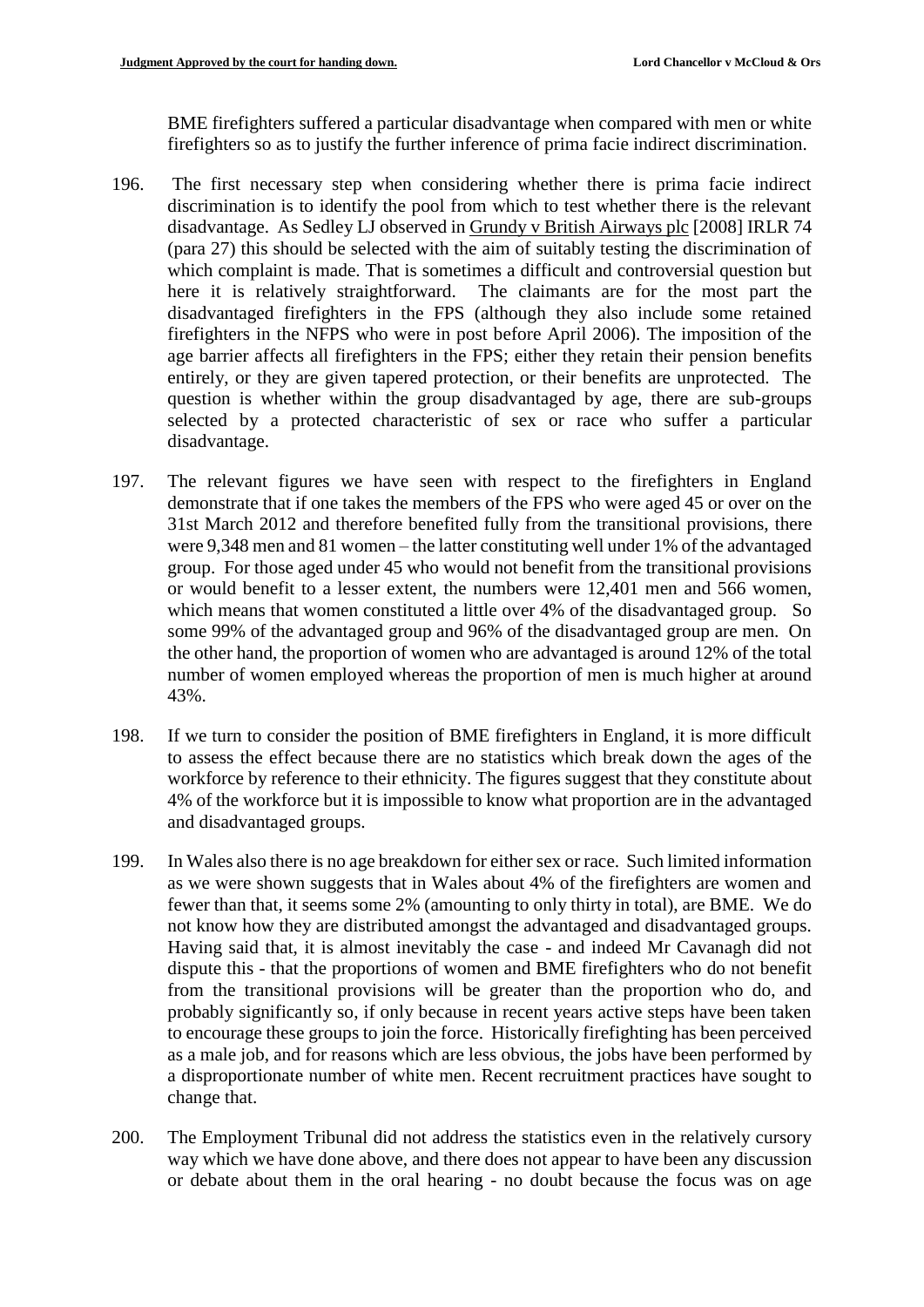discrimination. The principal submission in support of the proposition that the necessary disparate impact had not been established was based on the Tyne and Wear case where HH Judge Serota in the Employment Appeal Tribunal expressed the view that the disadvantage cannot be significant "where the overwhelming majority of the disadvantaged group is male." On this analysis, even if the proportion of (say) men who are advantaged is significantly greater than the proportion of women who are advantaged, that will not suffice to constitute prima facie indirect discrimination if the overwhelming majority of the disadvantaged workers are male. That is plainly the case here.

201. The definition of indirect discrimination does not identify how serious that disadvantage needs to be. In an earlier incarnation of the definition, the test was whether "a considerably smaller proportion" of the disadvantaged group could comply with the requirement (i.e. the PCP in the current definition). In London Underground Ltd v Edwards (No.2) [1999] ICR 494, 504 Lord Justice Potter said this:-

> "22. In my view there is a dual statutory purpose underlying the provisions of section 1(1)(b) of the Act of 1975 and in particular the necessity under sub-paragraph (i) to show that the proportion of women who can comply with a given requirement or condition is "considerably smaller" than the proportion of men who can comply with it. The first is to prescribe as the threshold for intervention a situation in which there exists a substantial and not merely marginal discriminatory effect (disparate impact) as between men and women, so that it can be clearly demonstrated that a prima facie case of (indirect) discrimination exists, sufficient to require the employer to justify the application of the condition or requirement in question: see sub-paragraph (ii). The second is to ensure that a tribunal charged with deciding whether or not the requirement is discriminatory may be confident that its disparate impact is inherent in the application of the requirement or condition and is not simply the product of unreliable statistics or fortuitous circumstance. Since the disparate impact question will require to be resolved in an infinite number of different employment situations, well but by no means comprehensively exemplified in the arguments of Mr. Allen, an area of flexibility (or margin of appreciation), is necessarily applicable to the question of whether a particular percentage is to be regarded as "substantially smaller" in any given case."

202. In that case there was a change in the shift system which one woman out of twenty one could not meet because she was a single parent. There were over two thousand men who could all without difficulty work the new system. Notwithstanding that 95% of the women could comply with the new requirement, the Court of Appeal held that the employment tribunal had been entitled to find that the necessary disparate impact was established. It was relevant that among the population at large women were more likely than men to be single parents with childcare responsibilities.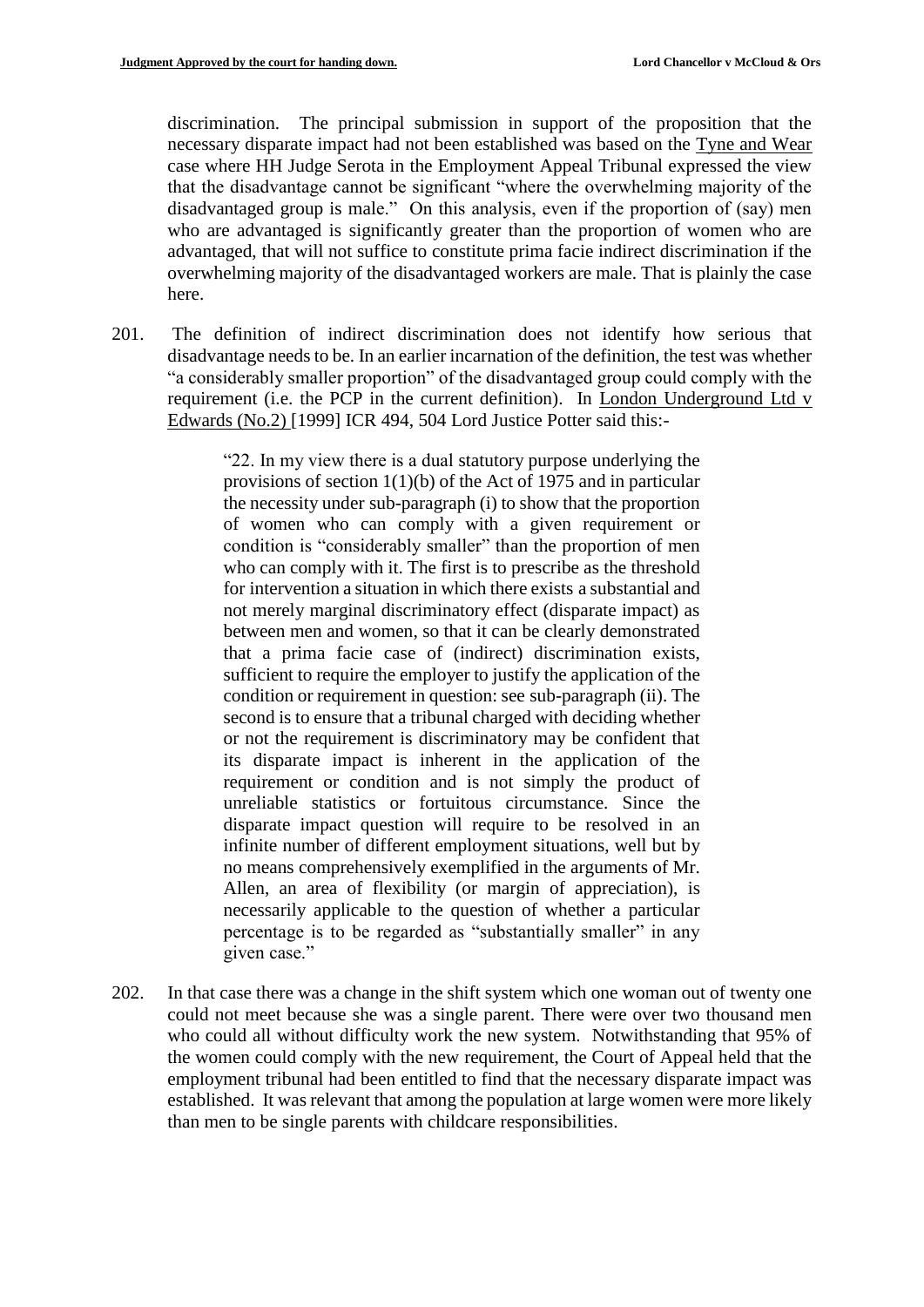- 203. The current formula no longer has the comparatively smaller proportion test, and it certainly would not be more stringent that that test. Edwards is in our view quite inconsistent with a rule of the kind which was adopted in the Tyne and Wear case.
- 204. Furthermore, the facts in the Tyne and Wear case were very different from this case. As HH Judge Serota noted, it was not a case where the disadvantage had resulted from the application of a PCP. Rather it was a case like the well-known case of Enderby v Frenchay Health Authority Case C-127/92 [1994] ICR 112 where one group was treated less favourably than another but as the result of entirely separate pay arrangements relating to each group.
- 205. In our view, and consistently with the Edwards judgment, it is important to have regard to all potentially relevant factors when considering whether the necessary disparate impact has been established. It is not legitimate to adopt a rule of thumb, as Judge Lewzey did, and treat it as decisive in all cases. In this case the proportion of women who benefited fully from the transitional arrangements was significantly lower than the proportion of men who did so; and the figures were not trivial. Exceptionally that may be the case, an example being Nelson v Carillion Services Ltd [2003] IRLR 428, where the relevant pool had only eight members. But save arguably with respect to the BME firefighters employed by the Welsh FRA, we are a long way from that situation.
- 206. It is also important to bear in mind that here the appellants knew precisely how the transitional arrangements would affect different categories of the workforce. Moreover, the employer also knew that firefighting had traditionally been seen as men's work, and that historically few BME people had chosen or been selected to work in the force. In those circumstances it is hardly surprising that there was a disproportionate number of women and BME workers in the disadvantaged younger group. It cannot be said that it is the result of chance.
- 207. However, although these factors point strongly perhaps very strongly in favour of the conclusion that there is the necessary particular disadvantage, we are reluctant finally to determine this question ourselves for a number of related reasons. First, whilst we are satisfied that the Employment Tribunal reached the conclusion it did on an erroneous basis, it does not follow that the conclusion was wrong. Second, we heard virtually no argument on this issue and indeed we were only directed to some of the relevant statistics after some prompting during the course of the hearing. A party may well have a sense of unfairness if we were now to rule on the matter. Third, the information we have is sketchy, particularly with respect to the Welsh FRA. Fourth, the proper body to decide this question, at least at the first instance, is the employment tribunal.
- 208. Although we are inclined to the view that the appellants will have real difficulty in showing that there is no relevant group disadvantage, we are not prepared to say that it is obvious that only one outcome is possible in relation to both characteristics and in both England and Wales. Accordingly, had this still been a live issue, we would have remitted it to the Employment Tribunal, assuming that the appellants still wished to pursue the matter. However, given that the claimants have succeeded on the age discrimination claims, there is no point in taking that step.

#### **The "no causal connection submission"**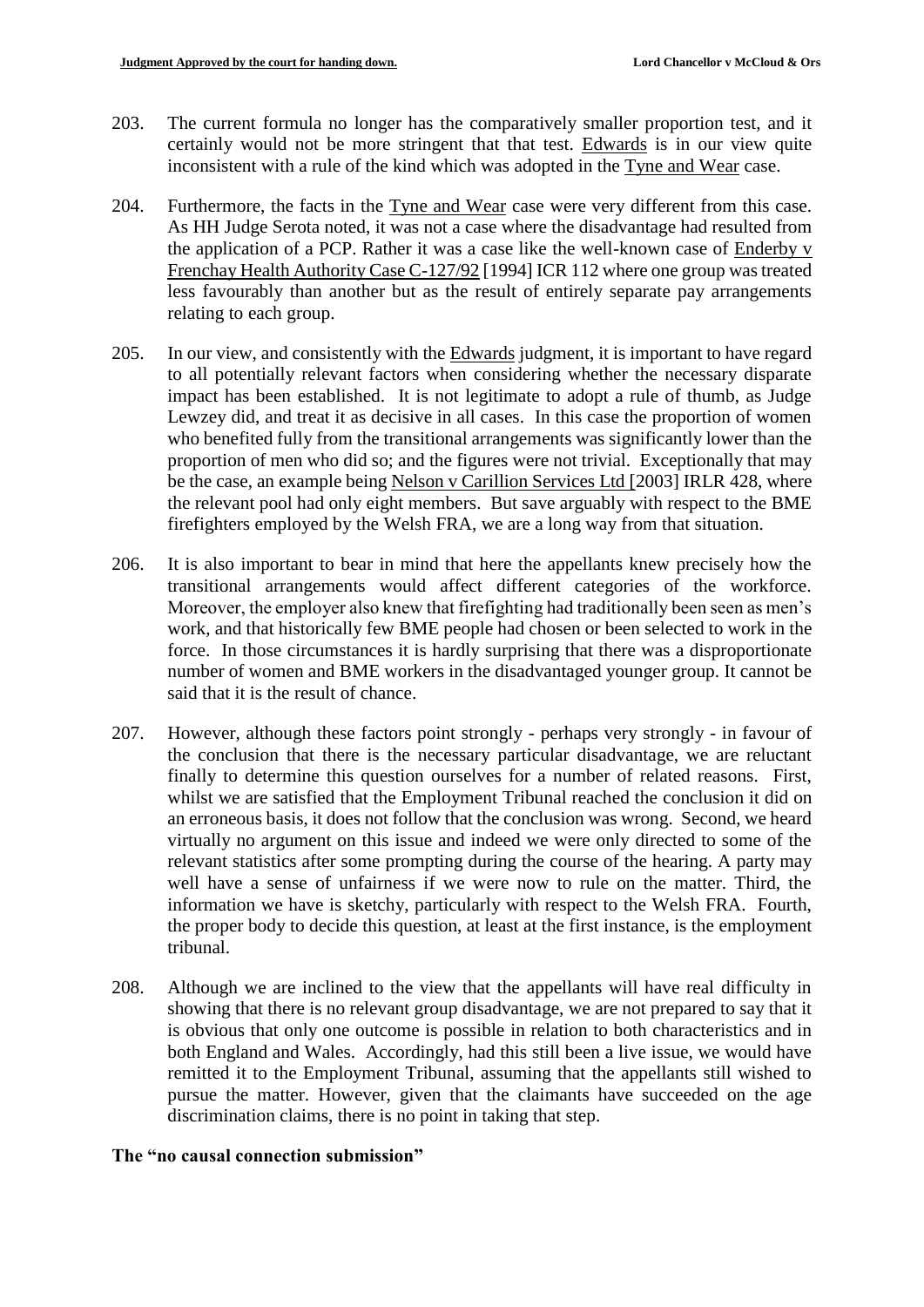- 209. We turn to the second submission which, if sustained, is in principle an answer to the equal pay and indirect race discrimination claims in both appeals, (although curiously it was not relied upon with respect to the claims of BME judges in that appeal). The submission is that if there was no causal relationship of any kind between the disadvantage suffered by the individual and the particular protected characteristic, there can be no prima facie indirect discrimination to support either an equal pay or race discrimination claim. It is not asserted that the protected characteristic must be the direct cause of the discrimination; if it were, that would amount to direct discrimination. But the argument is that there must be a causal link of some kind, however limited, between the protected characteristic and the creation of the disadvantage. As it is sometimes put (in the context of sex discrimination claims) the disadvantage resulting from the imposition of the PCP must not be "tainted by sex" and if the employer can show that it is not, no question of prima facie discrimination arises.
- 210. This submission has a perfectly respectable pedigree. Lord Justice Underhill identified some of the authorities which support this principle in the Naeem case, paras 25-28. In particular he referred to two decisions of the House of Lords, Strathclyde Regional Council v Wallace [1998] ICR 205 and Glasgow City Council v Marshall [2000] ICR 196 which were concerned with the construction of the Equal Pay Act and in particular section 1(3) which (like section 69(4) of the Equality Act) created the material factor defence where the pay differential "is genuinely due to a material factor which is not the difference of sex". In Wallace Lord Browne-Wilkinson said, at p. 213 B-D:-

"… in considering section 1(3) of the Equal Pay Act 1970, the only circumstances in which questions of 'justification' can arise are those in which the employer is relying on a factor which is sexually discriminatory. There is no question of the employer having to 'justify' … all disparities of pay. Provided that there is no element of sexual discrimination, the employer establishes a subsection (3) defence by identifying the factors which he alleges have caused the disparity, proving that those factors are genuine and proving further that they were causally relevant to the disparity in pay complained of."

- 211. Likewise, in Marshall Lord Nicholls said, at p. 203, "if the employer proves the absence of sex discrimination he is not obliged to justify the pay disparity".
- 212. These authorities are not decisive of the point, however, because it may be said that if as a matter of fact a PCP has a disparate impact on women or BME workers as the case may be, that of itself provides the necessary element of sex or race discrimination referred to in those judgments even if there is no causal connection between the disadvantage and the protected characteristic.
- 213. However, the principle was adopted unequivocally in two Court of Appeal authorities: Armstrong v Newcastle Upon Tyne NHS Trust Hospital [2006] IRLR 124 which was in turn approved by the Court of Appeal in Gibson v Sheffield City Council [2010] EWCA Civ 63; [2010] ICR 708. Armstrong is a controversial case and in Gibson Lord Justice Pill considered himself bound by the decision but doubted whether it was consistent with either the decision of the European Court in Enderby or the House of Lords' decision in Marshall. However, Lady Justice Smith, in a judgment with which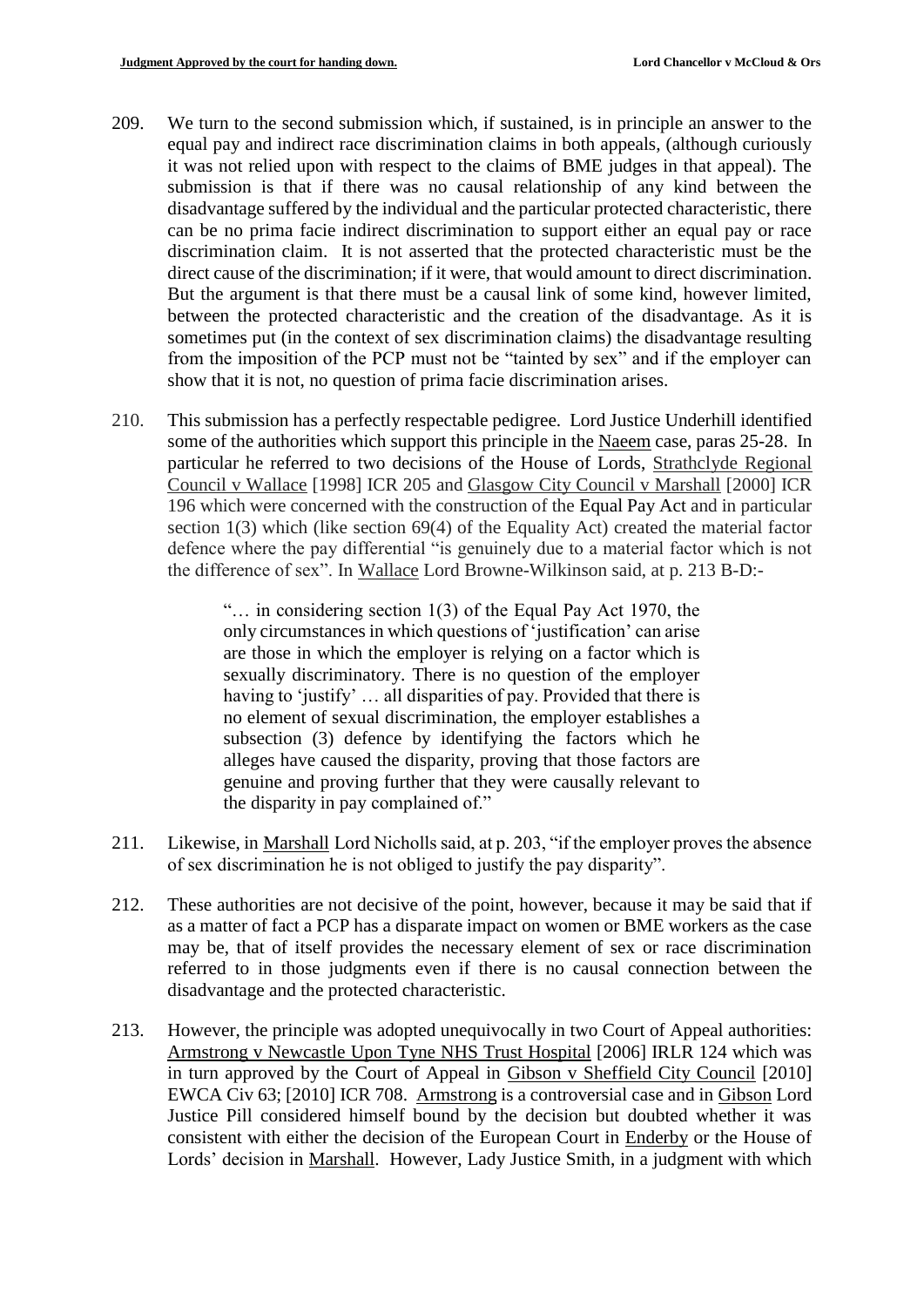Lord Justice Maurice Kay expressly agreed, considered that not only was Armstrong binding but it was correct in principle (para 66):-

"My conclusion is that whether the alleged indirect discrimination arises in the field of pay or non-pay, it is always open to a defendant to demonstrate that, notwithstanding the appearance that the practice puts women at a particular disadvantage, in fact the apparent disadvantage has arisen due to factors which are wholly unrelated to gender."

214. Her reason for reaching this conclusion was that a defence of this nature, although not expressly identified in the definition of indirect discrimination, was inherent in the very concept of discrimination itself (para 63):-

> "There must be such an implied possibility because the purpose of the legislation is to prevent sex discrimination, including unjustifiable indirect discrimination. A respondent is not to be held to have discriminated—and be put to justification of his practice—merely because it has given rise to a statistical imbalance."

- 215. Gibson was decided under the law as it was prior to the Equality Act but given that the rationale for this approach lies in an assumption of what the concept of discrimination involves, there would be no reason to read the current definition differently. This analysis was followed in Naeem which did involve considering the concept of indirect discrimination as it is now defined under the Equality Act.
- 216. However, as we have said, in the conjoined appeals in Essop and Naeem, the Supreme Court upheld the appeals and held that prima facie indirect discrimination can arise even if the disadvantage suffered is wholly unconnected with the protected characteristic in issue. The mere fact of group disadvantage is enough. In Essop the facts were unusual in that it was conceded that there was group disadvantage but nobody could identify why. The Home Office required staff to pass a skills assessment before they could be promoted. A statistical report showed that BME candidates and those aged over 35 performed significantly less well than white or younger candidates. It was not able to explain why the assessment had this impact. A number of claimants who had taken but failed the assessment alleged that there was indirect race and age discrimination which required objective justification. The employment judge decided as a preliminary issue that each claimant had to show why he or she was disadvantaged and that this was for the same reason as the group was disadvantaged. This required an analysis of why the PCP in question disadvantaged the group. The Employment Appeal Tribunal reversed that decision and held that it was sufficient that the PCP in fact disadvantaged the group and if the individual with the relevant protected characteristic failed the assessment, that would be sufficient to satisfy prima facie discrimination requiring justification. If there was evidence that someone within the group might have failed for some particular reason, such as not properly preparing for the assessment, that might be reflected at the remedy stage, for example in the amount of compensation payable. The Court of Appeal in turn overturned the decision of the Employment Appeal Tribunal.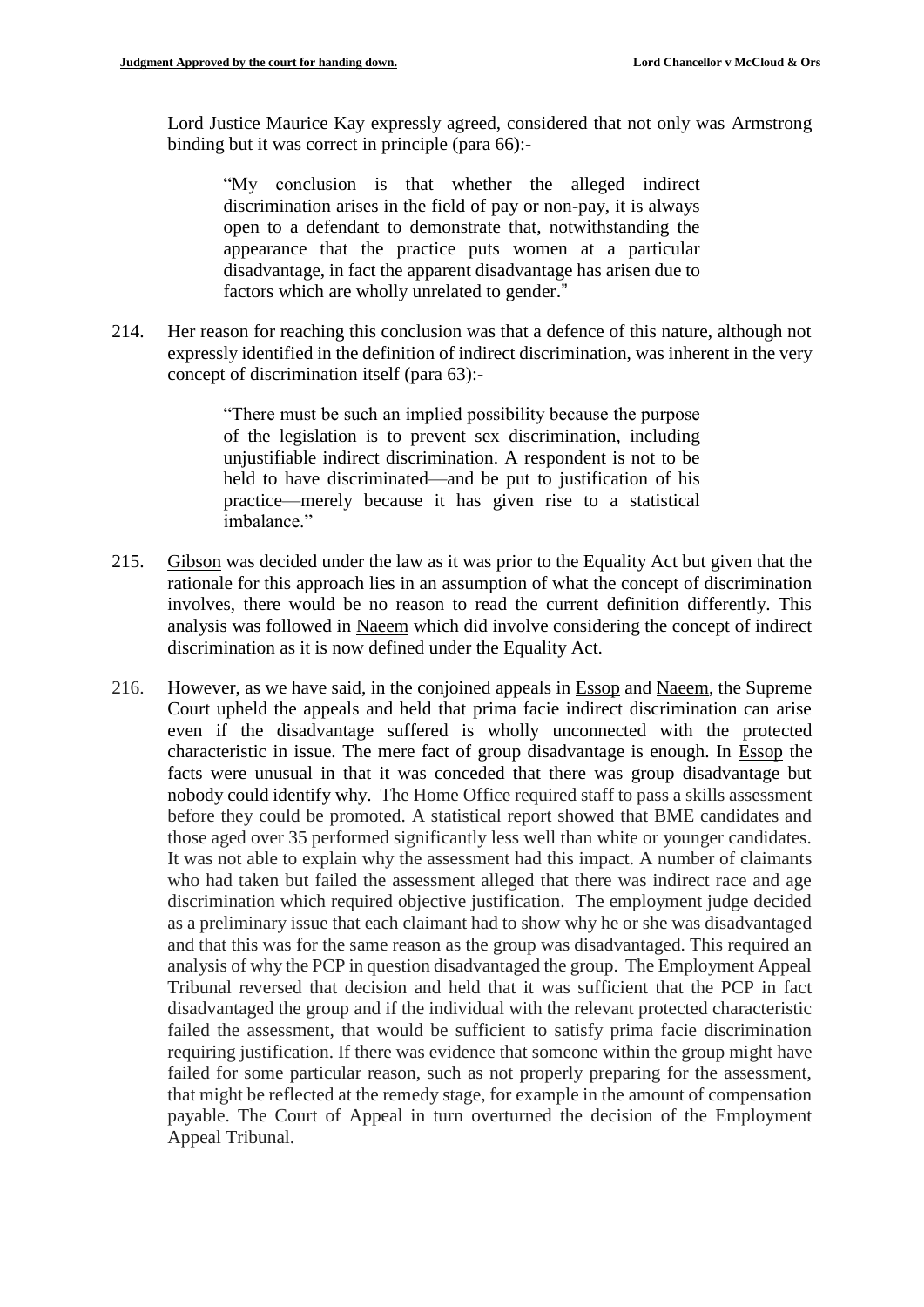- 217. In the Court of Appeal Sir Colin Rimer, giving a judgment with which Sir Terence Etherton, Chancellor, and Lord Justice Lewison agreed, accepted that read literally, the definition of indirect discrimination in section 19 did not require members of the disadvantaged group to show why they were disadvantaged. Nevertheless, it was necessary under section  $19(1)(c)$  that the individual should show that he or she had suffered the same disadvantage as the group and this could only be done once it was known why the group itself had suffered the disadvantage. As Sir Colin recognised, that posed a problem for a claimant because it was not known by anyone why the assessment had the effect it did. However, that difficulty was in practical terms mitigated by Sir Colin's acceptance that in principle the statistical report might be relied upon both to demonstrate the group disadvantage and to justify an inference that the particular claimant had suffered the same disadvantage as the group. This would or might provide facts from which a tribunal, in the absence of any other explanation, could conclude that there was indirect discrimination: see section 136 of the Equality Act. It would then be open to the employer to show that the reason why any particular candidate failed was for a particular reason which distinguished his or her case from that of the group as a whole.
- 218. In the unusual circumstances of the case, the Court of Appeal did not, therefore, decide that it was necessary for a claimant to know, let alone prove, why the PCP disadvantaged the group. The Supreme Court appears, however, to have understood that the Court of Appeal did so hold (see [2017] ICR 640, at 646F) and rejected the analysis that it so attributed to it, although the outcome of the decision of the Supreme Court was in fact substantially the same. The leading judgment was given by Lady Hale (with whom Lords Clarke, Wilson, Carnwath and Hodge agreed). She began by summarising the essential nature of, and the difference between, direct and indirect discrimination as follows (para 1):-

"The law prohibits two main kinds of discrimination—direct and indirect. Direct discrimination is comparatively simple: it is treating one person less favourably than you would treat another person, because of a particular protected characteristic that the former has. Indirect discrimination, however, is not so simple. It is meant to avoid rules and practices which are not directed at or against people with a particular protected characteristic but have the effect of putting them at a disadvantage. It is one form of trying to 'level the playing field'".

219. Lady Hale then set out in some detail the various definitions of indirect discrimination, both domestic and European, which have been adopted over the years and she identified five points, which she described as "salient points", inherent in the concept. The first three were as follows (paras 24-26):-

> "24. The first salient feature is that, in none of the various definitions of indirect discrimination, is there any express requirement for an explanation of the reasons *why* a particular PCP puts one group at a disadvantage when compared with others. Thus there was no requirement in the 1975 Act that the claimant had to show why the proportion of women who could comply with the requirement was smaller than the proportion of men. It was enough that it was. There is no requirement in the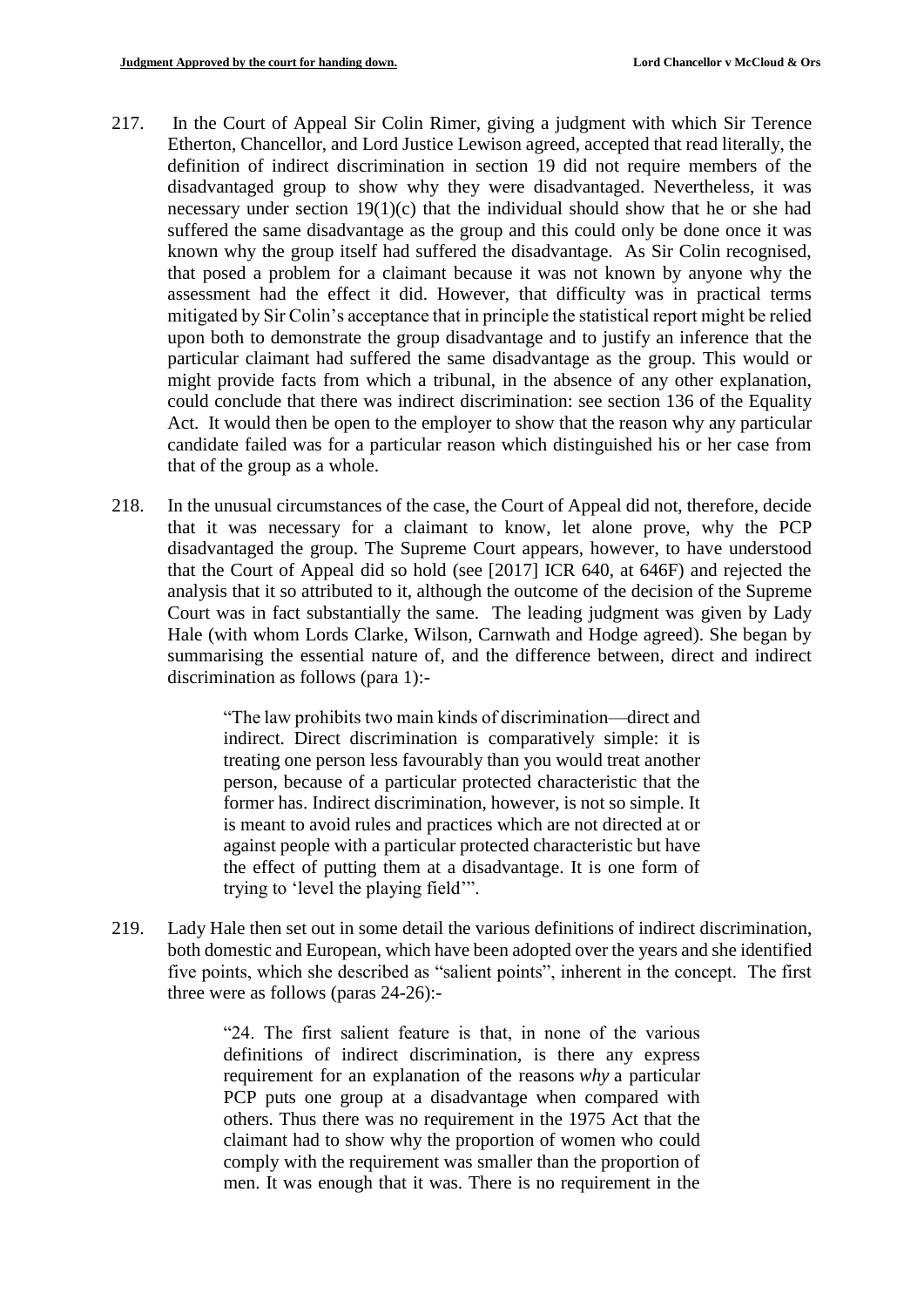Equality Act that the claimant show why the PCP puts one group sharing a particular protected characteristic at a particular disadvantage when compared with others. It is enough that it does. Sometimes, perhaps usually, the reason will be obvious: women are on average shorter than men, so a tall minimum height requirement will disadvantage women whereas a short maximum will disadvantage men. But sometimes it will not be obvious: there is no generally accepted explanation for why women have on average achieved lower grades as chess players than men, but a requirement to hold a high chess grade will put them at a disadvantage.

25. A second salient feature is the contrast between the definitions of direct and indirect discrimination. Direct discrimination expressly requires a causal link between the less favourable treatment and the protected characteristic. Indirect discrimination does not. Instead it requires a causal link between the PCP and the particular disadvantage suffered by the group and the individual. The reason for this is that the prohibition of direct discrimination aims to achieve equality of treatment. Indirect discrimination assumes equality of treatment—the PCP is applied indiscriminately to all—but aims to achieve a level playing field, where people sharing a particular protected characteristic are not subjected to requirements which many of them cannot meet but which cannot be shown to be justified. The prohibition of indirect discrimination thus aims to achieve equality of results in the absence of such justification. It is dealing with hidden barriers which are not easy to anticipate or to spot.

26. A third salient feature is that the reasons why one group may find it harder to comply with the PCP than others are many and various (Mr Sean Jones QC for Mr Naeem called them "context factors"). They could be genetic, such as strength or height. They could be social, such as the expectation that women will bear the greater responsibility for caring for the home and family than will men. They could be traditional employment practices, such as the division between "women's jobs" and "men's jobs" or the practice of starting at the bottom of an incremental pay scale. They could be another PCP, working in combination with the one at issue, as in [Chief Constable of West Yorkshire Police v](https://uk.practicallaw.thomsonreuters.com/Document/I9EAFCEE08ECC11E18149E3B4DD29E271/View/FullText.html?originationContext=document&transitionType=DocumentItem&contextData=(sc.Search))  Homer [\[2012\] ICR 704](https://uk.practicallaw.thomsonreuters.com/Document/I9EAFCEE08ECC11E18149E3B4DD29E271/View/FullText.html?originationContext=document&transitionType=DocumentItem&contextData=(sc.Search)) , where the requirement of a law degree operated in combination with normal retirement age to produce the disadvantage suffered by Mr Homer and others in his age group. These various examples show that the reason for the disadvantage need not be unlawful in itself or be under the control of the employer or provider (although sometimes it will be). They also show that both the PCP and the reason for the disadvantage are "but for" causes of the disadvantage: removing one or the other would solve the problem."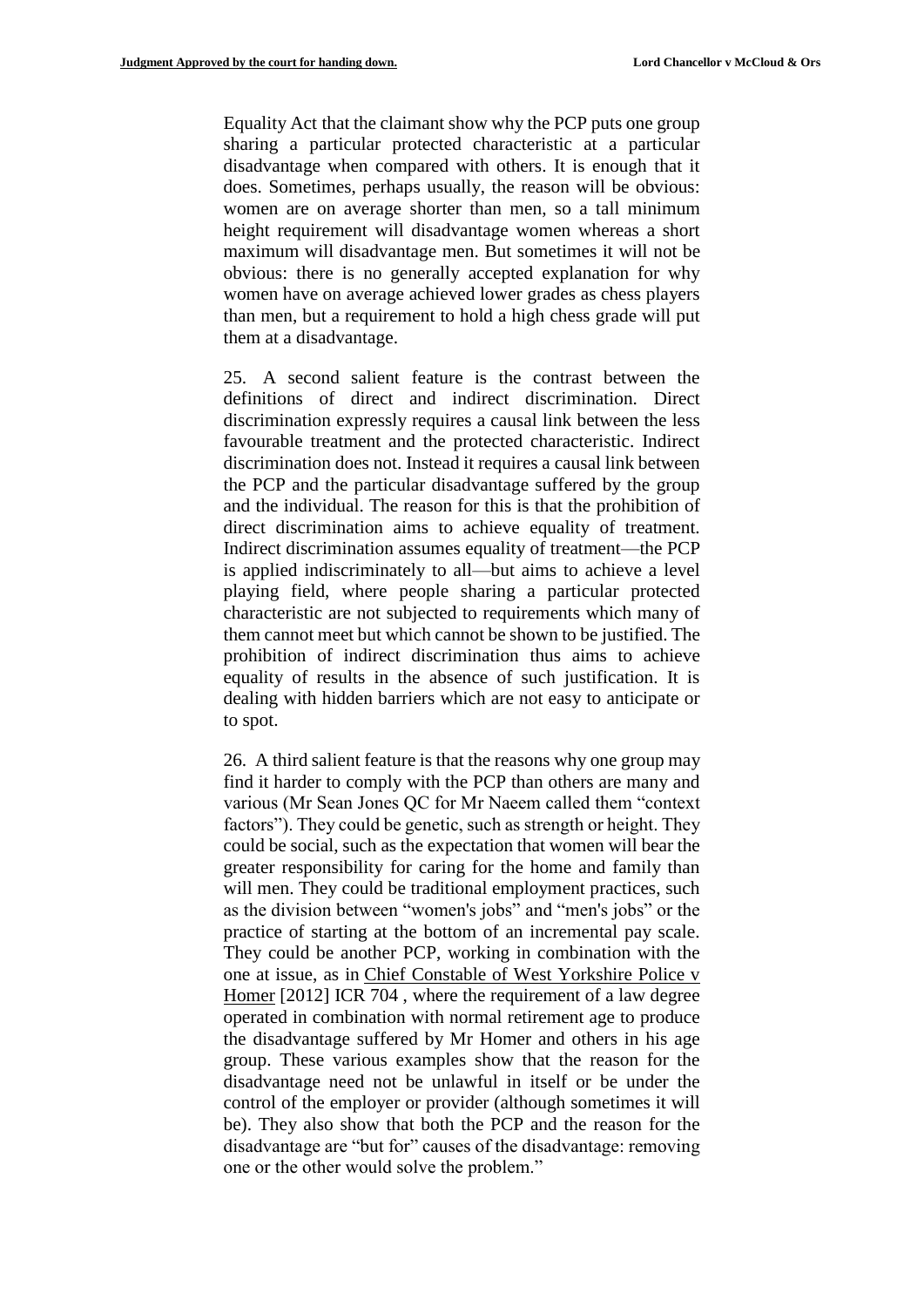- 220. In our view this judgment makes it clear that it is the fact that the group disadvantage exists and is caused by the PCP which suffices to give rise to prima facie indirect discrimination; why the PCP should have that effect may be unclear, as in the Essop case itself. Contrary to the view of the Court of Appeal, it is not necessary to ask why the PCP should have that effect, and nor need the reason be connected in any way with the protected characteristic. It is true that the reference to "hidden barriers" is a little puzzling because if the reason is not in fact connected with the protected characteristic, there may be no barriers as such operating at all (although almost always there will be). But taken as a whole, this judgment provides a clear answer to the question how prima facie indirect discrimination is established (subject to a further argument which we consider below) and resolves earlier uncertainties. Unlike Lady Justice Smith in Gibson, Lady Hale does not allow that some preconception of what the concept of discrimination might involve should influence the construction of the section. The definition should be read as it is; there is no express requirement for the reason why the PCP has the detrimental effect it has to be determined, and no justification for implying such an obligation. Moreover, this approach better achieves the objective of achieving equal effects.
- 221. It is doubtful, however, whether the different approaches are of any great practical significance as indeed Lady Justice Smith noted in Gibson (para 71). Given that the group disadvantage must be significant, it will be a very unusual case where it is not possible to explain why the PCP has the disparate impact which it does. It will also be a rare case where there is substantial disparate impact which can be shown to be wholly unconnected to any sex tainting. That arises in many ways; it may, for example, be the result of physical barriers (e.g. height), cultural barriers (e.g. child care causing more women to work part-time), historical discrimination or stereotyping.
- 222. Notwithstanding the categorical statement by Lady Hale in the paragraphs we have set out to the effect that indirect sex or race discrimination can arise without sex or race tainting, the appellants have argued that a careful reading of the judgment as a whole shows that this is not the whole story and that Lady Hale did not, and did not intend to, make the protected characteristic wholly irrelevant to the causation issue. The argument focuses on the relationship between the group disadvantage and the disadvantage suffered by the individual which was the issue in the Essop case itself. In any indirect discrimination claim, the individual claimant must show that he or she is disadvantaged by the PCP in the same way as the group. But in the context of the Essop case, what is the position of someone who fails the assessment for reasons wholly unconnected to his or her age or race, for example because he simply did not prepare properly? How can it be justified to give such person a remedy at all? Lady Hale dealt with this argument in the following way (para.32):-

"That leads to the second argument—that "undeserving" claimants, who have failed for reasons that have nothing to do with the disparate impact, may "coat tail" upon the claims of the deserving ones. This is easier to answer if the disadvantage is defined in terms of actual failure than if it is defined in terms of likelihood of failure (because only some suffer the first whereas all suffer the second). But in any event, it must be open to the respondent to show that the particular claimant was not put at a disadvantage by the requirement. There was no causal link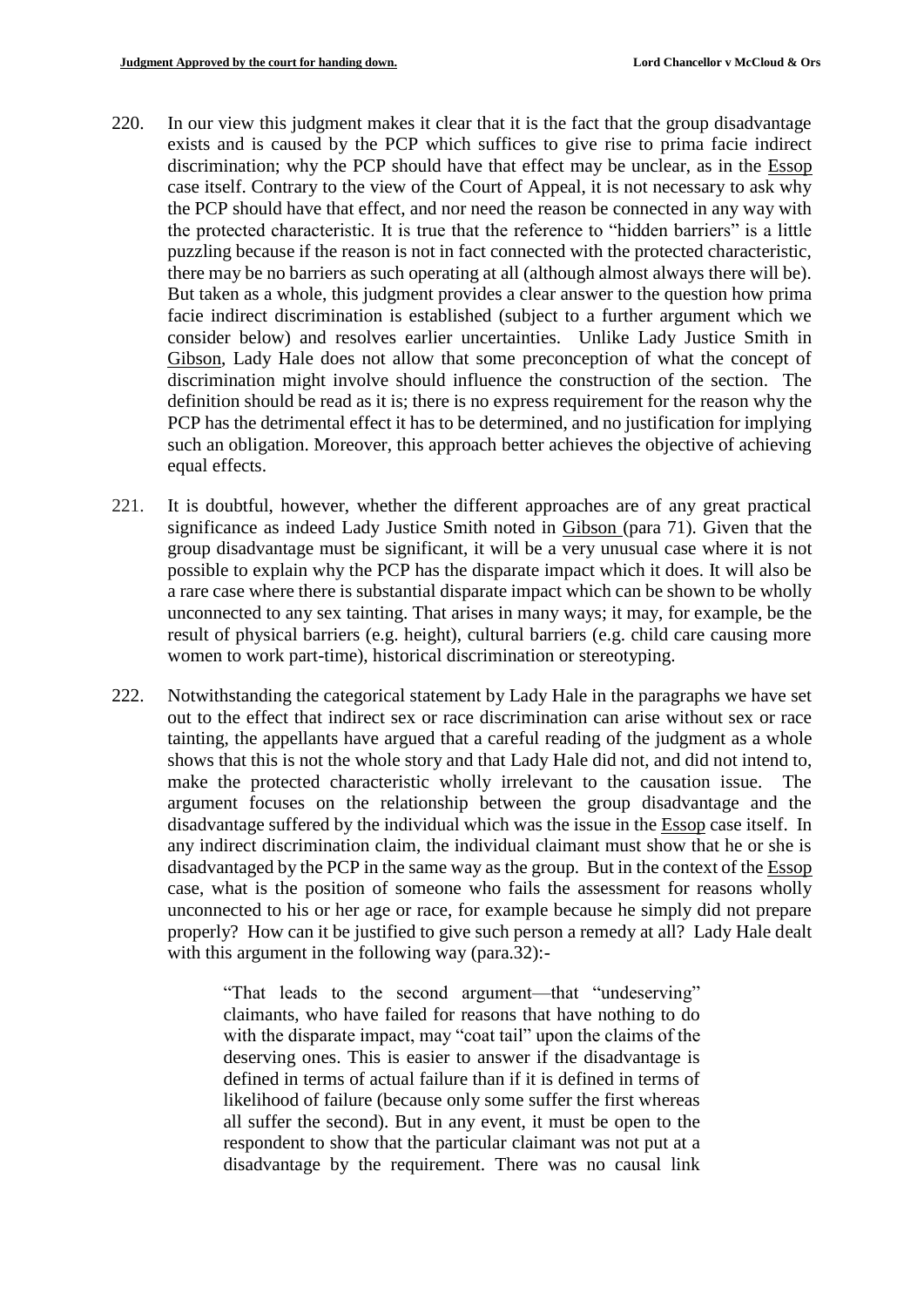between the PCP and the disadvantage suffered by the individual: he failed because he did not prepare, or did not show up at the right time or in the right place to take the test, or did not finish the task. A second answer is that a candidate who fails for reasons such as that is not in the same position as a candidate who diligently prepares for the test, turns up in the right place at the right time, and finishes the tasks he was set. In such a situation there would be a "material difference between the circumstances relating to each case", contrary to [section 23\(1\)](https://uk.practicallaw.thomsonreuters.com/Document/IC68A7650491811DFA52897A37C152D8C/View/FullText.html?originationContext=document&transitionType=DocumentItem&contextData=(sc.Search)) : para 4 above."

- 223. Mr Lynch QC, counsel for the FRAs, has focused on this aspect of the judgment, and specifically the first answer given by Lady Hale, to mount an argument that the disadvantage must in some way be connected to the protected characteristic. He states that Lady Hale has recognised in these paragraphs that it is open to a defendant to show that "there is no causal connection between the PCP in issue, the relevant characteristic, and the disadvantage suffered by the claimant". Accordingly he submits that if, as in Essop itself, the disadvantaged group are identified by either age or race, and if the defendant can show that the reason any particular claimant suffered the disadvantage was not connected with either of those characteristics, the claim must fail. That, he submits, was the position with the firefighters. The only factor which separated the advantaged and disadvantaged groups was age: 100% of the older firefighters qualified for the advantage, whatever their sex or race, and 100% of the younger firefighters did not qualify, again irrespective of sex or race. There was no hint or taint of sex or race discrimination. As Judge Lewzey rightly observed, it was wholly unreal and artificial to convert what was undoubtedly age discrimination into sex or race discrimination.
- 224. If this analysis were right, it would fundamentally undermine the earlier passages in Lady Hale's judgment. Every firefighter claimant would be defeated not on the grounds that there was not an identifiable disadvantaged group, but because he or she did not fall into it. One by one the members of the group would be disqualified ostensibly because of their particular individual circumstances but in fact for precisely the same reason in each case, namely that their treatment was not tainted by sex or race, as the case may be.
- 225. It is, we think, implicit in this argument that Lady Hale has made an assumption that where there is group disadvantage, there is a causal link between the PCP and the protected characteristic such that the latter in some way causes the disadvantage. Accordingly, a defendant who can show that there is a different causal link giving rise to the disadvantage which is not connected to the protected characteristic (e.g. in Essop failing the assessment) would then defeat the claim.
- 226. We do not accept that there is any such assumption underlying, or implicit in, the analysis. Nowhere in the discussion of the undeserving claimant does Lady Hale refer to the protected characteristic at all. She is focusing solely on the PCP and the disadvantage resulting from it. The cause of the disadvantage in Essop for someone who has not prepared for the assessment is not the requirement to pass the assessment but rather the failure to prepare for it. This is a factor which takes the individual outside the group, not because the cause of the disadvantage is not the protected characteristic, but because the cause is not the PCP itself but a material factor which is sufficiently independent of it (and unrelated to the protected characteristic). It is true that it will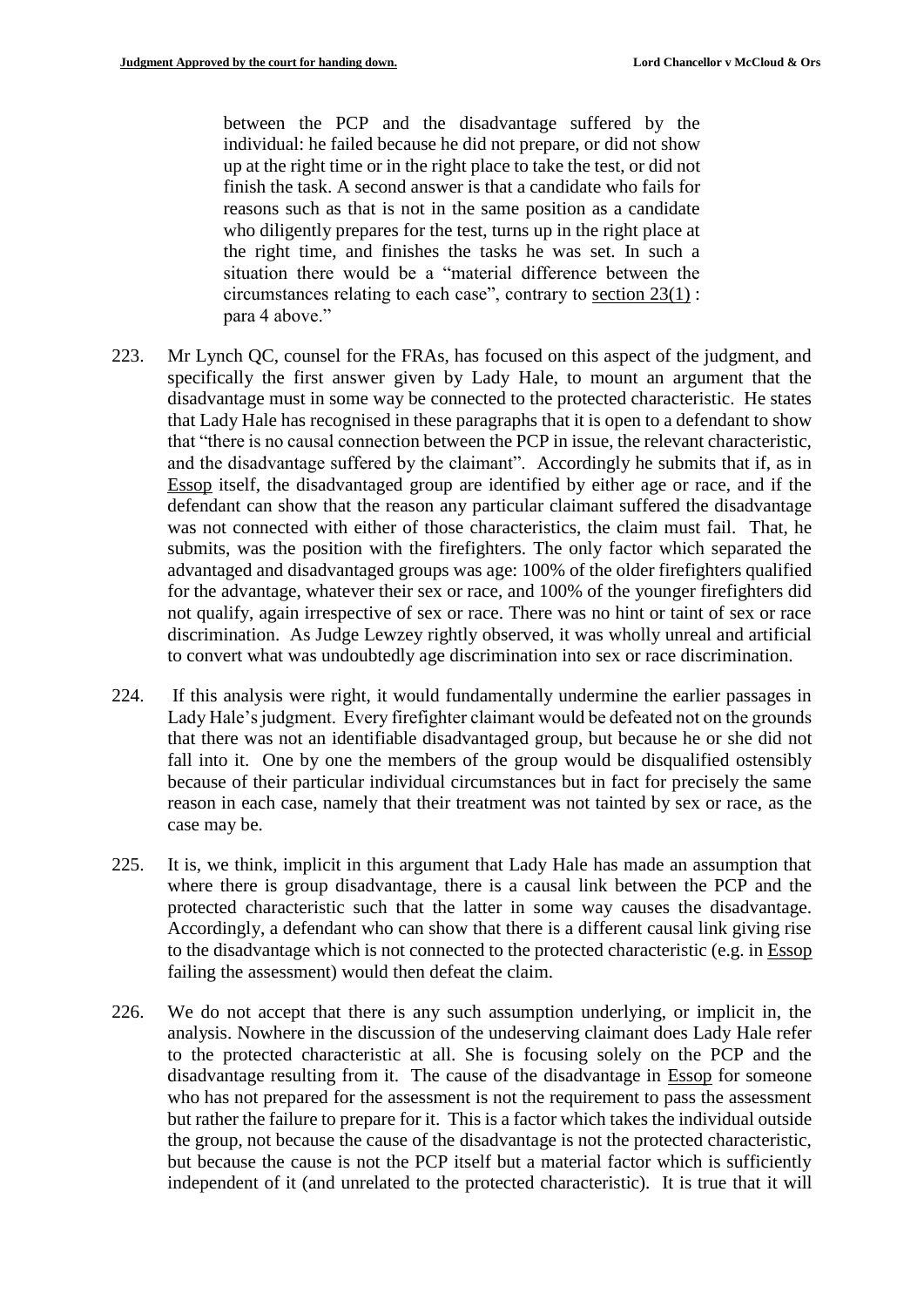therefore be necessary in an individual case to ask a reason why question, but that question is not why the PCP causes the group disadvantage in order to discover whether it is connected to the protected characteristic or not. Rather it is asking why the individual who shares the protected characteristic suffers the disadvantage. If a defendant can show that it is for some reason other than the application of the PCP, the necessary relationship between the PCP and the disadvantage will not be established in the particular case and the claimant's treatment will not be unlawful. (This was essentially where the Court of Appeal ended up, albeit by a slightly different route.)

- 227. In this case the cause of the disadvantage is age. Why that particular policy gave rise to a disparate impact is irrelevant; it is enough that it did. Only if it could be shown that an individual has suffered a disadvantage for a reason other than age would his or her claim be defeated, but no such reason has been shown. A theoretical example, suggested by Mr Short, would be persons who had opted out of the pension scheme altogether; even if they were in the younger age group, they would not suffer any disadvantage because of their age and would not be in the protected group. The disadvantaged group encompasses those who are disadvantaged by the application of the PCP and who share a common protected characteristic. If a particular claimant is not disadvantaged by the application of the PCP, he cannot claim to be part of that group even though he shares the protected characteristic.
- 228. The appellants placed weight on the dictum of Lord Scott in the Rutherford decision, which was relied upon by Judge Lewzey, to the effect that age discrimination cannot artificially be converted into sex or race discrimination (see para 187 above). But Rutherford was a wholly different case. That was a complaint by male claimants who alleged that they were subject to indirect sex discrimination because persons over the age of 65 were unable to claim unfair dismissal or redundancy compensation. It was asserted that this had a disparate impact on men because proportionately more men than women worked beyond the age of 65. A majority of their Lordships (Lords Scott, Roger and Lady Hale) held that the claim was misconceived and that the issue of discrimination did not even arise. Each gave a separate judgment although the reasoning was similar in each case. The critical feature in that case was that there was no obligation to work over the age of 65; it was a voluntary act of the worker. As Lord Scott put it:-

"The composition of the respective groups would not depend upon an individual's ability or inability to satisfy particular condition. It would depend, of course, on the individual's decision whether or not to continue in employment after the age of 65 and, also, on whether he or she survived to that age. The latter condition is essentially non-discriminatory, otherwise than on the ground of age. Age discrimination cannot be turned by statistics into sex discrimination."

- 229. Lady Hale considered that the pool should be defined by reference to those who wanted the benefit, which consisted of those over 65 who wanted to continue to work. But the rule had no disparate impact at all upon grounds of sex with respect to that group; all were treated equally, male and female alike, in being denied these benefits.
- 230. Here there is the obvious distinction that the age bar does act as a barrier to qualification for the benefit of the transitional provisions. The composition of the groups does depend